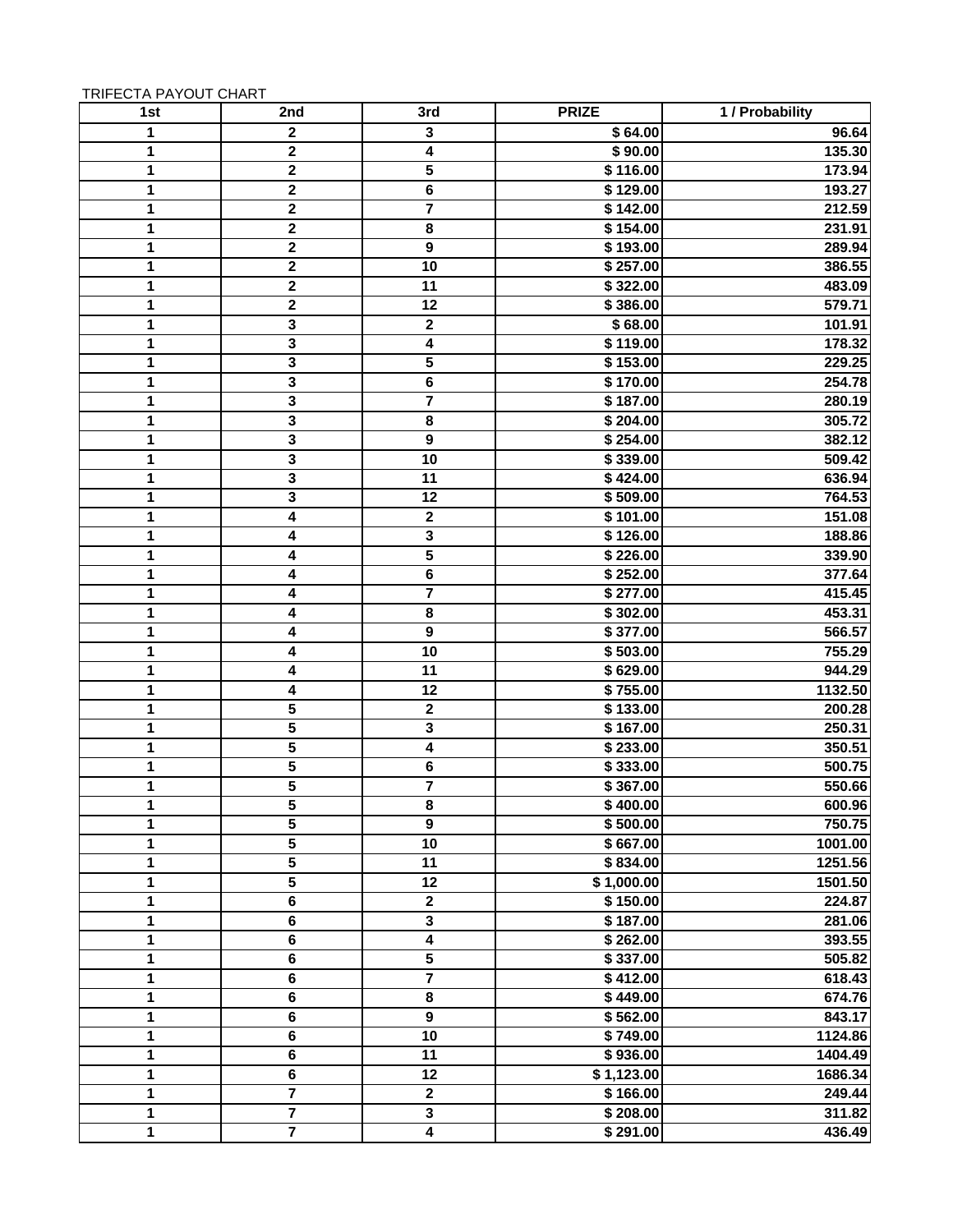| 1                       | $\overline{\mathbf{7}}$ | $\overline{\mathbf{5}}$ | \$374.00         | 561.17  |
|-------------------------|-------------------------|-------------------------|------------------|---------|
| 1                       | $\overline{\mathbf{7}}$ | $\overline{\mathbf{6}}$ | \$415.00         | 623.44  |
| 1                       | $\overline{\mathbf{7}}$ | 8                       | \$498.00         | 748.50  |
| 1                       | 7                       | $\overline{9}$          | \$623.00         | 935.45  |
| 1                       | $\overline{\mathbf{7}}$ | $\overline{10}$         | \$831.00         | 1246.88 |
| 1                       | 7                       | $\overline{11}$         | \$1,038.00       | 1560.06 |
| 1                       | 7                       | $\overline{12}$         | \$1,246.00       | 1869.16 |
| 1                       | 8                       | $\overline{\mathbf{2}}$ | \$183.00         | 274.05  |
| 1                       | 8                       | 3                       | \$228.00         | 342.58  |
| $\overline{1}$          | 8                       | 4                       | \$319.00         | 479.62  |
| 1                       | 8                       | 5                       | \$411.00         | 616.52  |
| 1                       | 8                       | 6                       | \$456.00         | 684.93  |
| 1                       | $\overline{\mathbf{8}}$ | $\overline{\mathbf{7}}$ | \$502.00         | 753.58  |
| 1                       | 8                       | $\boldsymbol{9}$        | \$684.00         | 1027.75 |
| 1                       | $\overline{\mathbf{8}}$ | 10                      | \$913.00         | 1369.86 |
| 1                       | 8                       | 11                      | \$1,141.00       | 1712.33 |
| 1                       | $\overline{\mathbf{8}}$ | 12                      | \$1,369.00       | 2053.39 |
| 1                       | 9                       | $\overline{\mathbf{2}}$ | \$232.00         | 347.83  |
| 1                       | $\overline{9}$          | $\overline{\mathbf{3}}$ | \$290.00         | 434.78  |
| 1                       | 9                       | 4                       | \$405.00         | 608.64  |
| 1                       | 9                       | 5                       | \$521.00         | 782.47  |
| 1                       | 9                       | $\bf 6$                 | $\sqrt{$}579.00$ | 869.57  |
| 1                       | $\overline{9}$          | $\overline{\mathbf{z}}$ | \$637.00         | 956.02  |
| 1                       | 9                       | 8                       | \$695.00         | 1043.84 |
| 1                       | 9                       | 10                      | \$1,158.00       | 1739.13 |
| 1                       | 9                       | 11                      | \$1,448.00       | 2173.91 |
| 1                       | $\overline{9}$          | $\overline{12}$         | \$1,737.00       | 2610.97 |
| 1                       | $\overline{10}$         | $\overline{2}$          | \$314.00         | 470.81  |
| 1                       | $\overline{10}$         | 3                       | \$392.00         | 588.58  |
| 1                       | 10                      | 4                       | \$549.00         | 823.72  |
| 1                       | $\overline{10}$         | $\overline{\mathbf{5}}$ | \$705.00         | 1059.32 |
| 1                       | 10                      | $\overline{\mathbf{6}}$ | \$784.00         | 1176.47 |
| 1                       | 10                      | $\overline{\mathbf{7}}$ | \$862.00         | 1295.34 |
| $\overline{\mathbf{1}}$ | $\overline{10}$         | $\overline{\mathbf{8}}$ | \$941.00         | 1412.43 |
| $\overline{\mathbf{1}}$ | 10                      | $\overline{9}$          | \$1,176.00       | 1766.78 |
| $\overline{1}$          | 10                      | 11                      | \$1,959.00       | 2941.18 |
| 1                       | 10                      | 12                      | \$2,351.00       | 3533.57 |
| 1                       | $\overline{11}$         | $\overline{2}$          | \$395.00         | 593.82  |
| 1                       | $\overline{11}$         | 3                       | \$494.00         | 742.39  |
| 1                       | $\overline{11}$         | 4                       | \$692.00         | 1039.50 |
| 1                       | $\overline{11}$         | $\overline{5}$          | \$890.00         | 1335.11 |
| 1                       | $\overline{11}$         | $\overline{6}$          | \$988.00         | 1483.68 |
| $\overline{1}$          | $\overline{11}$         | $\overline{\mathbf{7}}$ | \$1,087.00       | 1633.99 |
| 1                       | $\overline{11}$         | $\overline{\mathbf{8}}$ | \$1,186.00       | 1782.53 |
| 1                       | $\overline{11}$         | $\overline{9}$          | \$1,483.00       | 2227.17 |
| 1                       | $\overline{11}$         | $\overline{10}$         | \$1,977.00       | 2967.36 |
| 1                       | $\overline{11}$         | $\overline{12}$         | \$2,965.00       | 4444.44 |
| 1                       | 12                      | $\overline{2}$          | \$477.00         | 716.85  |
| 1                       | $\overline{12}$         | $\overline{\mathbf{3}}$ | \$597.00         | 896.06  |
| 1                       | $\overline{12}$         | $\overline{\mathbf{4}}$ | \$835.00         | 1254.71 |
| 1                       | 12                      | $\overline{\mathbf{5}}$ | \$1,074.00       | 1612.90 |
| 1                       | 12                      | $\overline{\mathbf{6}}$ | \$1,193.00       | 1792.11 |
| 1                       | 12                      | $\overline{\mathbf{7}}$ | \$1,313.00       | 1972.39 |
| 1                       | 12                      | $\overline{\mathbf{8}}$ | \$1,432.00       | 2150.54 |
| 1                       | 12                      | $\overline{9}$          | \$1,790.00       | 2688.17 |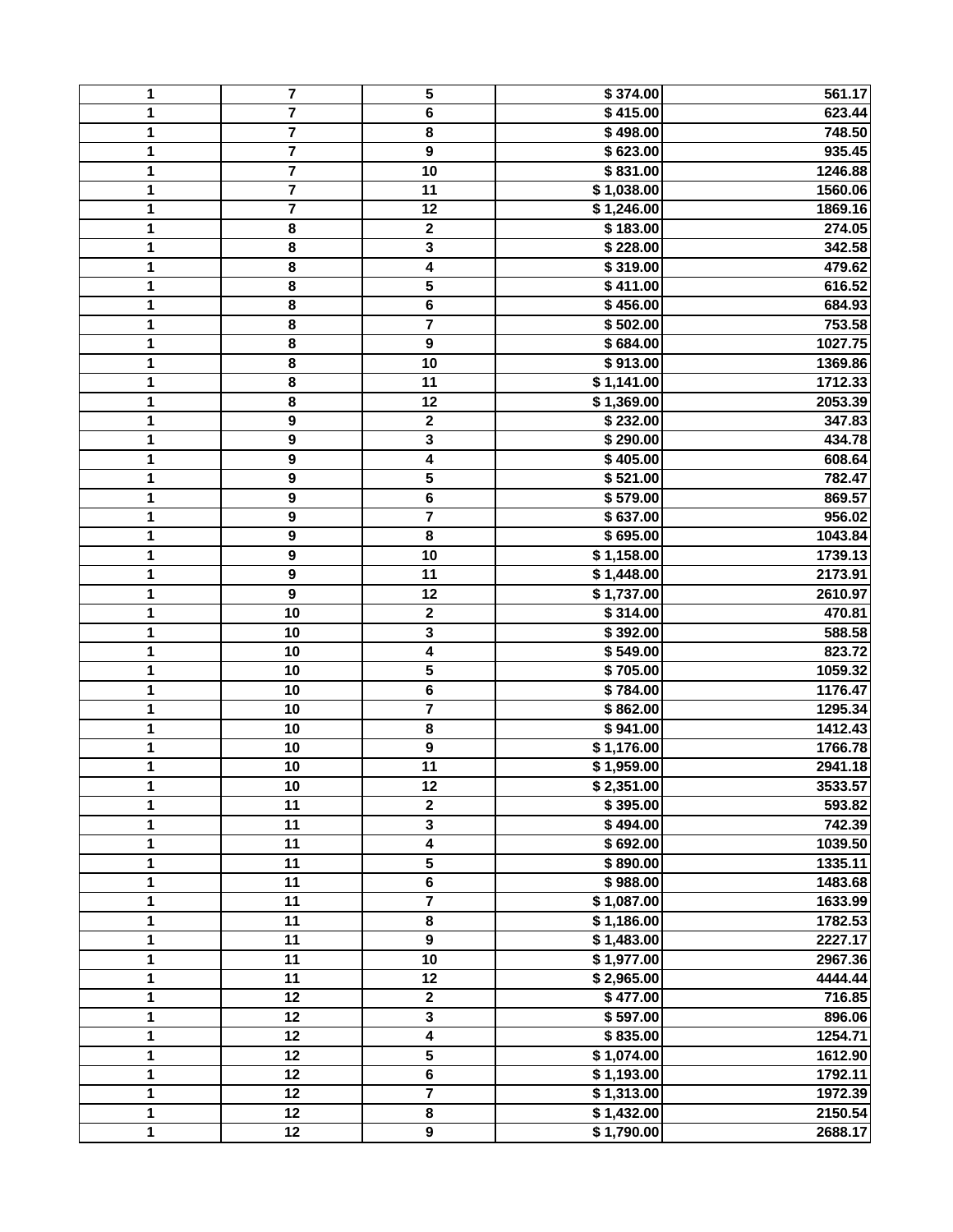| $\mathbf{1}$            | 12                      | 10                      | \$2,386.00      | 3584.23 |
|-------------------------|-------------------------|-------------------------|-----------------|---------|
| $\mathbf{1}$            | 12                      | 11                      | \$2,983.00      | 4484.30 |
| $\overline{\mathbf{2}}$ | 1                       | ${\bf 3}$               | $\sqrt{$}69.00$ | 103.53  |
| $\overline{2}$          | 1                       | $\overline{\mathbf{4}}$ | \$97.00         | 144.95  |
| $\overline{\mathbf{2}}$ | 1                       | 5                       | \$124.00        | 186.36  |
| $\overline{\mathbf{2}}$ | $\overline{\mathbf{1}}$ | $\overline{\mathbf{6}}$ | \$138.00        | 207.08  |
| $\overline{\mathbf{2}}$ | 1                       | $\overline{\mathbf{7}}$ | \$152.00        | 227.79  |
| $\overline{\mathbf{2}}$ | 1                       | $\overline{\mathbf{8}}$ | \$165.00        | 248.51  |
| $\overline{\mathbf{2}}$ | 1                       | $\overline{9}$          | \$207.00        | 310.56  |
| $\overline{2}$          | $\overline{\mathbf{1}}$ | $\overline{10}$         | \$276.00        | 414.08  |
| $\overline{2}$          | 1                       | $\overline{11}$         | \$345.00        | 517.60  |
| $\overline{2}$          | 1                       | $\overline{12}$         | \$414.00        | 621.12  |
| $\overline{2}$          | 3                       | 1                       | \$79.00         | 118.57  |
| $\mathbf 2$             | 3                       | 4                       | \$184.00        | 276.63  |
| $\overline{\mathbf{2}}$ | $\overline{\mathbf{3}}$ | 5                       | \$237.00        | 355.75  |
| 2                       | 3                       | 6                       | \$263.00        | 395.26  |
| $\overline{\mathbf{2}}$ | 3                       | $\overline{\mathbf{r}}$ | \$290.00        | 434.78  |
| $\overline{\mathbf{2}}$ | 3                       | 8                       | \$316.00        | 474.16  |
| $\overline{2}$          | $\overline{\mathbf{3}}$ | $\overline{9}$          | \$395.00        | 592.77  |
| $\overline{\mathbf{2}}$ | 3                       | 10                      | \$526.00        | 790.51  |
| $\overline{\mathbf{2}}$ | 3                       | 11                      | \$658.00        | 988.14  |
| $\mathbf 2$             | 3                       | 12                      | \$790.00        | 1186.24 |
| $\overline{\mathbf{2}}$ | 4                       | 1                       | \$117.00        | 175.01  |
| $\mathbf 2$             | 4                       | $\mathbf 3$             | \$194.00        | 291.72  |
| $\overline{\mathbf{2}}$ | 4                       | $\overline{\mathbf{5}}$ | \$350.00        | 524.93  |
| $\overline{\mathbf{2}}$ | 4                       | 6                       | \$389.00        | 583.43  |
| $\overline{2}$          | 4                       | $\overline{\mathbf{7}}$ | \$427.00        | 641.85  |
| $\overline{\mathbf{2}}$ | 4                       | $\overline{\mathbf{8}}$ | \$466.00        | 700.28  |
| $\overline{\mathbf{2}}$ | 4                       | $\overline{9}$          | \$583.00        | 874.89  |
| $\mathbf 2$             | 4                       | 10                      | \$777.00        | 1166.86 |
| $\overline{\mathbf{2}}$ | 4                       | $\overline{11}$         | \$971.00        | 1457.73 |
| $\overline{\mathbf{2}}$ | 4                       | $\overline{12}$         | \$1,166.00      | 1751.31 |
| $\overline{\mathbf{2}}$ | 5                       | 1                       | \$154.00        | 231.48  |
| $\overline{2}$          | 5                       | $\overline{\mathbf{3}}$ | \$257.00        | 385.80  |
| $\overline{2}$          | 5                       | $\overline{4}$          | \$360.00        | 539.96  |
| $\overline{2}$          | 5                       | $\overline{\mathbf{6}}$ | \$514.00        | 771.60  |
| 2                       | 5                       | 7                       | \$565.00        | 848.90  |
| $\overline{2}$          | 5                       | $\overline{\mathbf{8}}$ | \$617.00        | 925.93  |
| $\overline{\mathbf{2}}$ | 5                       | $\overline{9}$          | \$771.00        | 1157.41 |
| $\overline{\mathbf{2}}$ | 5                       | 10                      | \$1,028.00      | 1543.21 |
| $\overline{2}$          | 5                       | $\overline{11}$         | \$1,285.00      | 1930.50 |
| $\overline{2}$          | 5                       | $\overline{12}$         | \$1,541.00      | 2314.81 |
| $\overline{2}$          | $\overline{\mathbf{6}}$ | $\overline{\mathbf{1}}$ | \$173.00        | 259.67  |
| $\overline{2}$          | $\overline{\mathbf{6}}$ | $\overline{\mathbf{3}}$ | \$288.00        | 432.90  |
| $\overline{\mathbf{2}}$ | 6                       | 4                       | \$404.00        | 606.06  |
| $\overline{2}$          | 6                       | $\overline{\mathbf{5}}$ | \$519.00        | 778.82  |
| $\overline{\mathbf{2}}$ | 6                       | $\overline{\mathbf{7}}$ | \$634.00        | 952.38  |
| $\overline{2}$          | $\overline{\mathbf{6}}$ | $\overline{\mathbf{8}}$ | \$692.00        | 1038.42 |
| $\overline{\mathbf{2}}$ | $\overline{\mathbf{6}}$ | $\overline{9}$          | \$865.00        | 1298.70 |
| $\overline{2}$          | $\overline{\mathbf{6}}$ | 10                      | \$1,153.00      | 1730.10 |
| $\overline{\mathbf{2}}$ | $\overline{\mathbf{6}}$ | 11                      | \$1,441.00      | 2164.50 |
| $\overline{2}$          | $\overline{\mathbf{6}}$ | $\overline{12}$         | \$1,729.00      | 2597.40 |
| $\overline{\mathbf{2}}$ | $\overline{\mathbf{7}}$ | $\mathbf{1}$            | \$192.00        | 287.94  |
| $\overline{2}$          | $\overline{\mathbf{7}}$ | $\overline{\mathbf{3}}$ | \$320.00        | 479.85  |
| $\overline{2}$          | $\overline{7}$          | $\overline{4}$          | \$447.00        | 671.59  |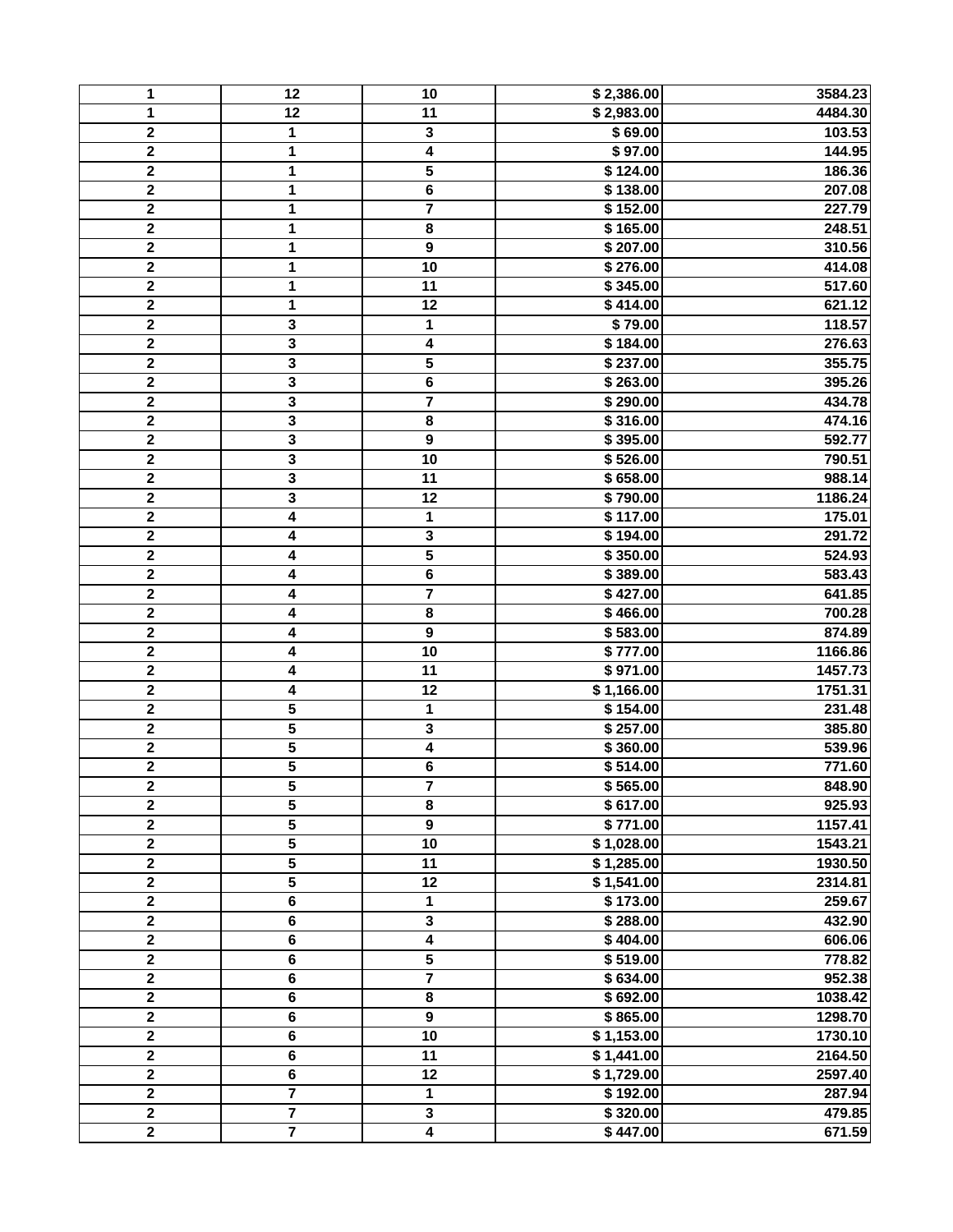| $\mathbf 2$             | $\overline{\mathbf{7}}$ | 5                       | \$575.00   | 863.56  |
|-------------------------|-------------------------|-------------------------|------------|---------|
| $\overline{\mathbf{2}}$ | $\overline{\mathbf{7}}$ | 6                       | \$639.00   | 959.69  |
| $\mathbf 2$             | $\overline{\mathbf{7}}$ | 8                       | \$767.00   | 1152.07 |
| $\overline{\mathbf{2}}$ | $\overline{\mathbf{7}}$ | 9                       | \$959.00   | 1438.85 |
| $\overline{\mathbf{2}}$ | $\overline{\mathbf{7}}$ | 10                      | \$1,278.00 | 1919.39 |
| $\overline{\mathbf{2}}$ | $\overline{\mathbf{7}}$ | 11                      | \$1,598.00 | 2398.08 |
| $\overline{\mathbf{2}}$ | 7                       | $\overline{12}$         | \$1,917.00 | 2881.84 |
| $\overline{\mathbf{2}}$ | $\overline{\mathbf{8}}$ | 1                       | \$211.00   | 316.16  |
| $\overline{2}$          | 8                       | 3                       | \$351.00   | 526.87  |
| $\overline{\mathbf{2}}$ | 8                       | 4                       | \$491.00   | 737.46  |
| $\overline{\mathbf{2}}$ | 8                       | 5                       | \$632.00   | 948.77  |
| $\overline{\mathbf{2}}$ | 8                       | 6                       | \$702.00   | 1053.74 |
| $\overline{2}$          | $\overline{\mathbf{8}}$ | $\overline{\mathbf{7}}$ | \$772.00   | 1158.75 |
| $\overline{\mathbf{2}}$ | $\overline{\mathbf{8}}$ | 9                       | \$1,053.00 | 1579.78 |
| $\mathbf 2$             | $\overline{\mathbf{8}}$ | 10                      | \$1,404.00 | 2109.70 |
| $\overline{\mathbf{2}}$ | 8                       | 11                      | \$1,754.00 | 2631.58 |
| $\overline{\mathbf{2}}$ | 8                       | 12                      | \$2,105.00 | 3164.56 |
| $\overline{\mathbf{2}}$ | $\overline{9}$          | $\mathbf{1}$            | \$267.00   | 400.80  |
| $\overline{\mathbf{2}}$ | $\boldsymbol{9}$        | 3                       | \$445.00   | 668.00  |
| $\mathbf 2$             | $\boldsymbol{9}$        | 4                       | \$623.00   | 935.45  |
| $\mathbf 2$             | $\boldsymbol{9}$        | $\overline{\mathbf{5}}$ | \$801.00   | 1201.92 |
| $\overline{\mathbf{2}}$ | $\overline{9}$          | $\overline{\mathbf{6}}$ | \$890.00   | 1336.90 |
| $\mathbf 2$             | 9                       | 7                       | \$979.00   | 1470.59 |
| $\overline{\mathbf{2}}$ | 9                       | 8                       | \$1,068.00 | 1602.56 |
| $\overline{\mathbf{2}}$ | 9                       | 10                      | \$1,780.00 | 2673.80 |
| $\overline{\mathbf{2}}$ | $\overline{9}$          | $\overline{11}$         | \$2,224.00 | 3344.48 |
| $\overline{\mathbf{2}}$ | 9                       | $\overline{12}$         | \$2,669.00 | 4016.06 |
| $\overline{\mathbf{2}}$ | $\overline{10}$         | 1                       | \$361.00   | 542.01  |
| $\overline{\mathbf{2}}$ | 10                      | 3                       | \$602.00   | 903.34  |
| $\overline{2}$          | 10                      | $\overline{\mathbf{4}}$ | \$842.00   | 1264.22 |
| $\overline{\mathbf{2}}$ | 10                      | 5                       | \$1,083.00 | 1626.02 |
| $\overline{\mathbf{2}}$ | 10                      | 6                       | \$1,203.00 | 1805.05 |
| $\overline{\mathbf{2}}$ | 10                      | $\overline{7}$          | \$1,323.00 | 1988.07 |
| $\overline{2}$          | 10                      | $\overline{\mathbf{8}}$ | \$1,444.00 | 2169.20 |
| $\overline{2}$          | $\overline{10}$         | $\overline{9}$          | \$1,805.00 | 2710.03 |
| $\overline{2}$          | 10                      | $\overline{11}$         | \$3,008.00 | 4524.89 |
| 2                       | 10                      | 12                      | \$3,609.00 | 5405.41 |
| $\overline{2}$          | $\overline{11}$         | $\overline{1}$          | \$455.00   | 683.06  |
| $\overline{2}$          | $\overline{11}$         | $\overline{\mathbf{3}}$ | \$758.00   | 1138.95 |
| $\overline{2}$          | $\overline{11}$         | $\overline{\mathbf{4}}$ | \$1,061.00 | 1594.90 |
| $\overline{2}$          | 11                      | 5                       | \$1,365.00 | 2049.18 |
| $\overline{2}$          | $\overline{11}$         | $\overline{\mathbf{6}}$ | \$1,516.00 | 2277.90 |
| $\overline{2}$          | $\overline{11}$         | 7                       | \$1,668.00 | 2506.27 |
| $\overline{2}$          | $\overline{11}$         | $\overline{\mathbf{8}}$ | \$1,820.00 | 2732.24 |
| $\overline{\mathbf{2}}$ | $\overline{11}$         | $\overline{9}$          | \$2,274.00 | 3412.97 |
| $\overline{\mathbf{2}}$ | $\overline{11}$         | 10                      | \$3,033.00 | 4545.45 |
| $\overline{\mathbf{2}}$ | $\overline{11}$         | 12                      | \$4,549.00 | 6849.32 |
| $\overline{2}$          | $\overline{12}$         | 1                       | \$549.00   | 824.40  |
| $\overline{\mathbf{2}}$ | 12                      | 3                       | \$915.00   | 1373.63 |
| $\overline{2}$          | 12                      | $\overline{4}$          | \$1,281.00 | 1923.08 |
| $\overline{2}$          | 12                      | $\overline{\mathbf{5}}$ | \$1,647.00 | 2475.25 |
| $\overline{2}$          | 12                      | $\overline{\mathbf{6}}$ | \$1,830.00 | 2747.25 |
| $\overline{2}$          | 12                      | $\overline{\mathbf{7}}$ | \$2,013.00 | 3021.15 |
| $\mathbf{2}$            | 12                      | 8                       | \$2,195.00 | 3300.33 |
| $\overline{2}$          | $\overline{12}$         | $\overline{9}$          | \$2,744.00 | 4115.23 |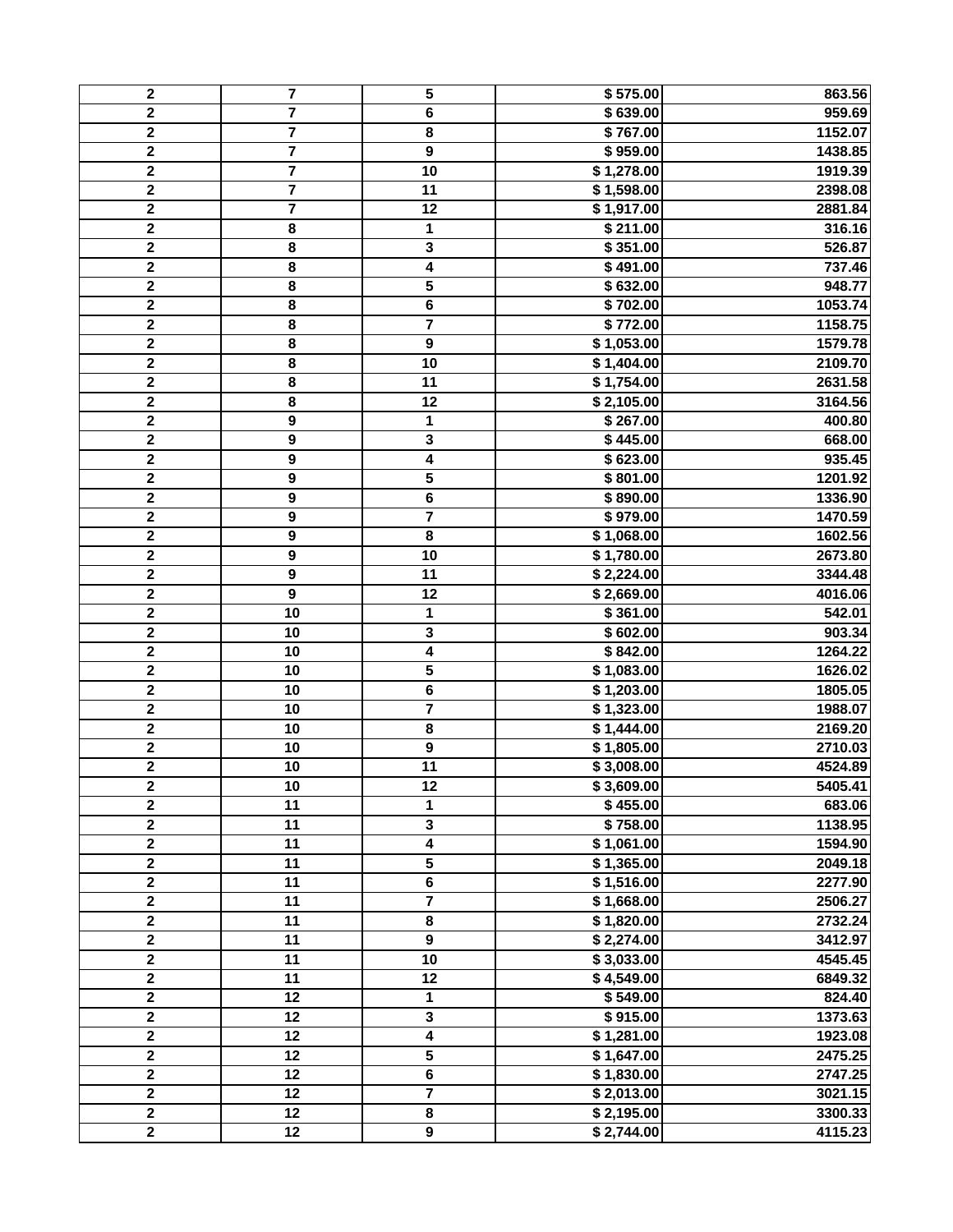| $\mathbf 2$             | 12                      | 10                      | \$3,659.00 | 5494.51 |
|-------------------------|-------------------------|-------------------------|------------|---------|
| $\overline{\mathbf{2}}$ | 12                      | 11                      | \$4,574.00 | 6849.32 |
| $\overline{\mathbf{3}}$ | 1                       | $\overline{\mathbf{2}}$ | \$76.00    | 113.53  |
| $\overline{\mathbf{3}}$ | 1                       | 4                       | \$132.00   | 198.69  |
| $\overline{\mathbf{3}}$ | $\overline{\mathbf{1}}$ | $\overline{\mathbf{5}}$ | \$170.00   | 255.43  |
| 3                       | 1                       | $\overline{\mathbf{6}}$ | \$189.00   | 283.85  |
| $\overline{\mathbf{3}}$ | 1                       | $\overline{\mathbf{7}}$ | \$208.00   | 312.21  |
| $\overline{\mathbf{3}}$ | 1                       | 8                       | \$227.00   | 340.60  |
| $\overline{\mathbf{3}}$ | $\overline{\mathbf{1}}$ | $\overline{9}$          | \$284.00   | 425.71  |
| $\overline{\mathbf{3}}$ | 1                       | $\overline{10}$         | \$378.00   | 567.54  |
| 3                       | 1                       | $\overline{11}$         | \$473.00   | 709.72  |
| 3                       | 1                       | $\overline{12}$         | \$567.00   | 851.79  |
| 3                       | 2                       | 1                       | \$82.00    | 123.30  |
| 3                       | $\overline{\mathbf{2}}$ | 4                       | \$192.00   | 287.69  |
| $\overline{\mathbf{3}}$ | $\overline{\mathbf{2}}$ | 5                       | \$246.00   | 369.96  |
| $\overline{\mathbf{3}}$ | $\overline{\mathbf{2}}$ | 6                       | \$274.00   | 411.02  |
| $\overline{\mathbf{3}}$ | 2                       | $\overline{\mathbf{7}}$ | \$301.00   | 452.08  |
| $\overline{\mathbf{3}}$ | $\overline{\mathbf{2}}$ | 8                       | \$328.00   | 493.10  |
| $\overline{\mathbf{3}}$ | $\overline{\mathbf{2}}$ | 9                       | \$411.00   | 616.52  |
| $\mathbf 3$             | $\overline{\mathbf{2}}$ | 10                      | \$547.00   | 821.69  |
| $\mathbf 3$             | $\overline{\mathbf{2}}$ | 11                      | \$684.00   | 1027.75 |
| 3                       | $\overline{2}$          | $\overline{12}$         | \$821.00   | 1233.05 |
| $\mathbf 3$             | 4                       | 1                       | \$158.00   | 237.76  |
| 3                       | 4                       | $\overline{\mathbf{2}}$ | \$211.00   | 317.06  |
| $\overline{\mathbf{3}}$ | 4                       | 5                       | \$475.00   | 713.27  |
| $\overline{\mathbf{3}}$ | 4                       | 6                       | \$528.00   | 792.39  |
| $\overline{\mathbf{3}}$ | 4                       | $\overline{\mathbf{7}}$ | \$581.00   | 871.84  |
| 3                       | 4                       | 8                       | \$633.00   | 951.47  |
| 3                       | 4                       | 9                       | \$792.00   | 1189.06 |
| $\overline{\mathbf{3}}$ | 4                       | 10                      | \$1,056.00 | 1584.79 |
| $\overline{\mathbf{3}}$ | 4                       | 11                      | \$1,320.00 | 1980.20 |
| $\overline{\mathbf{3}}$ | 4                       | 12                      | \$1,583.00 | 2375.30 |
| $\overline{\mathbf{3}}$ | 5                       | $\mathbf{1}$            | \$209.00   | 314.07  |
| $\overline{\mathbf{3}}$ | 5                       | $\overline{2}$          | \$279.00   | 418.76  |
| $\overline{\mathbf{3}}$ | 5                       | $\overline{\mathbf{4}}$ | \$488.00   | 732.60  |
| $\overline{\mathbf{3}}$ | 5                       | $\overline{\mathbf{6}}$ | \$697.00   | 1047.12 |
| 3                       | 5                       | 7                       | \$767.00   | 1152.07 |
| 3                       | 5                       | $\overline{\mathbf{8}}$ | \$837.00   | 1256.28 |
| $\overline{\mathbf{3}}$ | 5                       | $\overline{9}$          | \$1,046.00 | 1569.86 |
| $\overline{\mathbf{3}}$ | 5                       | 10                      | \$1,394.00 | 2092.05 |
| $\overline{\mathbf{3}}$ | 5                       | $\overline{11}$         | \$1,743.00 | 2617.80 |
| $\overline{\mathbf{3}}$ | 5                       | 12                      | \$2,092.00 | 3144.65 |
| 3                       | $\overline{\mathbf{6}}$ | $\overline{\mathbf{1}}$ | \$235.00   | 352.24  |
| $\overline{\mathbf{3}}$ | 6                       | $\overline{2}$          | \$313.00   | 469.70  |
| $\overline{\mathbf{3}}$ | 6                       | 4                       | \$547.00   | 821.69  |
| $\overline{\mathbf{3}}$ | 6                       | $\overline{\mathbf{5}}$ | \$704.00   | 1057.08 |
| $\overline{\mathbf{3}}$ | $\overline{\mathbf{6}}$ | 7                       | \$860.00   | 1291.99 |
| $\overline{\mathbf{3}}$ | $\overline{\mathbf{6}}$ | $\overline{\mathbf{8}}$ | \$938.00   | 1408.45 |
| $\overline{\mathbf{3}}$ | $\overline{\mathbf{6}}$ | $\overline{9}$          | \$1,173.00 | 1760.56 |
| $\overline{\mathbf{3}}$ | $\overline{\mathbf{6}}$ | 10                      | \$1,564.00 | 2347.42 |
| $\overline{\mathbf{3}}$ | $\overline{\mathbf{6}}$ | $\overline{11}$         | \$1,955.00 | 2932.55 |
| $\overline{\mathbf{3}}$ | $\overline{\mathbf{6}}$ | $\overline{12}$         | \$2,346.00 | 3521.13 |
| $\overline{3}$          | $\overline{\mathbf{7}}$ | $\mathbf{1}$            | \$260.00   | 390.32  |
| $\mathbf 3$             | $\overline{\mathbf{7}}$ | $\overline{2}$          | \$347.00   | 520.56  |
| $\overline{\mathbf{3}}$ | $\overline{\mathbf{7}}$ | $\overline{4}$          | \$607.00   | 910.75  |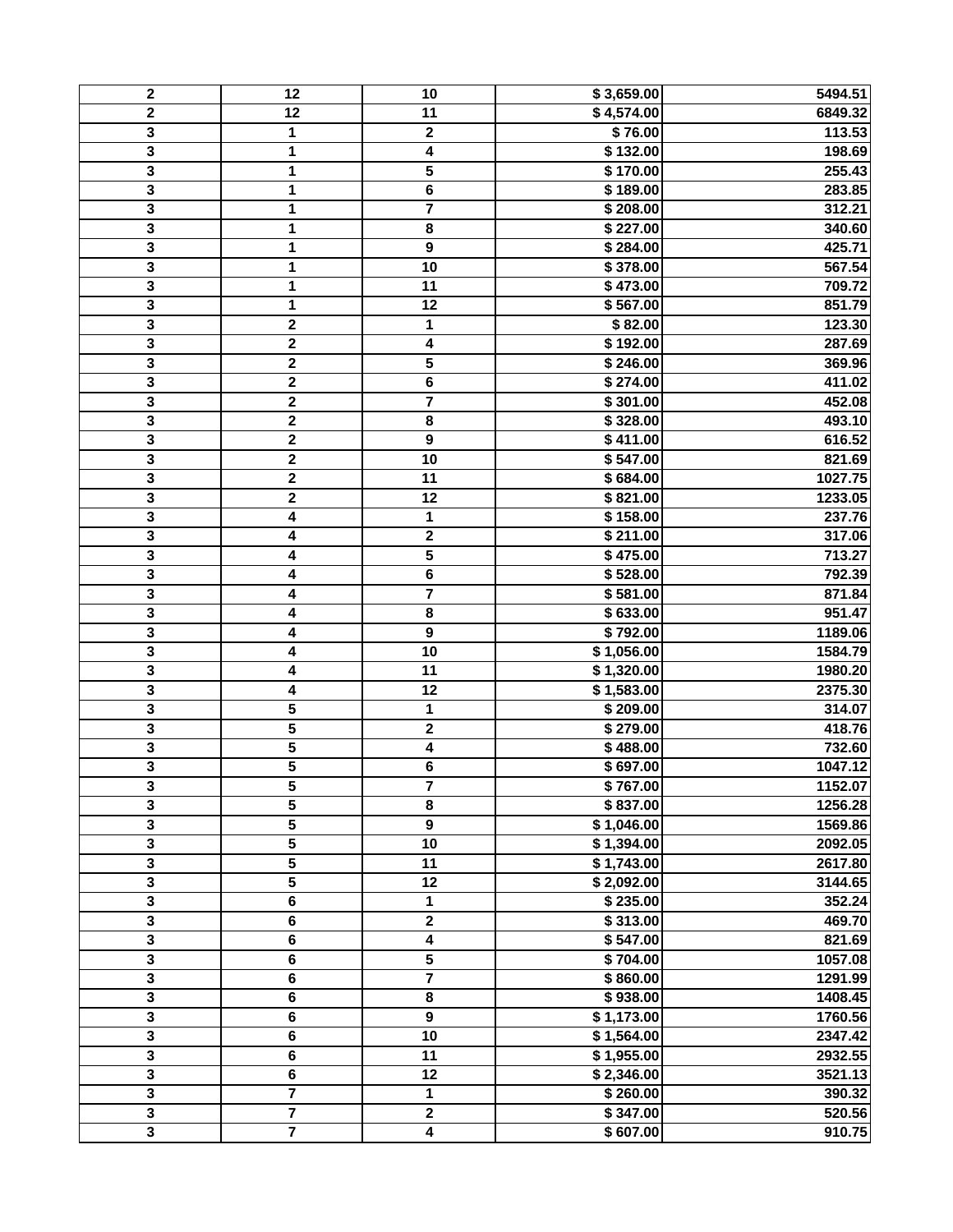| ${\bf 3}$               | $\overline{\mathbf{7}}$ | 5                                                  | \$780.00   | 1170.96 |
|-------------------------|-------------------------|----------------------------------------------------|------------|---------|
| $\overline{\mathbf{3}}$ | $\overline{\mathbf{7}}$ | $\overline{\mathbf{6}}$                            | \$867.00   | 1302.08 |
| $\overline{\mathbf{3}}$ | $\overline{7}$          | $\bf8$                                             | \$1,040.00 | 1562.50 |
| $\overline{\mathbf{3}}$ | $\overline{\mathbf{7}}$ | $\overline{9}$                                     | \$1,300.00 | 1953.13 |
| $\overline{\mathbf{3}}$ | 7                       | $\overline{10}$                                    | \$1,733.00 | 2604.17 |
| $\overline{\mathbf{3}}$ | 7                       | $\overline{11}$                                    | \$2,167.00 | 3257.33 |
| 3                       | 7                       | $\overline{12}$                                    | \$2,600.00 | 3906.25 |
| $\overline{\mathbf{3}}$ | 8                       | $\mathbf{1}$                                       | \$285.00   | 428.45  |
| $\overline{\mathbf{3}}$ | 8                       | $\overline{\mathbf{2}}$                            | \$381.00   | 571.43  |
| $\overline{\mathbf{3}}$ | 8                       | $\overline{\mathbf{4}}$                            | \$666.00   | 1000.00 |
| $\overline{\mathbf{3}}$ | 8                       | 5                                                  | \$856.00   | 1285.35 |
| 3                       | 8                       | $\overline{\mathbf{6}}$                            | \$951.00   | 1428.57 |
| 3                       | 8                       | 7                                                  | \$1,046.00 | 1572.33 |
| 3                       | 8                       | $\boldsymbol{9}$                                   | \$1,427.00 | 2141.33 |
| 3                       | $\overline{\mathbf{8}}$ | $\overline{10}$                                    | \$1,903.00 | 2857.14 |
| $\overline{\mathbf{3}}$ | $\overline{\mathbf{8}}$ | 11                                                 | \$2,378.00 | 3571.43 |
| $\overline{\mathbf{3}}$ | $\overline{\mathbf{8}}$ | 12                                                 | \$2,854.00 | 4291.85 |
| $\overline{\mathbf{3}}$ | $\overline{9}$          | 1                                                  | \$362.00   | 542.89  |
| $\overline{\mathbf{3}}$ | $\overline{9}$          | $\overline{\mathbf{2}}$                            | \$482.00   | 724.11  |
| $\overline{\mathbf{3}}$ | $\overline{9}$          | $\overline{\mathbf{4}}$                            | \$844.00   | 1267.43 |
| $\overline{\mathbf{3}}$ | $\overline{9}$          | $\overline{\mathbf{5}}$                            | \$1,085.00 | 1628.66 |
| $\mathbf 3$             | 9                       | $\bf 6$                                            | \$1,205.00 | 1811.59 |
| 3                       | $\overline{9}$          | 7                                                  | \$1,326.00 | 1992.03 |
| $\overline{\mathbf{3}}$ | $\overline{9}$          | $\overline{\mathbf{8}}$                            | \$1,447.00 | 2173.91 |
| 3                       | 9                       | 10                                                 | \$2,411.00 | 3623.19 |
| $\overline{\mathbf{3}}$ | 9                       | 11                                                 | \$3,014.00 | 4524.89 |
| $\overline{\mathbf{3}}$ | $\overline{9}$          | $\overline{12}$                                    | \$3,616.00 | 5434.78 |
| $\overline{\mathbf{3}}$ | $\overline{10}$         | $\overline{\mathbf{1}}$                            | \$489.00   | 733.68  |
| 3                       | 10                      | $\overline{\mathbf{2}}$                            | \$652.00   | 978.47  |
| 3                       | 10                      | 4                                                  | \$1,140.00 | 1712.33 |
| $\overline{\mathbf{3}}$ | 10                      | 5                                                  | \$1,466.00 | 2202.64 |
| $\overline{\mathbf{3}}$ | 10                      | $\overline{\mathbf{6}}$                            | \$1,629.00 | 2444.99 |
| $\overline{\mathbf{3}}$ | 10                      | $\overline{\mathbf{7}}$                            | \$1,792.00 | 2688.17 |
| $\overline{\mathbf{3}}$ | 10                      | $\overline{\mathbf{8}}$                            | \$1,955.00 | 2932.55 |
| $\overline{\mathbf{3}}$ | 10                      | $\overline{9}$                                     | \$2,443.00 | 3663.00 |
| $\overline{\mathbf{3}}$ | $\overline{10}$         | $\overline{11}$                                    | \$4,072.00 | 6097.56 |
| 3                       | 10                      | 12                                                 | \$4,887.00 | 7352.94 |
| 3                       | $\overline{11}$         | 1                                                  | \$616.00   | 924.21  |
| 3                       | $\overline{11}$         | $\overline{2}$                                     | \$821.00   | 1233.05 |
| $\overline{\mathbf{3}}$ | $\overline{11}$         | $\overline{\mathbf{4}}$                            | \$1,437.00 | 2155.17 |
| $\overline{\mathbf{3}}$ | $\overline{11}$         | 5                                                  | \$1,847.00 | 2770.08 |
| $\overline{\mathbf{3}}$ | $\overline{11}$         | $\overline{\mathbf{6}}$                            | \$2,052.00 | 3086.42 |
| $\overline{\mathbf{3}}$ | $\overline{11}$         | $\overline{\mathbf{7}}$                            | \$2,258.00 | 3389.83 |
| $\overline{\mathbf{3}}$ | $\overline{11}$         | $\overline{\mathbf{8}}$                            | \$2,463.00 | 3703.70 |
| $\overline{\mathbf{3}}$ | $\overline{11}$         | $\overline{9}$                                     | \$3,079.00 | 4629.63 |
| $\overline{\mathbf{3}}$ | $\overline{11}$         | $\overline{10}$                                    | \$4,105.00 | 6172.84 |
| $\overline{\mathbf{3}}$ | 11                      | $\overline{12}$                                    | \$6,157.00 | 9259.26 |
| $\overline{\mathbf{3}}$ | $\overline{12}$         | $\overline{1}$                                     | \$743.00   | 1114.83 |
| $\overline{\mathbf{3}}$ | $\overline{12}$         | $\overline{2}$                                     | \$990.00   | 1488.10 |
| $\overline{\mathbf{3}}$ | 12                      | $\overline{\mathbf{4}}$                            | \$1,733.00 | 2604.17 |
| $\overline{\mathbf{3}}$ | 12                      | $\overline{\mathbf{5}}$                            | \$2,228.00 | 3344.48 |
| $\overline{\mathbf{3}}$ | 12                      | $\overline{6}$                                     | \$2,476.00 | 3717.47 |
| $\overline{\mathbf{3}}$ | 12<br>12                | $\overline{\mathbf{7}}$<br>$\overline{\mathbf{8}}$ | \$2,724.00 | 4081.63 |
| $\mathbf 3$             |                         |                                                    | \$2,971.00 | 4464.29 |
| $\overline{\mathbf{3}}$ | $\overline{12}$         | $\overline{9}$                                     | \$3,714.00 | 5586.59 |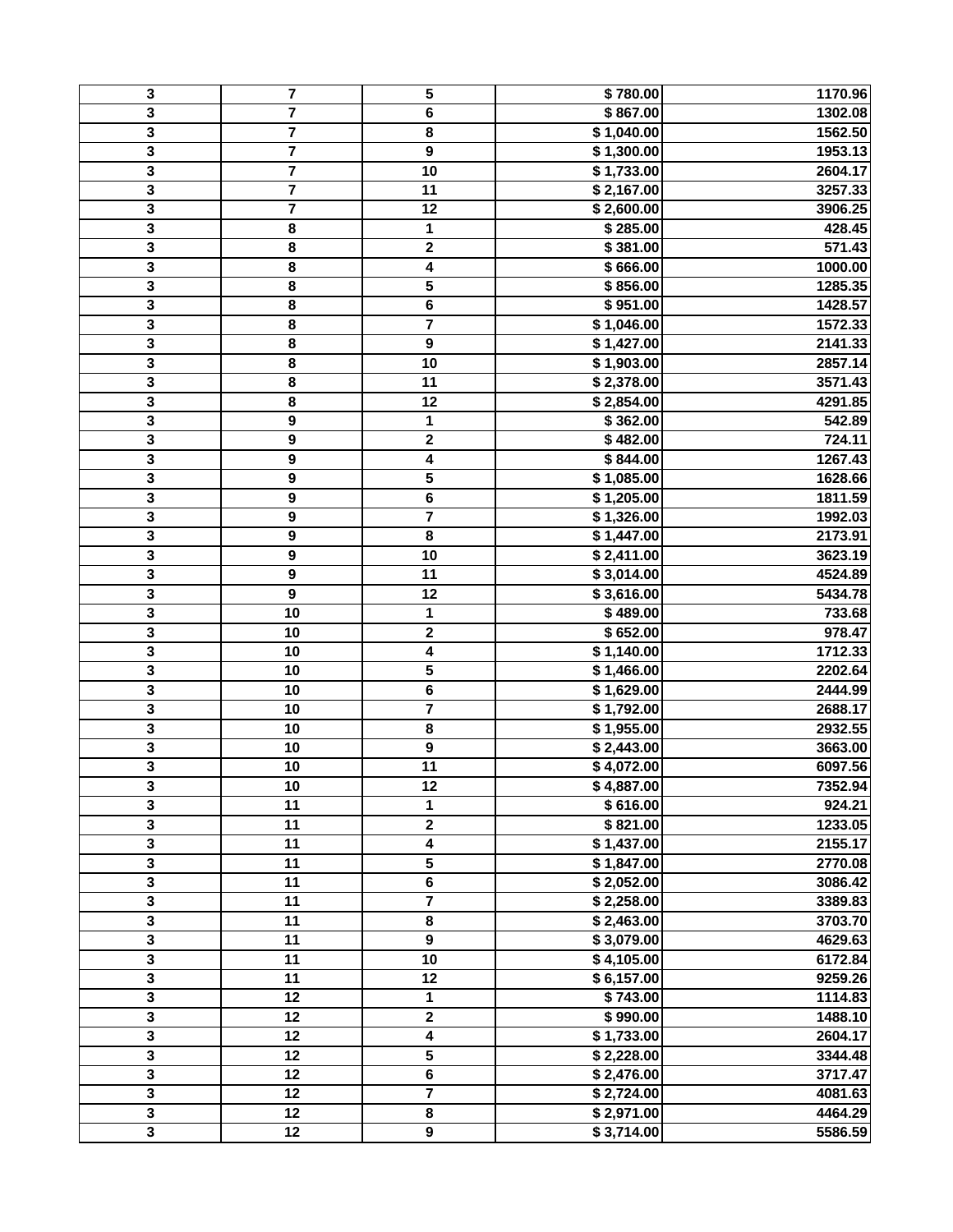| $\mathbf 3$             | 12                      | 10                      | \$4,952.00 | 7462.69 |
|-------------------------|-------------------------|-------------------------|------------|---------|
| $\overline{\mathbf{3}}$ | 12                      | 11                      | \$6,190.00 | 9259.26 |
| $\overline{\mathbf{4}}$ | 1                       | $\mathbf 2$             | \$117.00   | 175.72  |
| 4                       | 1                       | $\overline{\mathbf{3}}$ | \$146.00   | 219.64  |
| 4                       | $\overline{\mathbf{1}}$ | $\overline{\mathbf{5}}$ | \$263.00   | 395.41  |
| 4                       | 1                       | 6                       | \$293.00   | 439.37  |
| 4                       | 1                       | $\overline{\mathbf{7}}$ | \$322.00   | 483.33  |
| 4                       | 1                       | 8                       | \$351.00   | 527.15  |
| $\overline{\mathbf{4}}$ | $\overline{\mathbf{1}}$ | $\overline{9}$          | \$439.00   | 658.76  |
| 4                       | 1                       | $\overline{10}$         | \$585.00   | 878.73  |
| 4                       | 1                       | $\overline{11}$         | \$731.00   | 1097.69 |
| 4                       | 1                       | $\overline{12}$         | \$878.00   | 1317.52 |
| 4                       | 2                       | 1                       | \$127.00   | 190.01  |
| 4                       | $\overline{\mathbf{2}}$ | 3                       | \$211.00   | 316.66  |
| 4                       | $\overline{\mathbf{2}}$ | 5                       | \$380.00   | 570.13  |
| 4                       | $\overline{\mathbf{2}}$ | 6                       | \$422.00   | 633.31  |
| 4                       | 2                       | $\overline{\mathbf{r}}$ | \$464.00   | 696.86  |
| $\overline{\mathbf{4}}$ | $\overline{2}$          | 8                       | \$506.00   | 759.88  |
| 4                       | $\overline{\mathbf{2}}$ | 9                       | \$633.00   | 949.67  |
| $\overline{\mathbf{4}}$ | $\overline{\mathbf{2}}$ | 10                      | \$844.00   | 1267.43 |
| 4                       | $\overline{\mathbf{2}}$ | 11                      | \$1,054.00 | 1582.28 |
| 4                       | $\overline{2}$          | $\overline{12}$         | \$1,265.00 | 1901.14 |
| 4                       | 3                       | 1                       | \$165.00   | 248.20  |
| 4                       | $\overline{\mathbf{3}}$ | $\overline{2}$          | \$220.00   | 330.91  |
| 4                       | 3                       | 5                       | \$496.00   | 744.60  |
| 4                       | $\overline{\mathbf{3}}$ | 6                       | \$551.00   | 827.13  |
| 4                       | 3                       | $\overline{\mathbf{7}}$ | \$606.00   | 909.92  |
| 4                       | $\overline{\mathbf{3}}$ | 8                       | \$661.00   | 993.05  |
| 4                       | 3                       | 9                       | \$827.00   | 1240.69 |
| 4                       | $\overline{\mathbf{3}}$ | 10                      | \$1,102.00 | 1655.63 |
| 4                       | $\overline{\mathbf{3}}$ | 11                      | \$1,378.00 | 2070.39 |
| 4                       | $\overline{\mathbf{3}}$ | 12                      | \$1,653.00 | 2481.39 |
| $\overline{\mathbf{4}}$ | 5                       | $\mathbf{1}$            | \$320.00   | 481.00  |
| $\overline{4}$          | 5                       | $\overline{2}$          | \$427.00   | 641.44  |
| 4                       | 5                       | $\overline{\mathbf{3}}$ | \$534.00   | 801.92  |
| $\overline{\mathbf{4}}$ | 5                       | $\overline{\mathbf{6}}$ | \$1,068.00 | 1602.56 |
| 4                       | 5                       | 7                       | \$1,175.00 | 1763.67 |
| $\overline{\mathbf{4}}$ | 5                       | $\overline{\mathbf{8}}$ | \$1,281.00 | 1923.08 |
| $\overline{\mathbf{4}}$ | 5                       | $\overline{9}$          | \$1,602.00 | 2403.85 |
| 4                       | 5                       | 10                      | \$2,136.00 | 3205.13 |
| $\overline{\mathbf{4}}$ | 5                       | $\overline{11}$         | \$2,670.00 | 4016.06 |
| $\overline{\mathbf{4}}$ | 5                       | 12                      | \$3,204.00 | 4807.69 |
| 4                       | $\overline{\mathbf{6}}$ | $\overline{\mathbf{1}}$ | \$359.00   | 539.37  |
| 4                       | 6                       | $\overline{2}$          | \$479.00   | 718.91  |
| 4                       | 6                       | $\overline{\mathbf{3}}$ | \$599.00   | 898.47  |
| 4                       | 6                       | $\overline{\mathbf{5}}$ | \$1,077.00 | 1618.12 |
| 4                       | $\overline{\mathbf{6}}$ | 7                       | \$1,317.00 | 1976.28 |
| 4                       | $\overline{\mathbf{6}}$ | $\overline{\mathbf{8}}$ | \$1,437.00 | 2155.17 |
| 4                       | $\overline{\mathbf{6}}$ | $\overline{9}$          | \$1,796.00 | 2695.42 |
| $\overline{\mathbf{4}}$ | $\overline{\mathbf{6}}$ | 10                      | \$2,394.00 | 3597.12 |
| $\overline{\mathbf{4}}$ | $\overline{\mathbf{6}}$ | $\overline{11}$         | \$2,993.00 | 4484.30 |
| 4                       | $\overline{\mathbf{6}}$ | $\overline{12}$         | \$3,591.00 | 5405.41 |
| $\overline{\mathbf{4}}$ | $\overline{\mathbf{7}}$ | $\mathbf{1}$            | \$398.00   | 597.37  |
| $\overline{\mathbf{4}}$ | $\overline{\mathbf{7}}$ | $\mathbf 2$             | \$531.00   | 796.81  |
| $\overline{\mathbf{4}}$ | $\overline{\mathbf{7}}$ | $\overline{\mathbf{3}}$ | \$663.00   | 996.02  |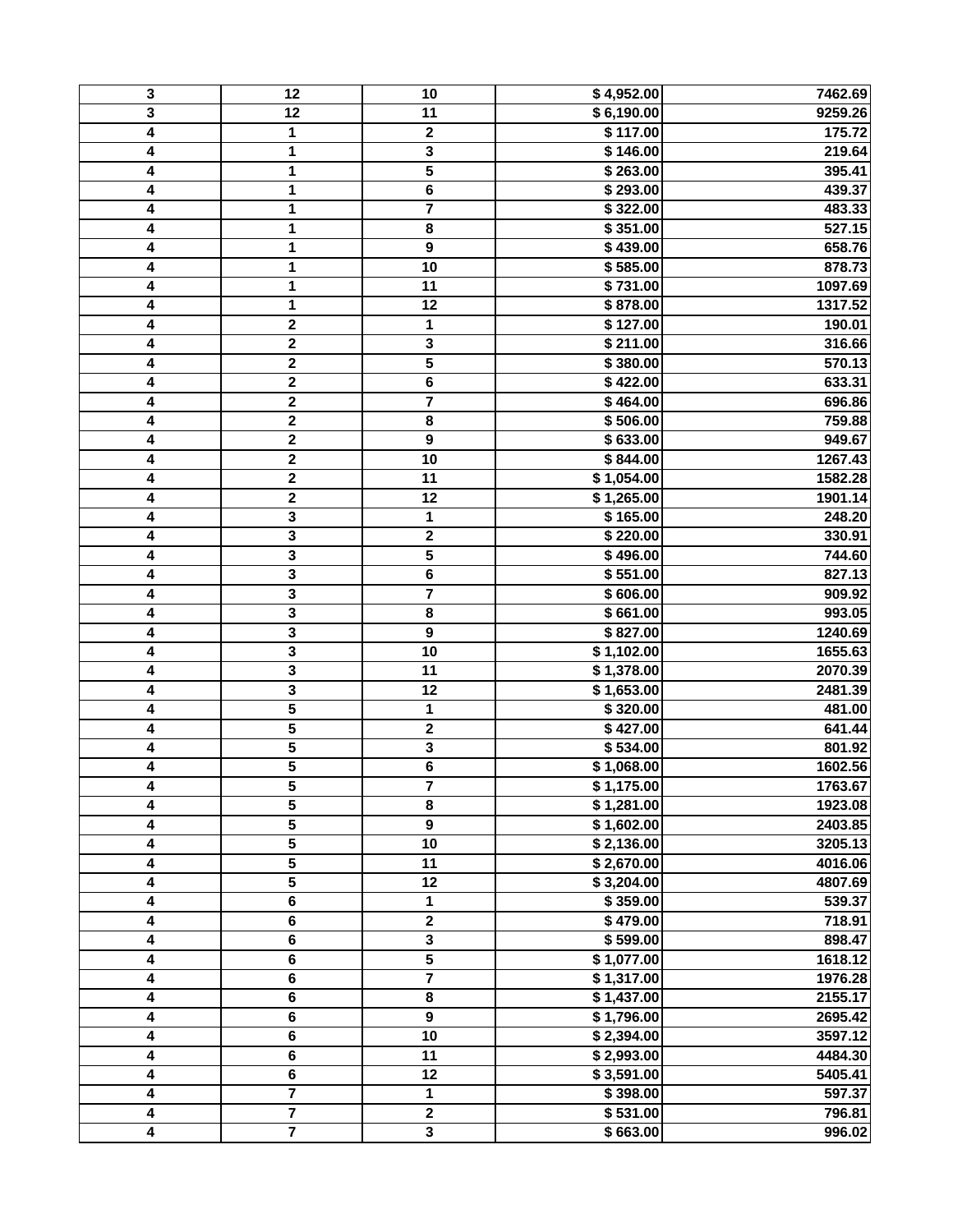| 4                       | $\overline{\mathbf{7}}$ | $\overline{\mathbf{5}}$ | \$1,194.00        | 1792.11  |
|-------------------------|-------------------------|-------------------------|-------------------|----------|
| $\overline{\mathbf{4}}$ | $\overline{\mathbf{7}}$ | $\overline{\mathbf{6}}$ | \$1,326.00        | 1992.03  |
| $\overline{\mathbf{4}}$ | $\overline{\mathbf{7}}$ | 8                       | \$1,592.00        | 2392.34  |
| 4                       | $\overline{\mathbf{7}}$ | 9                       | \$1,990.00        | 2985.07  |
| $\overline{\mathbf{4}}$ | $\overline{\mathbf{7}}$ | 10                      | \$2,653.00        | 3984.06  |
| $\overline{\mathbf{4}}$ | $\overline{\mathbf{7}}$ | $\overline{11}$         | \$3,316.00        | 4975.12  |
| 4                       | $\overline{\mathbf{7}}$ | $\overline{12}$         | \$3,979.00        | 5988.02  |
| 4                       | $\overline{\mathbf{8}}$ | 1                       | \$437.00          | 655.74   |
| 4                       | $\overline{\mathbf{8}}$ | $\overline{\mathbf{2}}$ | \$582.00          | 874.13   |
| 4                       | $\overline{\mathbf{8}}$ | $\overline{\mathbf{3}}$ | \$728.00          | 1092.90  |
| 4                       | 8                       | 5                       | \$1,310.00        | 1968.50  |
| 4                       | 8                       | 6                       | \$1,456.00        | 2183.41  |
| $\overline{\mathbf{4}}$ | 8                       | $\overline{\mathbf{7}}$ | \$1,601.00        | 2403.85  |
| 4                       | $\bf8$                  | $\boldsymbol{9}$        | \$2,183.00        | 3278.69  |
| 4                       | $\overline{\mathbf{8}}$ | 10                      | $\sqrt{2,911.00}$ | 4366.81  |
| 4                       | $\overline{\mathbf{8}}$ | 11                      | \$3,639.00        | 5464.48  |
| $\overline{\mathbf{4}}$ | 8                       | 12                      | \$4,367.00        | 6535.95  |
| $\overline{\mathbf{4}}$ | 9                       | $\mathbf 1$             | \$553.00          | 830.56   |
| $\overline{\mathbf{4}}$ | $\overline{9}$          | $\overline{2}$          | \$737.00          | 1107.42  |
| 4                       | $\boldsymbol{9}$        | 3                       | \$922.00          | 1383.13  |
| 4                       | $\boldsymbol{9}$        | $\overline{\mathbf{5}}$ | \$1,659.00        | 2493.77  |
| 4                       | $\boldsymbol{9}$        | $\bf 6$                 | \$1,843.00        | 2770.08  |
| 4                       | $\overline{9}$          | $\overline{\mathbf{z}}$ | \$2,028.00        | 3048.78  |
| 4                       | 9                       | 8                       | \$2,212.00        | 3322.26  |
| 4                       | $\boldsymbol{9}$        | 10                      | \$3,686.00        | 5524.86  |
| 4                       | $\boldsymbol{9}$        | 11                      | \$4,608.00        | 6896.55  |
| 4                       | $\overline{9}$          | $\overline{12}$         | \$5,530.00        | 8333.33  |
| 4                       | 10                      | 1                       | \$747.00          | 1121.08  |
| $\overline{\mathbf{4}}$ | 10                      | $\overline{\mathbf{2}}$ | \$996.00          | 1494.77  |
| $\overline{\mathbf{4}}$ | 10                      | 3                       | \$1,245.00        | 1869.16  |
| $\overline{\mathbf{4}}$ | 10                      | 5                       | \$2,240.00        | 3367.00  |
| 4                       | 10                      | 6                       | \$2,489.00        | 3731.34  |
| $\overline{\mathbf{4}}$ | 10                      | $\overline{\mathbf{r}}$ | \$2,738.00        | 4115.23  |
| $\overline{\mathbf{4}}$ | 10                      | $\overline{\mathbf{8}}$ | \$2,987.00        | 4484.30  |
| $\overline{4}$          | 10                      | $\overline{9}$          | \$3,734.00        | 5617.98  |
| $\overline{\mathbf{4}}$ | 10                      | 11                      | \$6,223.00        | 9345.79  |
| 4                       | 10                      | 12                      | \$7,468.00        | 11235.96 |
| 4                       | $\overline{11}$         | 1                       | \$941.00          | 1412.43  |
| 4                       | $\overline{11}$         | $\overline{2}$          | \$1,254.00        | 1883.24  |
| 4                       | $\overline{11}$         | 3                       | \$1,568.00        | 2352.94  |
| 4                       | $\overline{11}$         | 5                       | \$2,822.00        | 4237.29  |
| $\overline{\mathbf{4}}$ | $\overline{11}$         | $\overline{\mathbf{6}}$ | \$3,135.00        | 4716.98  |
| $\overline{\mathbf{4}}$ | $\overline{11}$         | 7                       | \$3,449.00        | 5181.35  |
| 4                       | $\overline{11}$         | $\overline{\mathbf{8}}$ | \$3,763.00        | 5649.72  |
| 4                       | $\overline{11}$         | $\overline{9}$          | \$4,703.00        | 7042.25  |
| 4                       | $\overline{11}$         | $\overline{10}$         | \$6,271.00        | 9433.96  |
| 4                       | $\overline{11}$         | $\overline{12}$         | \$9,406.00        | 14084.51 |
| 4                       | $\overline{12}$         | 1                       | \$1,134.00        | 1703.58  |
| 4                       | 12                      | $\overline{\mathbf{2}}$ | \$1,513.00        | 2272.73  |
| $\overline{\mathbf{4}}$ | 12                      | $\overline{\mathbf{3}}$ | \$1,891.00        | 2840.91  |
| $\overline{\mathbf{4}}$ | 12                      | $\overline{\mathbf{5}}$ | \$3,403.00        | 5102.04  |
| $\overline{\mathbf{4}}$ | 12                      | $\overline{6}$          | \$3,782.00        | 5681.82  |
| 4                       | 12                      | $\overline{\mathbf{7}}$ | \$4,160.00        | 6250.00  |
| $\overline{\mathbf{4}}$ | 12                      | $\overline{\mathbf{8}}$ | \$4,538.00        | 6802.72  |
| $\overline{\mathbf{4}}$ | 12                      | $\overline{9}$          | \$5,672.00        | 8547.01  |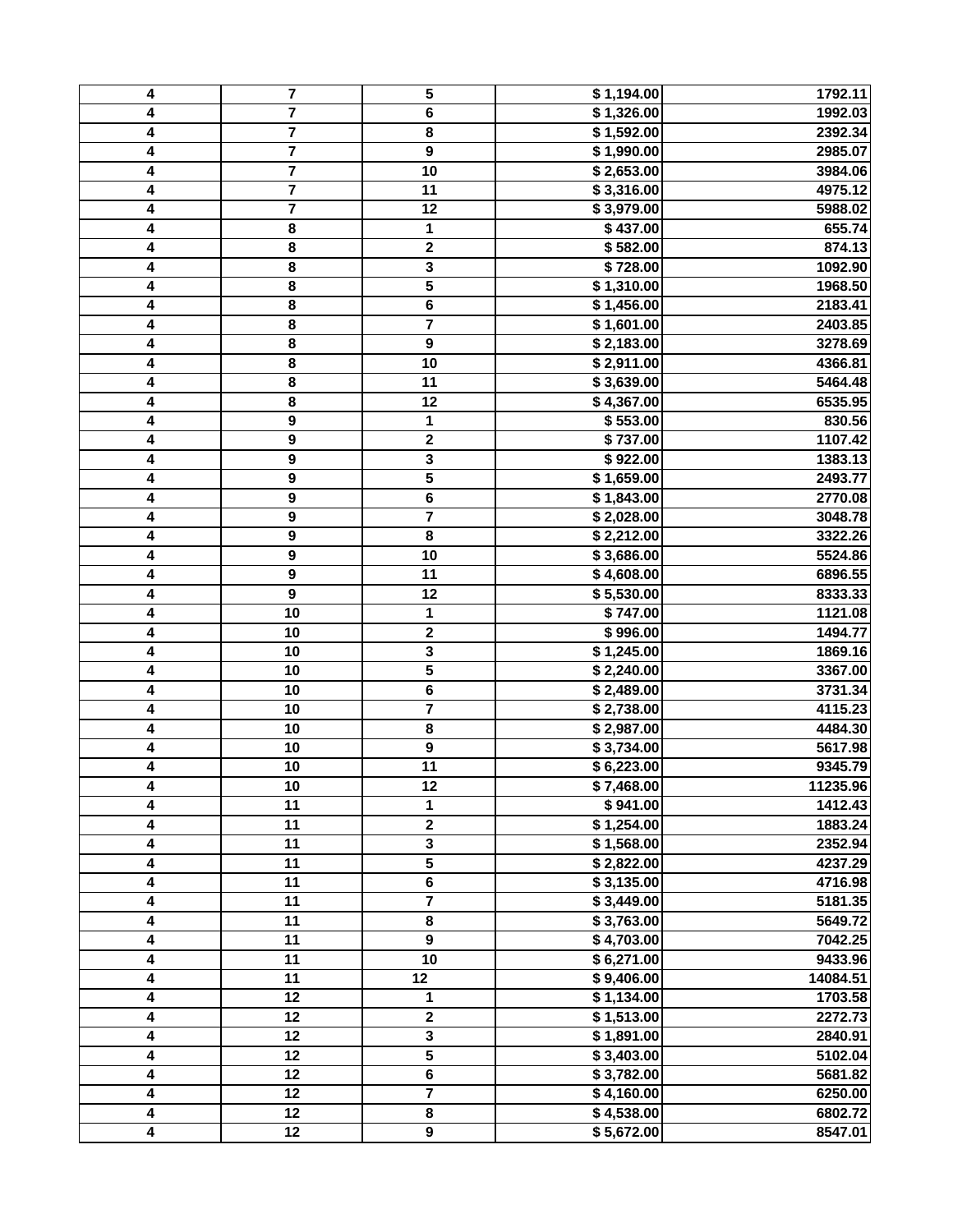| $\overline{\mathbf{4}}$ | 12                      | 10                      | \$7,563.00 | 11363.64 |
|-------------------------|-------------------------|-------------------------|------------|----------|
| 4                       | 12                      | 11                      | \$9,454.00 | 14285.71 |
| $\overline{\mathbf{5}}$ | 1                       | $\overline{\mathbf{2}}$ | \$159.00   | 238.38   |
| $\overline{\mathbf{5}}$ | 1                       | $\overline{\mathbf{3}}$ | \$198.00   | 297.97   |
| $\overline{\mathbf{5}}$ | 1                       | 4                       | \$278.00   | 417.19   |
| $\overline{\mathbf{5}}$ | $\overline{\mathbf{1}}$ | $\overline{\mathbf{6}}$ | \$397.00   | 595.95   |
| $\overline{\mathbf{5}}$ | 1                       | $\overline{\mathbf{7}}$ | \$437.00   | 655.31   |
| $\overline{\mathbf{5}}$ | 1                       | $\overline{\mathbf{8}}$ | \$476.00   | 715.31   |
| $\overline{\mathbf{5}}$ | 1                       | $\overline{9}$          | \$595.00   | 893.66   |
| $\overline{5}$          | $\overline{\mathbf{1}}$ | $\overline{10}$         | \$794.00   | 1191.90  |
| 5                       | $\overline{\mathbf{1}}$ | $\overline{11}$         | \$992.00   | 1490.31  |
| 5                       | 1                       | $\overline{12}$         | \$1,191.00 | 1788.91  |
| 5                       | 2                       | 1                       | \$171.00   | 257.14   |
| $\overline{\mathbf{5}}$ | 2                       | 3                       | \$285.00   | 428.63   |
| $\overline{\mathbf{5}}$ | $\overline{\mathbf{2}}$ | $\overline{\mathbf{4}}$ | \$400.00   | 599.88   |
| 5                       | 2                       | 6                       | \$571.00   | 856.90   |
| $\overline{\mathbf{5}}$ | $\overline{\mathbf{2}}$ | $\overline{\mathbf{r}}$ | \$628.00   | 942.51   |
| $\overline{\mathbf{5}}$ | $\overline{\mathbf{c}}$ | 8                       | \$685.00   | 1028.81  |
| $\overline{\mathbf{5}}$ | $\overline{\mathbf{2}}$ | $\overline{9}$          | \$856.00   | 1285.35  |
| $\overline{\mathbf{5}}$ | $\overline{\mathbf{2}}$ | 10                      | \$1,142.00 | 1715.27  |
| $\overline{\mathbf{5}}$ | $\overline{2}$          | 11                      | \$1,427.00 | 2141.33  |
| ${\bf 5}$               | $\overline{\mathbf{2}}$ | 12                      | \$1,713.00 | 2570.69  |
| $\overline{\mathbf{5}}$ | $\overline{\mathbf{3}}$ | 1                       | \$223.00   | 335.57   |
| 5                       | 3                       | $\overline{\mathbf{2}}$ | \$298.00   | 447.43   |
| 5                       | $\overline{\mathbf{3}}$ | 4                       | \$521.00   | 783.09   |
| $\overline{\mathbf{5}}$ | 3                       | 6                       | \$745.00   | 1118.57  |
| 5                       | $\overline{\mathbf{3}}$ | $\overline{\mathbf{7}}$ | \$819.00   | 1230.01  |
| 5                       | 3                       | $\overline{\mathbf{8}}$ | \$894.00   | 1342.28  |
| 5                       | $\overline{\mathbf{3}}$ | $\overline{9}$          | \$1,117.00 | 1677.85  |
| $\overline{\mathbf{5}}$ | 3                       | $\overline{10}$         | \$1,490.00 | 2237.14  |
| $\overline{\mathbf{5}}$ | $\overline{\mathbf{3}}$ | $\overline{11}$         | \$1,862.00 | 2793.30  |
| 5                       | $\overline{\mathbf{3}}$ | $\overline{12}$         | \$2,235.00 | 3355.70  |
| $\overline{\mathbf{5}}$ | 4                       | $\mathbf{1}$            | \$328.00   | 492.37   |
| $\overline{5}$          | 4                       | $\overline{2}$          | \$437.00   | 656.17   |
| $\overline{\mathbf{5}}$ | 4                       | $\overline{\mathbf{3}}$ | \$546.00   | 820.34   |
| $\overline{5}$          | 4                       | $\overline{\mathbf{6}}$ | \$1,093.00 | 1642.04  |
| 5                       | 4                       | 7                       | \$1,202.00 | 1805.05  |
| $\overline{5}$          | 4                       | $\overline{\mathbf{8}}$ | \$1,311.00 | 1968.50  |
| 5                       | 4                       | $\overline{9}$          | \$1,639.00 | 2463.05  |
| 5                       | 4                       | 10                      | \$2,186.00 | 3278.69  |
| 5                       | 4                       | $\overline{11}$         | \$2,732.00 | 4098.36  |
| 5                       | 4                       | $\overline{12}$         | \$3,279.00 | 4926.11  |
| 5                       | $\overline{\mathbf{6}}$ | $\overline{\mathbf{1}}$ | \$484.00   | 727.27   |
| 5                       | $\overline{\mathbf{6}}$ | $\overline{2}$          | \$646.00   | 969.93   |
| 5                       | 6                       | 3                       | \$807.00   | 1212.12  |
| 5                       | $\overline{\mathbf{6}}$ | 4                       | \$1,130.00 | 1697.79  |
| 5                       | 6                       | $\overline{\mathbf{r}}$ | \$1,776.00 | 2666.67  |
| 5                       | $\overline{\mathbf{6}}$ | $\overline{\mathbf{8}}$ | \$1,938.00 | 2906.98  |
| 5                       | $\overline{\mathbf{6}}$ | $\overline{9}$          | \$2,422.00 | 3636.36  |
| 5                       | $\overline{\mathbf{6}}$ | 10                      | \$3,230.00 | 4854.37  |
| $\overline{\mathbf{5}}$ | $\overline{\mathbf{6}}$ | 11                      | \$4,037.00 | 6060.61  |
| $\overline{\mathbf{5}}$ | $\overline{\mathbf{6}}$ | $\overline{12}$         | \$4,845.00 | 7299.27  |
| $\overline{\mathbf{5}}$ | $\overline{7}$          | $\mathbf{1}$            | \$537.00   | 805.80   |
| $\overline{\mathbf{5}}$ | $\overline{\mathbf{7}}$ | $\overline{2}$          | \$716.00   | 1074.11  |
| $\overline{\mathbf{5}}$ | $\overline{\mathbf{7}}$ | $\overline{\mathbf{3}}$ | \$894.00   | 1342.28  |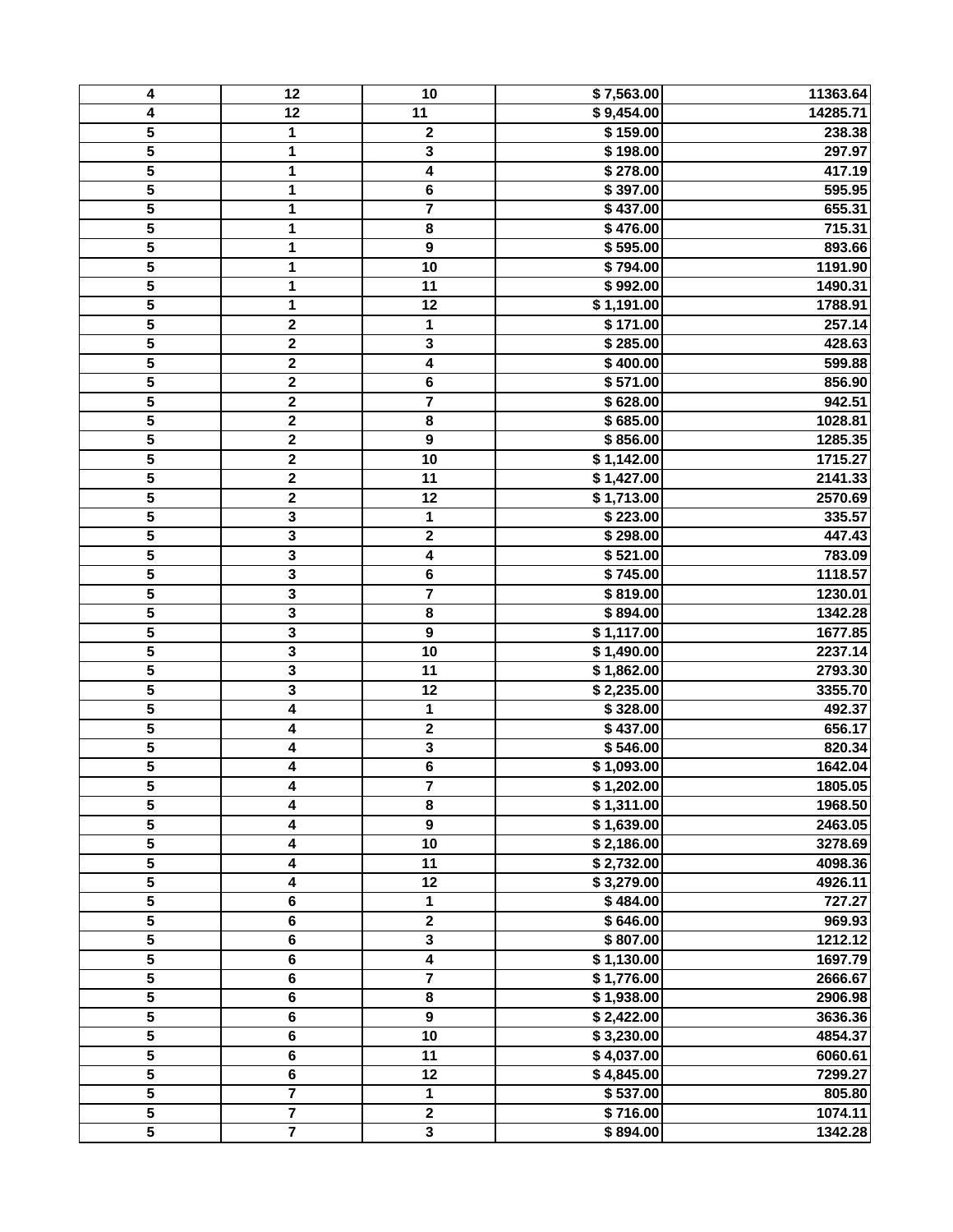| $\overline{\mathbf{5}}$ | $\overline{\mathbf{7}}$ | 4                       | \$1,252.00        | 1879.70  |
|-------------------------|-------------------------|-------------------------|-------------------|----------|
| $\overline{\mathbf{5}}$ | $\overline{\mathbf{7}}$ | $\bf 6$                 | \$1,789.00        | 2688.17  |
| $\overline{\mathbf{5}}$ | $\overline{\mathbf{7}}$ | 8                       | \$2,147.00        | 3225.81  |
| $\overline{\mathbf{5}}$ | $\overline{\mathbf{7}}$ | 9                       | \$2,683.00        | 4032.26  |
| $\overline{\mathbf{5}}$ | $\overline{\mathbf{7}}$ | 10                      | \$3,578.00        | 5376.34  |
| $\overline{\mathbf{5}}$ | $\overline{\mathbf{7}}$ | $\overline{11}$         | \$4,472.00        | 6711.41  |
| $\overline{\mathbf{5}}$ | $\overline{\mathbf{7}}$ | $\overline{12}$         | \$5,366.00        | 8064.52  |
| 5                       | $\overline{\mathbf{8}}$ | 1                       | \$589.00          | 884.17   |
| 5                       | $\overline{\mathbf{8}}$ | $\overline{\mathbf{2}}$ | \$785.00          | 1179.25  |
| $\overline{5}$          | $\overline{\mathbf{8}}$ | 3                       | \$981.00          | 1472.75  |
| 5                       | 8                       | 4                       | \$1,374.00        | 2061.86  |
| 5                       | $\overline{\mathbf{8}}$ | 6                       | \$1,963.00        | 2949.85  |
| 5                       | 8                       | 7                       | \$2,159.00        | 3246.75  |
| $\overline{\mathbf{5}}$ | $\bf8$                  | $\boldsymbol{9}$        | \$2,944.00        | 4424.78  |
| $\overline{\mathbf{5}}$ | $\overline{\mathbf{8}}$ | $\overline{10}$         | \$3,926.00        | 5882.35  |
| 5                       | $\overline{\mathbf{8}}$ | 11                      | \$4,907.00        | 7352.94  |
| 5                       | $\overline{\mathbf{8}}$ | 12                      | \$5,888.00        | 8849.56  |
| 5                       | 9                       | 1                       | \$745.00          | 1119.82  |
| $\overline{\mathbf{5}}$ | $\overline{9}$          | $\overline{2}$          | \$994.00          | 1492.54  |
| $\overline{\mathbf{5}}$ | $\boldsymbol{9}$        | 3                       | \$1,242.00        | 1865.67  |
| $\overline{\mathbf{5}}$ | $\boldsymbol{9}$        | 4                       | \$1,739.00        | 2610.97  |
| $\overline{\mathbf{5}}$ | $\overline{9}$          | $\bf 6$                 | \$2,485.00        | 3731.34  |
| 5                       | $\overline{9}$          | $\overline{\mathbf{z}}$ | \$2,733.00        | 4098.36  |
| 5                       | 9                       | 8                       | \$2,982.00        | 4484.30  |
| 5                       | 9                       | 10                      | \$4,970.00        | 7462.69  |
| 5                       | $\boldsymbol{9}$        | 11                      | \$6,212.00        | 9345.79  |
| $\overline{\mathbf{5}}$ | $\overline{9}$          | $\overline{12}$         | \$7,454.00        | 11235.96 |
| 5                       | 10                      | 1                       | \$1,006.00        | 1510.57  |
| 5                       | 10                      | $\overline{\mathbf{2}}$ | \$1,342.00        | 2016.13  |
| $\overline{\mathbf{5}}$ | 10                      | 3                       | \$1,677.00        | 2518.89  |
| $\overline{\mathbf{5}}$ | 10                      | $\overline{\mathbf{4}}$ | $\sqrt{2,348.00}$ | 3521.13  |
| 5                       | 10                      | 6                       | \$3,355.00        | 5025.13  |
| $\overline{\mathbf{5}}$ | 10                      | $\overline{\mathbf{z}}$ | \$3,690.00        | 5555.56  |
| $\overline{\mathbf{5}}$ | 10                      | $\overline{\mathbf{8}}$ | \$4,026.00        | 6060.61  |
| $\overline{5}$          | 10                      | $\overline{9}$          | \$5,032.00        | 7575.76  |
| $\overline{5}$          | 10                      | 11                      | \$8,387.00        | 12658.23 |
| 5                       | 10                      | 12                      | \$10,064.00       | 15151.52 |
| $\overline{5}$          | 11                      | 1                       | \$1,267.00        | 1904.76  |
| $\overline{5}$          | $\overline{11}$         | $\overline{2}$          | \$1,690.00        | 2538.07  |
| 5                       | $\overline{11}$         | $\overline{\mathbf{3}}$ | \$2,112.00        | 3174.60  |
| 5                       | $\overline{11}$         | $\overline{\mathbf{4}}$ | \$2,957.00        | 4444.44  |
| 5                       | $\overline{11}$         | $\overline{6}$          | \$4,225.00        | 6329.11  |
| 5                       | $\overline{11}$         | 7                       | \$4,647.00        | 6993.01  |
| 5                       | $\overline{11}$         | $\overline{\mathbf{8}}$ | \$5,070.00        | 7633.59  |
| 5                       | $\overline{11}$         | $\overline{9}$          | \$6,337.00        | 9523.81  |
| 5                       | $\overline{11}$         | $\overline{10}$         | \$8,450.00        | 12658.23 |
| 5                       | 11                      | $\overline{12}$         | \$12,674.00       | 18867.92 |
| 5                       | $\overline{12}$         | 1                       | \$1,528.00        | 2293.58  |
| 5                       | 12                      | $\overline{\mathbf{2}}$ | \$2,038.00        | 3058.10  |
| 5                       | 12                      | $\overline{\mathbf{3}}$ | \$2,547.00        | 3831.42  |
| $\overline{\mathbf{5}}$ | 12                      | $\overline{\bf{4}}$     | \$3,566.00        | 5347.59  |
| $\overline{\mathbf{5}}$ | 12                      | $\overline{\mathbf{6}}$ | \$5,095.00        | 7633.59  |
| $\overline{\mathbf{5}}$ | 12                      | $\overline{\mathbf{7}}$ | \$5,604.00        | 8403.36  |
| $\overline{\mathbf{5}}$ | 12                      | $\overline{\mathbf{8}}$ | \$6,114.00        | 9174.31  |
| $\overline{\mathbf{5}}$ | 12                      | $\overline{9}$          | \$7,642.00        | 11494.25 |
|                         |                         |                         |                   |          |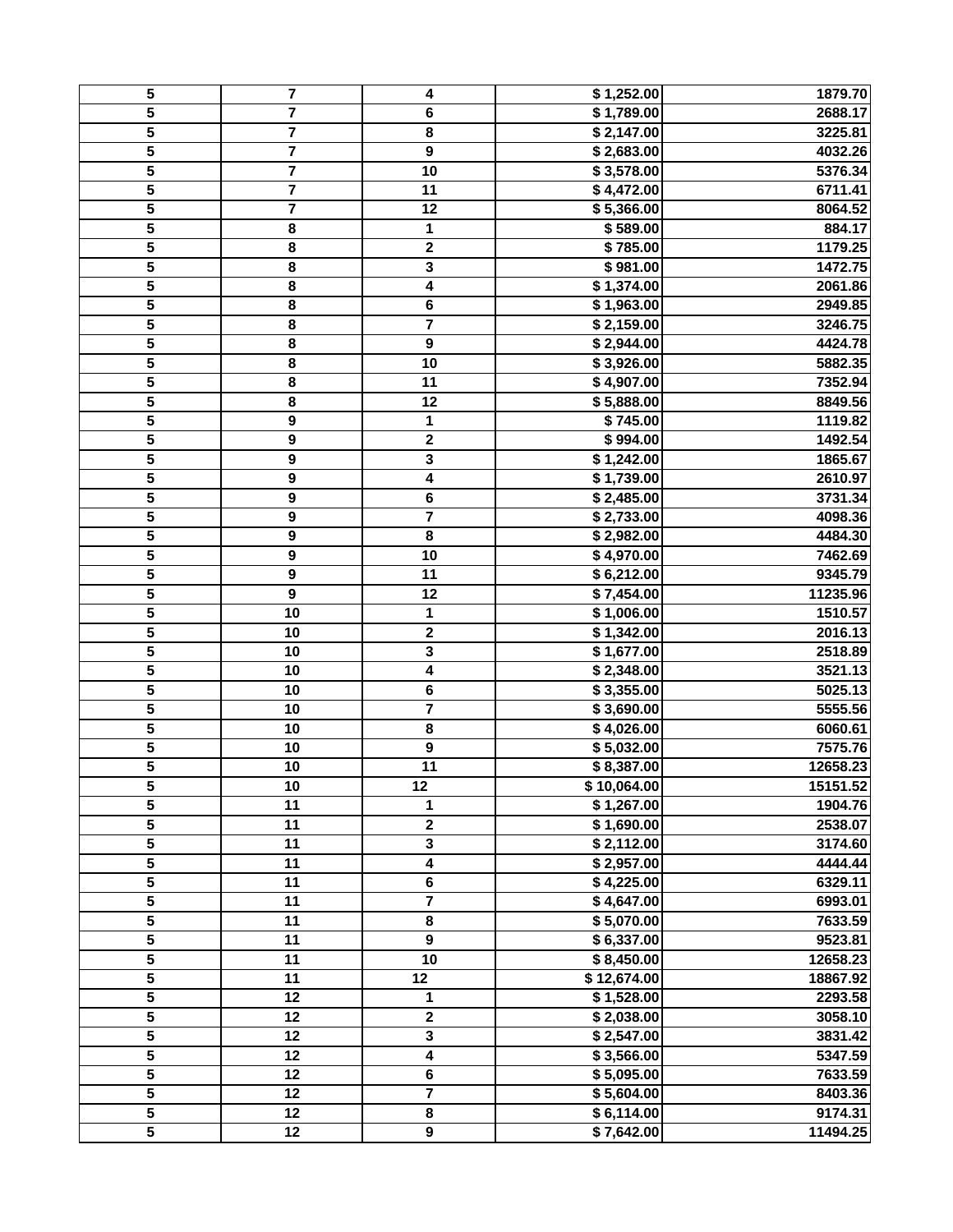| $\overline{\mathbf{5}}$ | 12                      | 10                      | \$10,190.00 | 15384.62 |
|-------------------------|-------------------------|-------------------------|-------------|----------|
| 5                       | 12                      | 11                      | \$12,737.00 | 19230.77 |
| $\bf 6$                 | 1                       | $\mathbf 2$             | \$180.00    | 269.76   |
| $\bf 6$                 | 1                       | 3                       | \$225.00    | 337.15   |
| $\overline{\mathbf{6}}$ | $\overline{\mathbf{1}}$ | $\overline{\mathbf{4}}$ | \$314.00    | 472.14   |
| $\bf 6$                 | 1                       | 5                       | \$404.00    | 606.80   |
| 6                       | 1                       | 7                       | \$494.00    | 741.84   |
| 6                       | 1                       | $\overline{\mathbf{8}}$ | \$539.00    | 809.06   |
| 6                       | $\overline{\mathbf{1}}$ | $\overline{9}$          | \$674.00    | 1011.12  |
| 6                       | 1                       | $\overline{10}$         | \$898.00    | 1349.53  |
| $\overline{\mathbf{6}}$ | 1                       | $\overline{11}$         | \$1,123.00  | 1686.34  |
| $\overline{\mathbf{6}}$ | 1                       | $\overline{12}$         | \$1,347.00  | 2024.29  |
| $\overline{\mathbf{6}}$ | $\overline{2}$          | $\overline{\mathbf{1}}$ | \$194.00    | 290.78   |
| $\overline{\mathbf{6}}$ | $\overline{2}$          | 3                       | \$323.00    | 484.73   |
| 6                       | $\overline{\mathbf{2}}$ | $\overline{\mathbf{4}}$ | \$452.00    | 678.43   |
| 6                       | $\overline{2}$          | 5                       | \$581.00    | 872.60   |
| 6                       | $\overline{\mathbf{2}}$ | $\overline{\mathbf{7}}$ | \$710.00    | 1066.10  |
| 6                       | $\overline{\mathbf{2}}$ | $\overline{\mathbf{8}}$ | \$775.00    | 1162.79  |
| $\overline{\mathbf{6}}$ | $\overline{\mathbf{2}}$ | $\overline{9}$          | \$968.00    | 1453.49  |
| $\overline{\mathbf{6}}$ | $\overline{\mathbf{2}}$ | $\overline{10}$         | \$1,291.00  | 1937.98  |
| $\bf 6$                 | $\overline{2}$          | 11                      | \$1,614.00  | 2421.31  |
| $\bf 6$                 | $\overline{\mathbf{2}}$ | $\overline{12}$         | \$1,937.00  | 2906.98  |
| 6                       | 3                       | $\mathbf{1}$            | \$253.00    | 379.36   |
| 6                       | $\overline{\mathbf{3}}$ | $\overline{2}$          | \$337.00    | 505.82   |
| 6                       | 3                       | 4                       | \$589.00    | 884.96   |
| 6                       | $\overline{\mathbf{3}}$ | 5                       | \$758.00    | 1137.66  |
| $\overline{\mathbf{6}}$ | $\overline{\mathbf{3}}$ | $\overline{\mathbf{7}}$ | \$926.00    | 1390.82  |
| $\overline{\mathbf{6}}$ | $\overline{\mathbf{3}}$ | $\overline{\mathbf{8}}$ | \$1,010.00  | 1517.45  |
| $\bf 6$                 | 3                       | $\overline{9}$          | \$1,263.00  | 1897.53  |
| $\overline{\mathbf{6}}$ | $\overline{\mathbf{3}}$ | 10                      | \$1,684.00  | 2531.65  |
| 6                       | $\overline{\mathbf{3}}$ | $\overline{11}$         | \$2,105.00  | 3164.56  |
| 6                       | $\overline{\mathbf{3}}$ | 12                      | \$2,526.00  | 3787.88  |
| 6                       | 4                       | $\overline{1}$          | \$370.00    | 556.17   |
| $\overline{\mathbf{6}}$ | 4                       | $\overline{2}$          | \$494.00    | 741.84   |
| $\overline{\mathbf{6}}$ | 4                       | $\overline{\mathbf{3}}$ | \$617.00    | 926.78   |
| $\overline{\mathbf{6}}$ | 4                       | 5                       | \$1,111.00  | 1669.45  |
| 6                       | 4                       | 7                       | \$1,358.00  | 2040.82  |
| $\overline{6}$          | 4                       | $\overline{\mathbf{8}}$ | \$1,482.00  | 2227.17  |
| $\overline{\mathbf{6}}$ | 4                       | $\overline{9}$          | \$1,852.00  | 2777.78  |
| $\overline{\mathbf{6}}$ | 4                       | 10                      | \$2,470.00  | 3703.70  |
| $\overline{\mathbf{6}}$ | 4                       | $\overline{11}$         | \$3,087.00  | 4629.63  |
| $\overline{\mathbf{6}}$ | 4                       | 12                      | \$3,705.00  | 5555.56  |
| 6                       | 5                       | $\overline{\mathbf{1}}$ | \$488.00    | 733.14   |
| 6                       | 5                       | $\overline{\mathbf{2}}$ | \$651.00    | 977.52   |
| $\overline{\mathbf{6}}$ | 5                       | $\overline{3}$          | \$814.00    | 1222.49  |
| 6                       | 5                       | $\overline{\mathbf{4}}$ | \$1,139.00  | 1712.33  |
| $\overline{\mathbf{6}}$ | 5                       | $\overline{\mathbf{7}}$ | \$1,791.00  | 2688.17  |
| $\bf 6$                 | $\overline{5}$          | $\overline{\mathbf{8}}$ | \$1,953.00  | 2932.55  |
| $\overline{\mathbf{6}}$ | 5                       | $\overline{9}$          | \$2,442.00  | 3663.00  |
| $\bf 6$                 |                         | 10                      | \$3,255.00  | 4878.05  |
| 6                       | $\frac{5}{5}$           | 11                      | \$4,069.00  | 6097.56  |
| $\bf 6$                 | 5                       | 12                      | \$4,883.00  | 7352.94  |
| $\bf 6$                 | $\overline{\mathbf{7}}$ | 1                       | \$606.00    | 909.92   |
| 6                       | $\overline{7}$          | $\overline{\mathbf{2}}$ | \$808.00    | 1213.59  |
| $\overline{\mathbf{6}}$ |                         | $\overline{\mathbf{3}}$ | \$1,010.00  | 1517.45  |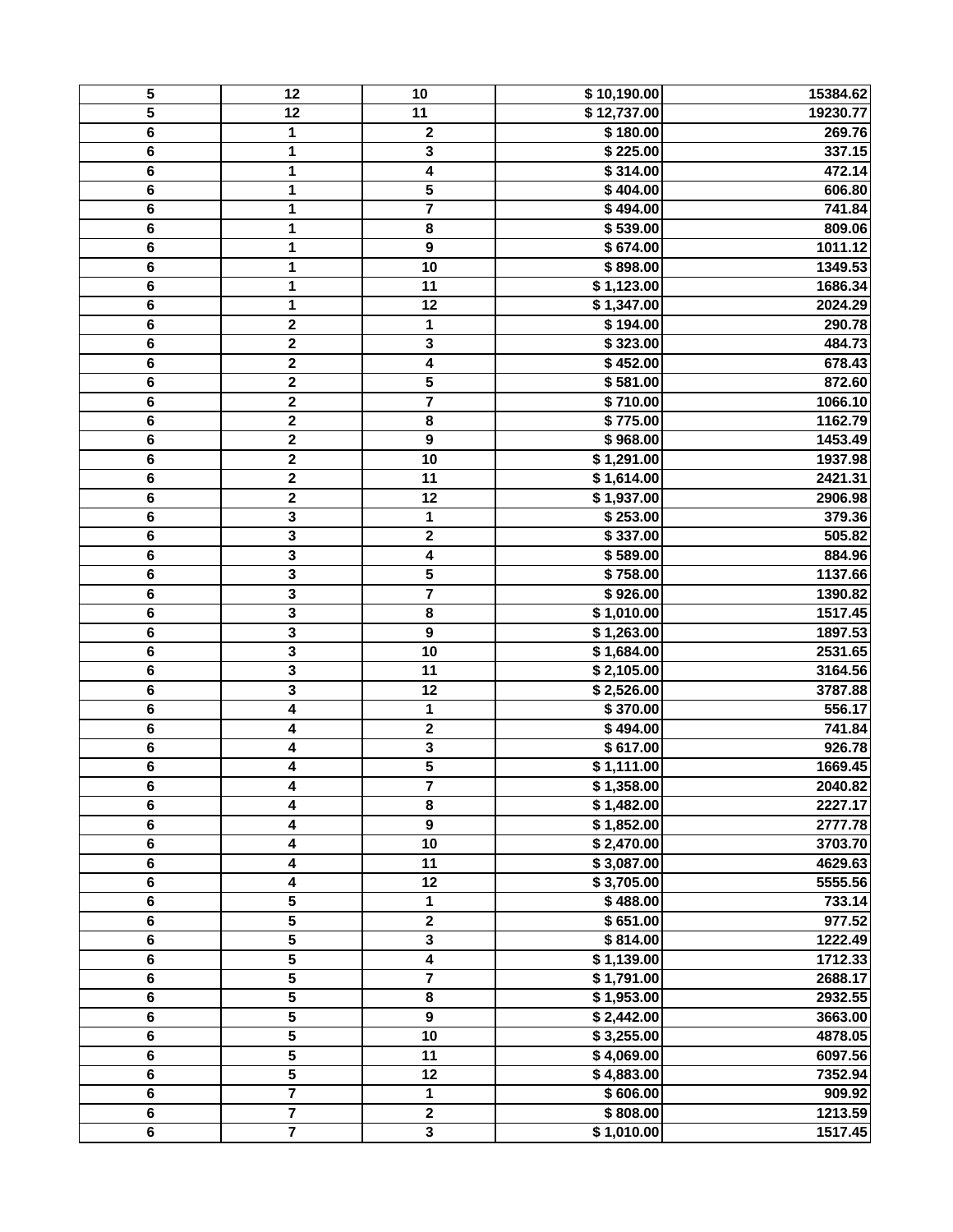| $\bf 6$                 | $\overline{\mathbf{7}}$ | 4                       | \$1,414.00        | 2123.14  |
|-------------------------|-------------------------|-------------------------|-------------------|----------|
| $\bf 6$                 | $\overline{\mathbf{7}}$ | $\overline{\mathbf{5}}$ | \$1,819.00        | 2732.24  |
| 6                       | $\overline{\mathbf{7}}$ | 8                       | \$2,425.00        | 3636.36  |
| $\overline{\mathbf{6}}$ | $\overline{\mathbf{7}}$ | 9                       | \$3,031.00        | 4545.45  |
| $\overline{\mathbf{6}}$ | $\overline{\mathbf{7}}$ | 10                      | \$4,041.00        | 6060.61  |
| $\overline{\mathbf{6}}$ | $\overline{\mathbf{7}}$ | $\overline{11}$         | \$5,052.00        | 7575.76  |
| $\bf 6$                 | $\overline{\mathbf{7}}$ | $\overline{12}$         | \$6,062.00        | 9090.91  |
| 6                       | $\overline{\mathbf{8}}$ | 1                       | \$665.00          | 999.00   |
| 6                       | $\overline{\mathbf{8}}$ | $\overline{\mathbf{2}}$ | \$887.00          | 1331.56  |
| 6                       | $\overline{\mathbf{8}}$ | 3                       | \$1,109.00        | 1663.89  |
| 6                       | 8                       | 4                       | \$1,552.00        | 2331.00  |
| 6                       | 8                       | 5                       | $\sqrt{1,995.00}$ | 2994.01  |
| 6                       | 8                       | $\overline{\mathbf{7}}$ | \$2,439.00        | 3663.00  |
| $\bf 6$                 | $\bf8$                  | $\boldsymbol{9}$        | \$3,326.00        | 5000.00  |
| $\bf 6$                 | $\overline{\mathbf{8}}$ | 10                      | \$4,434.00        | 6666.67  |
| 6                       | $\overline{\mathbf{8}}$ | 11                      | \$5,543.00        | 8333.33  |
| $\bf 6$                 | $\overline{\mathbf{8}}$ | 12                      | \$6,651.00        | 10000.00 |
| 6                       | 9                       | $\mathbf{1}$            | \$842.00          | 1264.22  |
| 6                       | $\overline{9}$          | $\overline{2}$          | \$1,123.00        | 1686.34  |
| 6                       | $\boldsymbol{9}$        | 3                       | \$1,403.00        | 2105.26  |
| 6                       | $\boldsymbol{9}$        | 4                       | \$1,964.00        | 2949.85  |
| $\bf 6$                 | $\overline{9}$          | $\overline{\mathbf{5}}$ | \$2,526.00        | 3787.88  |
| 6                       | $\overline{9}$          |                         | \$3,087.00        | 4629.63  |
| 6                       | 9                       | 8                       | \$3,368.00        | 5050.51  |
| 6                       | 9                       | 10                      | \$5,613.00        | 8403.36  |
| 6                       | 9                       | 11                      | \$7,016.00        | 10526.32 |
| $\bf 6$                 | $\overline{9}$          | $\overline{12}$         | \$8,419.00        | 12658.23 |
| 6                       | 10                      | 1                       | \$1,137.00        | 1706.48  |
| $\bf 6$                 | 10                      | $\overline{\mathbf{2}}$ | \$1,515.00        | 2277.90  |
| $\bf 6$                 | 10                      | 3                       | \$1,894.00        | 2840.91  |
| $\bf 6$                 | 10                      | $\overline{\mathbf{4}}$ | $\sqrt{2,652.00}$ | 3984.06  |
| 6                       | 10                      | 5                       | \$3,410.00        | 5128.21  |
| $\bf 6$                 | 10                      | $\overline{\mathbf{z}}$ | \$4,167.00        | 6250.00  |
| $\overline{\mathbf{6}}$ | 10                      | $\overline{\mathbf{8}}$ | \$4,546.00        | 6849.32  |
| $\overline{\mathbf{6}}$ | 10                      | $\overline{9}$          | \$5,683.00        | 8547.01  |
| $\overline{\mathbf{6}}$ | 10                      | $\overline{11}$         | \$9,471.00        | 14285.71 |
| 6                       | 10                      | 12                      | \$11,365.00       | 16949.15 |
| $\overline{6}$          | 11                      | 1                       | \$1,431.00        | 2150.54  |
| $\overline{\mathbf{6}}$ | $\overline{11}$         | $\overline{2}$          | \$1,908.00        | 2865.33  |
| $\overline{\mathbf{6}}$ | $\overline{11}$         | 3                       | \$2,385.00        | 3584.23  |
| 6                       | $\overline{11}$         | $\overline{\mathbf{4}}$ | \$3,339.00        | 5025.13  |
| 6                       | $\overline{11}$         | 5                       | \$4,294.00        | 6451.61  |
| 6                       | $\overline{11}$         | 7                       | \$5,248.00        | 7874.02  |
| $\bf 6$                 | $\overline{11}$         | $\overline{\mathbf{8}}$ | \$5,725.00        | 8620.69  |
| 6                       | $\overline{11}$         | 9                       | \$7,156.00        | 10752.69 |
| $\overline{\mathbf{6}}$ | $\overline{11}$         | 10                      | \$9,541.00        | 14285.71 |
| 6                       | 11                      | $\overline{12}$         | \$14,312.00       | 21276.60 |
| $\overline{\mathbf{6}}$ | $\overline{12}$         | 1                       | \$1,726.00        | 2590.67  |
| $\bf 6$                 | 12                      | $\overline{\mathbf{2}}$ | \$2,301.00        | 3460.21  |
| $\overline{\mathbf{6}}$ | 12                      | $\overline{\mathbf{3}}$ | \$2,876.00        | 4310.34  |
| $\bf 6$                 | 12                      | $\overline{\bf{4}}$     | \$4,027.00        | 6060.61  |
| 6                       | 12                      | $\overline{\mathbf{5}}$ | \$5,178.00        | 7751.94  |
| $\bf 6$                 | 12                      | $\overline{\mathbf{7}}$ | \$6,328.00        | 9523.81  |
| $\bf 6$                 | 12                      | $\overline{\mathbf{8}}$ | \$6,903.00        | 10416.67 |
| $\bf 6$                 | 12                      | $\overline{9}$          | \$8,629.00        | 12987.01 |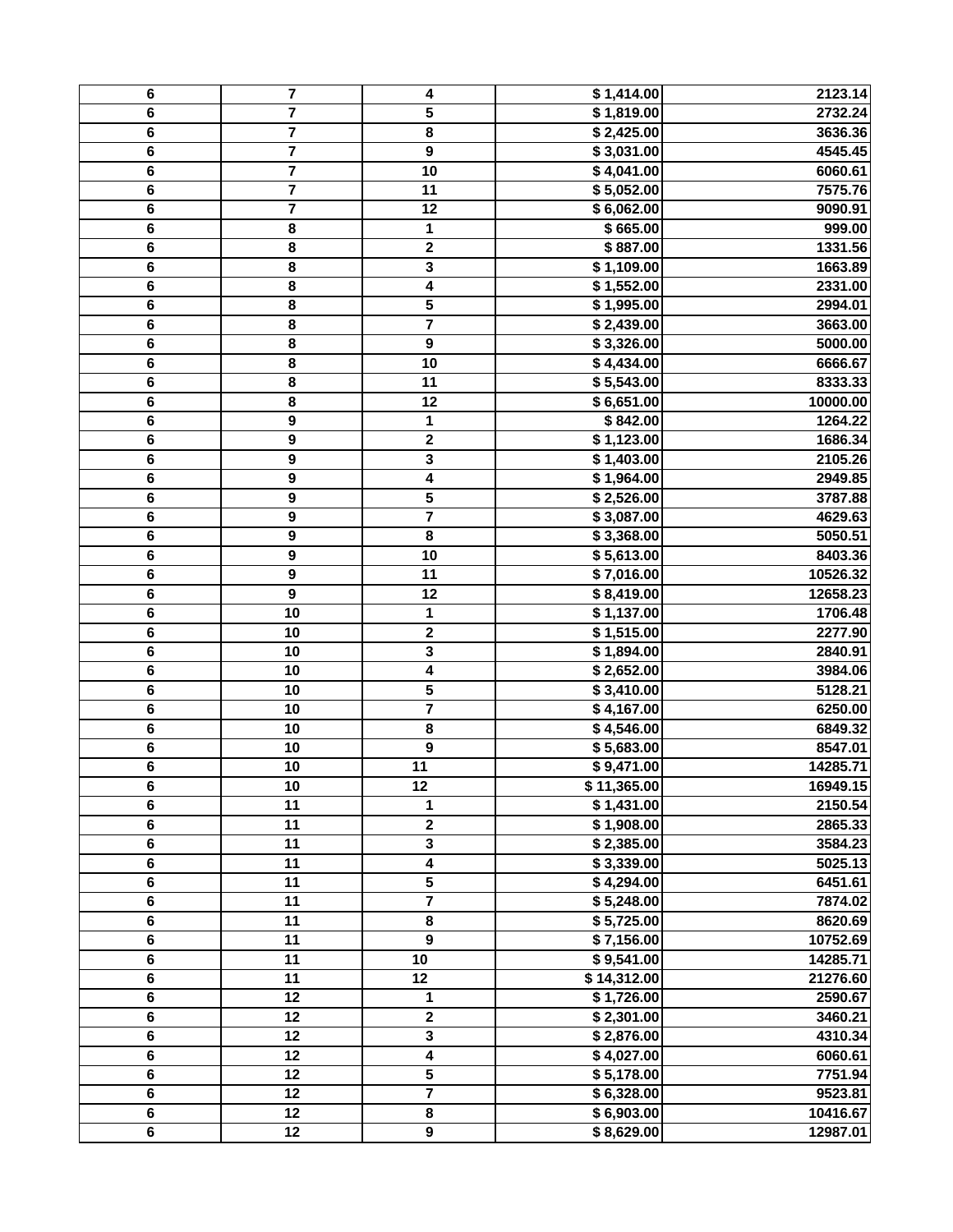| \$11,506.00<br>$\bf 6$<br>12<br>11<br>\$14,382.00<br>$\overline{\mathbf{7}}$<br>$\mathbf 2$<br>\$201.00<br>1<br>$\overline{\mathbf{7}}$<br>3<br>1<br>\$251.00<br>$\overline{\mathbf{7}}$<br>$\overline{\mathbf{1}}$<br>$\overline{\mathbf{4}}$<br>\$351.00<br>5<br>$\overline{\mathbf{7}}$<br>1<br>\$451.00<br>$\overline{\mathbf{7}}$<br>1<br>6<br>\$501.00<br>$\overline{\mathbf{7}}$<br>1<br>$\overline{\mathbf{8}}$<br>\$602.00<br>$\overline{\mathbf{7}}$<br>$\overline{\mathbf{1}}$<br>$\overline{9}$<br>\$752.00<br>$\overline{\mathbf{7}}$<br>1<br>$\overline{10}$<br>\$1,003.00<br>7<br>\$1,254.00<br>1<br>$\overline{11}$<br>\$1,504.00<br>$\overline{\mathbf{7}}$<br>1<br>$\overline{12}$<br>7<br>$\overline{\mathbf{2}}$<br>\$216.00<br>1<br>7<br>$\overline{\mathbf{2}}$<br>3<br>\$360.00<br>$\overline{\mathbf{2}}$<br>$\overline{\mathbf{7}}$<br>4<br>\$504.00 | 21739.13<br>301.20<br>376.51<br>527.15<br>677.51<br>753.01<br>903.34<br>1129.94<br>1506.02<br>1883.24<br>2257.34<br>324.46<br>540.83<br>757.00 |
|-------------------------------------------------------------------------------------------------------------------------------------------------------------------------------------------------------------------------------------------------------------------------------------------------------------------------------------------------------------------------------------------------------------------------------------------------------------------------------------------------------------------------------------------------------------------------------------------------------------------------------------------------------------------------------------------------------------------------------------------------------------------------------------------------------------------------------------------------------------------------------|------------------------------------------------------------------------------------------------------------------------------------------------|
|                                                                                                                                                                                                                                                                                                                                                                                                                                                                                                                                                                                                                                                                                                                                                                                                                                                                               |                                                                                                                                                |
|                                                                                                                                                                                                                                                                                                                                                                                                                                                                                                                                                                                                                                                                                                                                                                                                                                                                               |                                                                                                                                                |
|                                                                                                                                                                                                                                                                                                                                                                                                                                                                                                                                                                                                                                                                                                                                                                                                                                                                               |                                                                                                                                                |
|                                                                                                                                                                                                                                                                                                                                                                                                                                                                                                                                                                                                                                                                                                                                                                                                                                                                               |                                                                                                                                                |
|                                                                                                                                                                                                                                                                                                                                                                                                                                                                                                                                                                                                                                                                                                                                                                                                                                                                               |                                                                                                                                                |
|                                                                                                                                                                                                                                                                                                                                                                                                                                                                                                                                                                                                                                                                                                                                                                                                                                                                               |                                                                                                                                                |
|                                                                                                                                                                                                                                                                                                                                                                                                                                                                                                                                                                                                                                                                                                                                                                                                                                                                               |                                                                                                                                                |
|                                                                                                                                                                                                                                                                                                                                                                                                                                                                                                                                                                                                                                                                                                                                                                                                                                                                               |                                                                                                                                                |
|                                                                                                                                                                                                                                                                                                                                                                                                                                                                                                                                                                                                                                                                                                                                                                                                                                                                               |                                                                                                                                                |
|                                                                                                                                                                                                                                                                                                                                                                                                                                                                                                                                                                                                                                                                                                                                                                                                                                                                               |                                                                                                                                                |
|                                                                                                                                                                                                                                                                                                                                                                                                                                                                                                                                                                                                                                                                                                                                                                                                                                                                               |                                                                                                                                                |
|                                                                                                                                                                                                                                                                                                                                                                                                                                                                                                                                                                                                                                                                                                                                                                                                                                                                               |                                                                                                                                                |
|                                                                                                                                                                                                                                                                                                                                                                                                                                                                                                                                                                                                                                                                                                                                                                                                                                                                               |                                                                                                                                                |
|                                                                                                                                                                                                                                                                                                                                                                                                                                                                                                                                                                                                                                                                                                                                                                                                                                                                               |                                                                                                                                                |
| $\overline{\mathbf{2}}$<br>$\overline{\mathbf{7}}$<br>5<br>\$648.00                                                                                                                                                                                                                                                                                                                                                                                                                                                                                                                                                                                                                                                                                                                                                                                                           | 973.71                                                                                                                                         |
| $\overline{\mathbf{2}}$<br>$\overline{\mathbf{r}}$<br>6<br>\$720.00                                                                                                                                                                                                                                                                                                                                                                                                                                                                                                                                                                                                                                                                                                                                                                                                           | 1082.25                                                                                                                                        |
| $\overline{\mathbf{2}}$<br>$\overline{\mathbf{7}}$<br>$\overline{\mathbf{8}}$<br>\$864.00                                                                                                                                                                                                                                                                                                                                                                                                                                                                                                                                                                                                                                                                                                                                                                                     | 1298.70                                                                                                                                        |
| $\overline{\mathbf{2}}$<br>$\overline{\mathbf{7}}$<br>9<br>\$1,081.00                                                                                                                                                                                                                                                                                                                                                                                                                                                                                                                                                                                                                                                                                                                                                                                                         | 1623.38                                                                                                                                        |
| $\overline{\mathbf{2}}$<br>$\overline{\mathbf{7}}$<br>$\overline{10}$<br>\$1,441.00                                                                                                                                                                                                                                                                                                                                                                                                                                                                                                                                                                                                                                                                                                                                                                                           | 2164.50                                                                                                                                        |
| $\overline{2}$<br>$\bf 7$<br>11<br>\$1,801.00                                                                                                                                                                                                                                                                                                                                                                                                                                                                                                                                                                                                                                                                                                                                                                                                                                 | 2702.70                                                                                                                                        |
| $\overline{\mathbf{2}}$<br>$\overline{\mathbf{7}}$<br>$\overline{12}$<br>\$2,161.00                                                                                                                                                                                                                                                                                                                                                                                                                                                                                                                                                                                                                                                                                                                                                                                           | 3246.75                                                                                                                                        |
| $\overline{\mathbf{3}}$<br>$\overline{\mathbf{7}}$<br>1<br>\$282.00                                                                                                                                                                                                                                                                                                                                                                                                                                                                                                                                                                                                                                                                                                                                                                                                           | 423.19                                                                                                                                         |
| $\overline{\mathbf{3}}$<br>$\overline{\mathbf{7}}$<br>$\overline{\mathbf{2}}$<br>\$376.00                                                                                                                                                                                                                                                                                                                                                                                                                                                                                                                                                                                                                                                                                                                                                                                     | 564.02                                                                                                                                         |
| $\overline{\mathbf{3}}$<br>$\overline{\mathbf{7}}$<br>4<br>\$657.00                                                                                                                                                                                                                                                                                                                                                                                                                                                                                                                                                                                                                                                                                                                                                                                                           | 987.17                                                                                                                                         |
| $\overline{\mathbf{3}}$<br>5<br>$\overline{\mathbf{7}}$<br>\$845.00                                                                                                                                                                                                                                                                                                                                                                                                                                                                                                                                                                                                                                                                                                                                                                                                           | 1269.04                                                                                                                                        |
| $\overline{\mathbf{7}}$<br>$\overline{\mathbf{3}}$<br>6<br>\$939.00                                                                                                                                                                                                                                                                                                                                                                                                                                                                                                                                                                                                                                                                                                                                                                                                           | 1410.44                                                                                                                                        |
| $\overline{\mathbf{3}}$<br>$\overline{\mathbf{7}}$<br>8<br>\$1,127.00                                                                                                                                                                                                                                                                                                                                                                                                                                                                                                                                                                                                                                                                                                                                                                                                         | 1692.05                                                                                                                                        |
| 3<br>7<br>9<br>\$1,409.00                                                                                                                                                                                                                                                                                                                                                                                                                                                                                                                                                                                                                                                                                                                                                                                                                                                     | 2114.16                                                                                                                                        |
| $\overline{\mathbf{3}}$<br>10<br>$\overline{\mathbf{7}}$<br>\$1,879.00                                                                                                                                                                                                                                                                                                                                                                                                                                                                                                                                                                                                                                                                                                                                                                                                        | 2816.90                                                                                                                                        |
| $\overline{\mathbf{3}}$<br>$\overline{\mathbf{7}}$<br>$\overline{11}$<br>\$2,348.00                                                                                                                                                                                                                                                                                                                                                                                                                                                                                                                                                                                                                                                                                                                                                                                           | 3521.13                                                                                                                                        |
| $\overline{\mathbf{3}}$<br>$\overline{\mathbf{7}}$<br>12<br>\$2,818.00                                                                                                                                                                                                                                                                                                                                                                                                                                                                                                                                                                                                                                                                                                                                                                                                        | 4237.29                                                                                                                                        |
| 4<br>$\overline{\mathbf{7}}$<br>$\mathbf{1}$<br>\$413.00                                                                                                                                                                                                                                                                                                                                                                                                                                                                                                                                                                                                                                                                                                                                                                                                                      | 620.35                                                                                                                                         |
| 4<br>$\overline{\mathbf{7}}$<br>$\overline{2}$<br>\$551.00                                                                                                                                                                                                                                                                                                                                                                                                                                                                                                                                                                                                                                                                                                                                                                                                                    | 827.13                                                                                                                                         |
| $\overline{\mathbf{7}}$<br>4<br>$\overline{\mathbf{3}}$<br>\$689.00                                                                                                                                                                                                                                                                                                                                                                                                                                                                                                                                                                                                                                                                                                                                                                                                           | 1034.13                                                                                                                                        |
| 5<br>$\overline{\mathbf{7}}$<br>4<br>\$1,239.00                                                                                                                                                                                                                                                                                                                                                                                                                                                                                                                                                                                                                                                                                                                                                                                                                               | 1862.20                                                                                                                                        |
| 7<br>4<br>6<br>\$1,377.00                                                                                                                                                                                                                                                                                                                                                                                                                                                                                                                                                                                                                                                                                                                                                                                                                                                     | 2066.12                                                                                                                                        |
| $\overline{\mathbf{8}}$<br>4<br>$\overline{\mathbf{7}}$<br>\$1,652.00                                                                                                                                                                                                                                                                                                                                                                                                                                                                                                                                                                                                                                                                                                                                                                                                         | 2481.39                                                                                                                                        |
| $\overline{\mathbf{7}}$<br>$\overline{9}$<br>4<br>\$2,066.00                                                                                                                                                                                                                                                                                                                                                                                                                                                                                                                                                                                                                                                                                                                                                                                                                  | 3105.59                                                                                                                                        |
| $\overline{\mathbf{7}}$<br>10<br>4<br>\$2,754.00                                                                                                                                                                                                                                                                                                                                                                                                                                                                                                                                                                                                                                                                                                                                                                                                                              | 4132.23                                                                                                                                        |
| $\overline{\mathbf{7}}$<br>4<br>$\overline{11}$<br>\$3,443.00                                                                                                                                                                                                                                                                                                                                                                                                                                                                                                                                                                                                                                                                                                                                                                                                                 | 5181.35                                                                                                                                        |
| $\overline{\mathbf{7}}$<br>4<br>12<br>\$4,131.00                                                                                                                                                                                                                                                                                                                                                                                                                                                                                                                                                                                                                                                                                                                                                                                                                              | 6211.18                                                                                                                                        |
| 5<br>$\overline{\mathbf{7}}$<br>$\overline{\mathbf{1}}$<br>\$544.00                                                                                                                                                                                                                                                                                                                                                                                                                                                                                                                                                                                                                                                                                                                                                                                                           | 817.66                                                                                                                                         |
| $\overline{\mathbf{7}}$<br>$\overline{\mathbf{5}}$<br>$\overline{\mathbf{2}}$<br>\$726.00                                                                                                                                                                                                                                                                                                                                                                                                                                                                                                                                                                                                                                                                                                                                                                                     | 1090.51                                                                                                                                        |
| $\overline{\mathbf{5}}$<br>$\overline{7}$<br>3<br>\$907.00                                                                                                                                                                                                                                                                                                                                                                                                                                                                                                                                                                                                                                                                                                                                                                                                                    | 1362.40                                                                                                                                        |
| 5<br>$\overline{7}$<br>4<br>\$1,270.00                                                                                                                                                                                                                                                                                                                                                                                                                                                                                                                                                                                                                                                                                                                                                                                                                                        | 1908.40                                                                                                                                        |
| 5<br>$\overline{\mathbf{7}}$<br>$\overline{\mathbf{6}}$<br>\$1,815.00                                                                                                                                                                                                                                                                                                                                                                                                                                                                                                                                                                                                                                                                                                                                                                                                         | 2724.80                                                                                                                                        |
| 5<br>$\overline{\mathbf{7}}$<br>$\overline{\mathbf{8}}$<br>\$2,178.00                                                                                                                                                                                                                                                                                                                                                                                                                                                                                                                                                                                                                                                                                                                                                                                                         | 3267.97                                                                                                                                        |
| $\overline{\mathbf{5}}$<br>$\overline{9}$<br>$\overline{\mathbf{7}}$<br>\$2,722.00                                                                                                                                                                                                                                                                                                                                                                                                                                                                                                                                                                                                                                                                                                                                                                                            | 4081.63                                                                                                                                        |
| $\overline{\mathbf{7}}$<br>10<br>\$3,630.00                                                                                                                                                                                                                                                                                                                                                                                                                                                                                                                                                                                                                                                                                                                                                                                                                                   | 5464.48                                                                                                                                        |
| $\frac{5}{5}$<br>$\overline{\mathbf{7}}$<br>11<br>\$4,537.00                                                                                                                                                                                                                                                                                                                                                                                                                                                                                                                                                                                                                                                                                                                                                                                                                  | 6802.72                                                                                                                                        |
| 5<br>$\bf 7$<br>12<br>\$5,444.00                                                                                                                                                                                                                                                                                                                                                                                                                                                                                                                                                                                                                                                                                                                                                                                                                                              | 8196.72                                                                                                                                        |
| $\overline{\mathbf{6}}$<br>$\overline{\mathbf{7}}$<br>\$610.00<br>1                                                                                                                                                                                                                                                                                                                                                                                                                                                                                                                                                                                                                                                                                                                                                                                                           | 915.75                                                                                                                                         |
| $\overline{\mathbf{6}}$<br>$\overline{\mathbf{2}}$<br>$\overline{\mathbf{r}}$<br>\$813.00                                                                                                                                                                                                                                                                                                                                                                                                                                                                                                                                                                                                                                                                                                                                                                                     |                                                                                                                                                |
| $\overline{\mathbf{7}}$<br>$\overline{\mathbf{6}}$<br>$\overline{\mathbf{3}}$<br>\$1,017.00                                                                                                                                                                                                                                                                                                                                                                                                                                                                                                                                                                                                                                                                                                                                                                                   | 1221.00                                                                                                                                        |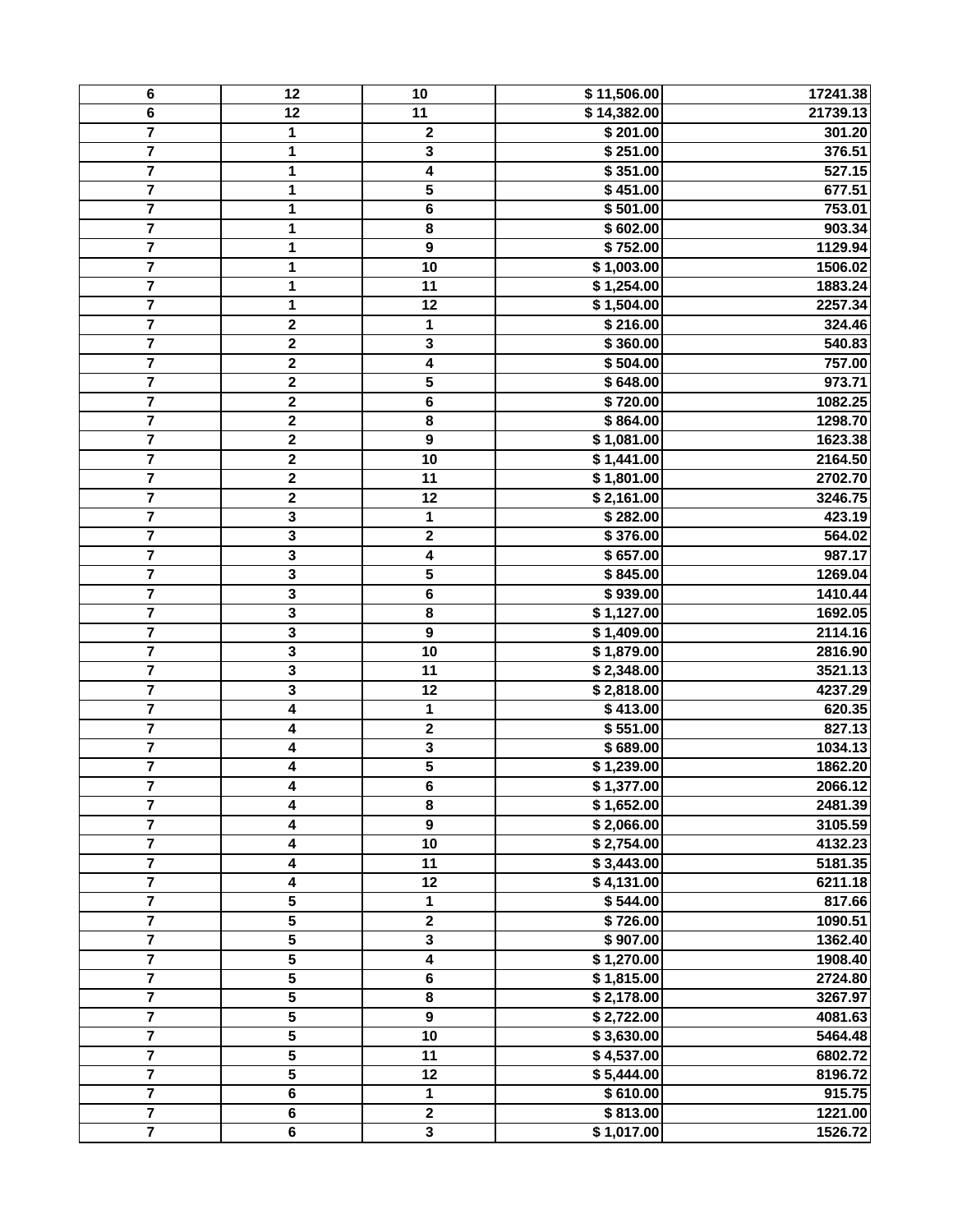| $\overline{\mathbf{7}}$ | $\bf 6$                 | $\overline{\mathbf{4}}$ | \$1,424.00  | 2136.75  |
|-------------------------|-------------------------|-------------------------|-------------|----------|
| $\overline{\mathbf{7}}$ | 6                       | 5                       | \$1,830.00  | 2747.25  |
| $\overline{\mathbf{7}}$ | 6                       | 8                       | \$2,440.00  | 3663.00  |
| $\overline{\mathbf{7}}$ | $\overline{\mathbf{6}}$ | $\overline{9}$          | \$3,051.00  | 4587.16  |
| $\overline{\mathbf{7}}$ | $\overline{\mathbf{6}}$ | 10                      | \$4,067.00  | 6097.56  |
| $\overline{\mathbf{7}}$ | 6                       | 11                      | \$5,084.00  | 7633.59  |
| $\overline{\mathbf{7}}$ | 6                       | $\overline{12}$         | \$6,101.00  | 9174.31  |
| $\overline{\mathbf{7}}$ | $\overline{\mathbf{8}}$ | 1                       | \$741.00    | 1113.59  |
| $\overline{\mathbf{7}}$ | $\overline{\mathbf{8}}$ | $\overline{2}$          | \$989.00    | 1483.68  |
| $\overline{\mathbf{7}}$ | 8                       | 3                       | \$1,236.00  | 1855.29  |
| $\overline{\mathbf{7}}$ | 8                       | 4                       | \$1,730.00  | 2597.40  |
| $\overline{\mathbf{7}}$ | $\overline{\mathbf{8}}$ | 5                       | \$2,224.00  | 3344.48  |
| $\overline{\mathbf{7}}$ | $\overline{\mathbf{8}}$ | $\overline{\mathbf{6}}$ | \$2,471.00  | 3717.47  |
| $\overline{\mathbf{7}}$ | $\overline{\mathbf{8}}$ | 9                       | \$3,707.00  | 5555.56  |
| $\overline{\mathbf{r}}$ | $\overline{\mathbf{8}}$ | 10                      | \$4,943.00  | 7407.41  |
| $\overline{\mathbf{r}}$ | $\overline{\mathbf{8}}$ | 11                      | \$6,179.00  | 9259.26  |
| $\overline{\mathbf{r}}$ | $\overline{\mathbf{8}}$ | 12                      | \$7,414.00  | 11111.11 |
| $\overline{\mathbf{7}}$ | $\overline{9}$          | 1                       | \$938.00    | 1408.45  |
| $\overline{\mathbf{7}}$ | $\boldsymbol{9}$        | $\overline{\mathbf{2}}$ | \$1,251.00  | 1879.70  |
| $\overline{\mathbf{7}}$ | $\boldsymbol{9}$        | 3                       | \$1,564.00  | 2347.42  |
| $\bf 7$                 | 9                       | 4                       | \$2,190.00  | 3289.47  |
| $\overline{\mathbf{7}}$ | $\overline{9}$          | 5                       | \$2,815.00  | 4219.41  |
| $\overline{\mathbf{7}}$ | 9                       | 6                       | \$3,128.00  | 4694.84  |
| $\overline{\mathbf{7}}$ | 9                       | 8                       | \$3,754.00  | 5649.72  |
| $\overline{\mathbf{7}}$ | 9                       | 10                      | \$6,256.00  | 9433.96  |
| $\overline{\mathbf{7}}$ | $\overline{9}$          | $\overline{11}$         | \$7,820.00  | 11764.71 |
| $\overline{\mathbf{z}}$ | 9                       | $\overline{12}$         | \$9,384.00  | 14084.51 |
| $\overline{\mathbf{7}}$ | $\overline{10}$         | 1                       | \$1,267.00  | 1901.14  |
| $\overline{\mathbf{7}}$ | 10                      | $\overline{\mathbf{2}}$ | \$1,689.00  | 2538.07  |
| $\overline{\mathbf{z}}$ | 10                      | $\overline{\mathbf{3}}$ | \$2,111.00  | 3174.60  |
| $\overline{\mathbf{z}}$ | 10                      | $\overline{\mathbf{4}}$ | \$2,956.00  | 4444.44  |
| $\overline{\mathbf{7}}$ | 10                      | 5                       | \$3,800.00  | 5714.29  |
| $\overline{\mathbf{7}}$ | 10                      | $\overline{\mathbf{6}}$ | \$4,223.00  | 6329.11  |
| $\overline{\mathbf{7}}$ | $\overline{10}$         | $\overline{\mathbf{8}}$ | \$5,067.00  | 7633.59  |
| $\overline{\mathbf{7}}$ | $\overline{10}$         | $\overline{9}$          | \$6,334.00  | 9523.81  |
| $\overline{\mathbf{7}}$ | $\overline{10}$         | $\overline{11}$         | \$10,556.00 | 15873.02 |
| 7                       | 10                      | 12                      | \$12,668.00 | 18867.92 |
| $\overline{\mathbf{7}}$ | $\overline{11}$         | $\overline{1}$          | \$1,595.00  | 2392.34  |
| $\overline{\mathbf{7}}$ | $\overline{11}$         | $\overline{2}$          | \$2,127.00  | 3194.89  |
| $\overline{\mathbf{7}}$ | $\overline{11}$         | $\overline{\mathbf{3}}$ | \$2,659.00  | 3984.06  |
| $\overline{\mathbf{7}}$ | $\overline{11}$         | $\overline{\mathbf{4}}$ | \$3,722.00  | 5586.59  |
| $\overline{\mathbf{7}}$ | $\overline{11}$         | 5                       | \$4,785.00  | 7194.24  |
| $\overline{\mathbf{7}}$ | $\overline{11}$         | $\overline{\mathbf{6}}$ | \$5,317.00  | 8000.00  |
| $\overline{\mathbf{7}}$ | $\overline{11}$         | $\overline{\mathbf{8}}$ | \$6,380.00  | 9615.38  |
| $\overline{\mathbf{7}}$ | $\overline{11}$         | $\overline{9}$          | \$7,976.00  | 11904.76 |
| $\overline{\mathbf{7}}$ | $\overline{11}$         | $\overline{10}$         | \$10,634.00 | 15873.02 |
| $\overline{\mathbf{7}}$ | $\overline{11}$         | $\overline{12}$         | \$15,951.00 | 23809.52 |
| $\overline{\mathbf{z}}$ | 12                      | 1                       | \$1,923.00  | 2890.17  |
| $\overline{\mathbf{7}}$ | 12                      | $\overline{\mathbf{2}}$ | \$2,565.00  | 3846.15  |
| $\overline{\mathbf{7}}$ | 12                      | $\overline{\mathbf{3}}$ | \$3,206.00  | 4807.69  |
| $\overline{\mathbf{7}}$ | 12                      | $\overline{4}$          | \$4,488.00  | 6756.76  |
| $\overline{\mathbf{7}}$ | 12                      | $\overline{\mathbf{5}}$ | \$5,770.00  | 8695.65  |
| $\overline{\mathbf{7}}$ | 12                      | $\overline{6}$          | \$6,411.00  | 9615.38  |
| $\overline{\mathbf{r}}$ | 12                      | 8                       | \$7,694.00  | 11494.25 |
| $\overline{\mathbf{7}}$ | 12                      | $\overline{9}$          | \$9,617.00  | 14492.75 |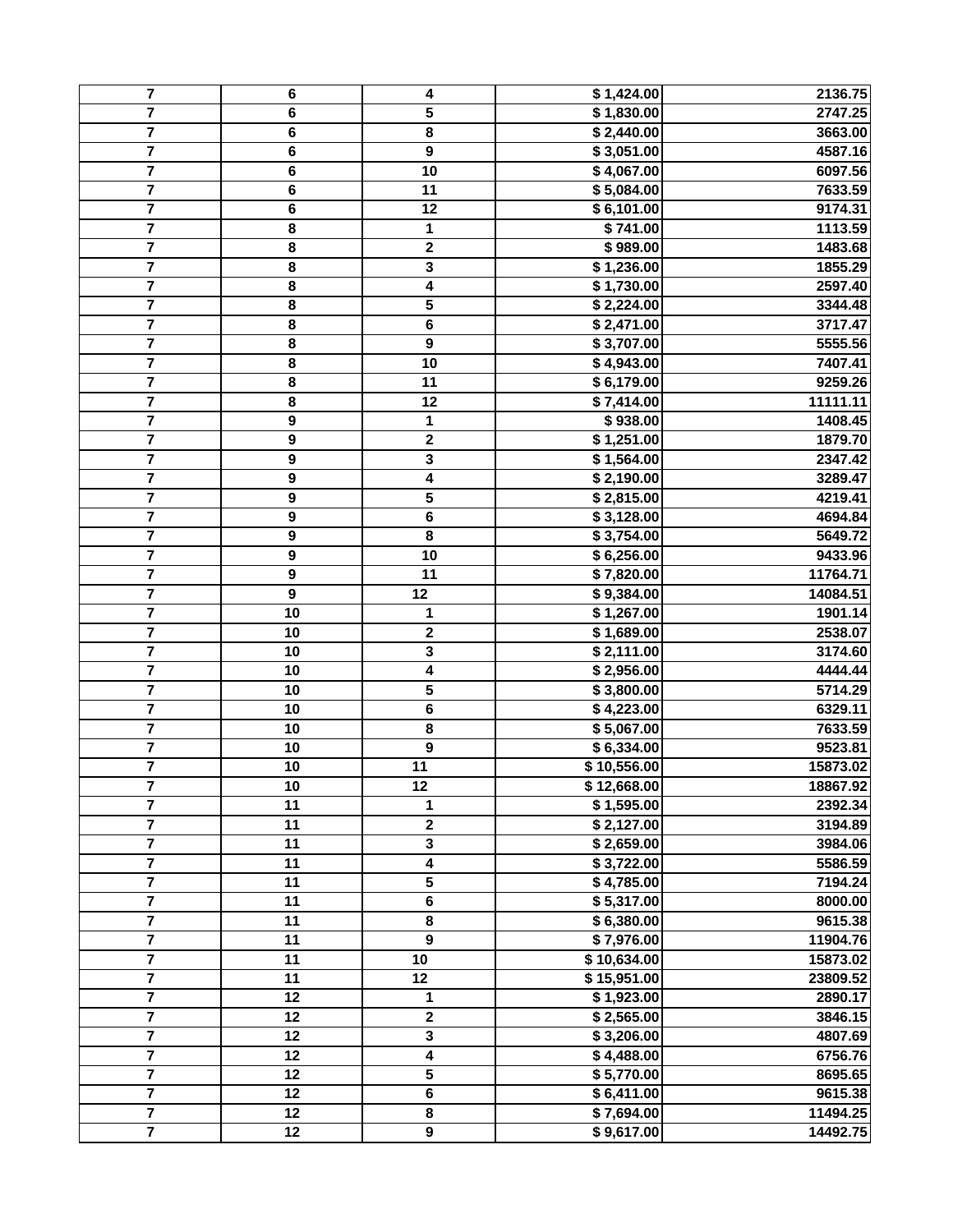| $\overline{7}$          | 12                      | 10                      | \$12,823.00 | 19230.77 |
|-------------------------|-------------------------|-------------------------|-------------|----------|
| $\overline{\mathbf{7}}$ | 12                      | 11                      | \$16,029.00 | 23809.52 |
| $\bf8$                  | 1                       | $\overline{\mathbf{2}}$ | \$222.00    | 332.67   |
| $\overline{\mathbf{8}}$ | 1                       | $\overline{\mathbf{3}}$ | \$277.00    | 415.80   |
| $\overline{\mathbf{8}}$ | 1                       | 4                       | \$388.00    | 582.07   |
| $\overline{\mathbf{8}}$ | $\overline{\mathbf{1}}$ | $\overline{\mathbf{5}}$ | \$499.00    | 748.50   |
| $\overline{\mathbf{8}}$ | $\overline{\mathbf{1}}$ | $\overline{\mathbf{6}}$ | \$554.00    | 831.95   |
| $\overline{\mathbf{8}}$ | 1                       | $\overline{\mathbf{7}}$ | \$609.00    | 914.91   |
| $\overline{\mathbf{8}}$ | 1                       | 9                       | \$831.00    | 1246.88  |
| 8                       | $\overline{\mathbf{1}}$ | 10                      | \$1,108.00  | 1663.89  |
| $\overline{\mathbf{8}}$ | $\overline{\mathbf{1}}$ | $\overline{11}$         | \$1,385.00  | 2079.00  |
| $\overline{\mathbf{8}}$ | 1                       | $\overline{12}$         | \$1,662.00  | 2493.77  |
| 8                       | $\overline{\mathbf{2}}$ | 1                       | \$239.00    | 358.29   |
| $\bf8$                  | 2                       | 3                       | \$398.00    | 597.01   |
| 8                       | $\overline{\mathbf{2}}$ | $\overline{\mathbf{4}}$ | \$557.00    | 836.12   |
| 8                       | $\overline{\mathbf{2}}$ | 5                       | \$716.00    | 1075.27  |
| 8                       | $\overline{\mathbf{2}}$ | 6                       | \$795.00    | 1194.74  |
| 8                       | $\overline{\mathbf{2}}$ | $\overline{\mathbf{r}}$ | \$875.00    | 1314.06  |
| 8                       | $\overline{\mathbf{2}}$ | $\overline{9}$          | \$1,193.00  | 1792.11  |
| 8                       | $\overline{\mathbf{2}}$ | 10                      | \$1,590.00  | 2386.63  |
| 8                       | $\overline{2}$          | 11                      | \$1,988.00  | 2985.07  |
| 8                       | $\overline{\mathbf{2}}$ | 12                      | \$2,386.00  | 3584.23  |
| 8                       | 3                       | 1                       | \$311.00    | 466.85   |
| $\bf8$                  | 3                       | $\overline{\mathbf{2}}$ | \$415.00    | 622.67   |
| $\overline{\mathbf{8}}$ | $\overline{\mathbf{3}}$ | 4                       | \$726.00    | 1089.32  |
| $\bf8$                  | 3                       | $\overline{\mathbf{5}}$ | \$933.00    | 1400.56  |
| $\overline{\mathbf{8}}$ | $\overline{\mathbf{3}}$ | $\overline{\mathbf{6}}$ | \$1,037.00  | 1557.63  |
| $\overline{\mathbf{8}}$ | 3                       | $\overline{\mathbf{7}}$ | \$1,140.00  | 1712.33  |
| $\overline{\mathbf{8}}$ | $\overline{\mathbf{3}}$ | $\overline{9}$          | \$1,555.00  | 2336.45  |
| $\bf8$                  | 3                       | $\overline{10}$         | \$2,073.00  | 3115.26  |
| $\overline{\mathbf{8}}$ | $\overline{\mathbf{3}}$ | $\overline{11}$         | \$2,592.00  | 3891.05  |
| $\bf8$                  | $\overline{\mathbf{3}}$ | $\overline{12}$         | \$3,110.00  | 4672.90  |
| $\overline{\mathbf{8}}$ | 4                       | $\mathbf{1}$            | \$456.00    | 684.46   |
| $\overline{\mathbf{8}}$ | 4                       | $\overline{2}$          | \$608.00    | 912.41   |
| $\overline{\mathbf{8}}$ | 4                       | $\overline{\mathbf{3}}$ | \$760.00    | 1140.25  |
| $\overline{\mathbf{8}}$ | 4                       | $\overline{\mathbf{5}}$ | \$1,367.00  | 2053.39  |
| 8                       | 4                       | 6                       | \$1,519.00  | 2283.11  |
| $\overline{\mathbf{8}}$ | 4                       |                         | \$1,671.00  | 2512.56  |
| $\overline{\mathbf{8}}$ | 4                       | $\overline{9}$          | \$2,279.00  | 3424.66  |
| $\overline{\mathbf{8}}$ | 4                       | 10                      | \$3,039.00  | 4566.21  |
| $\overline{\mathbf{8}}$ | 4                       | $\overline{11}$         | \$3,798.00  | 5714.29  |
| $\overline{\mathbf{8}}$ | 4                       | $\overline{12}$         | \$4,558.00  | 6849.32  |
| $\overline{\mathbf{8}}$ | 5                       | $\overline{\mathbf{1}}$ | \$601.00    | 901.71   |
| $\overline{\mathbf{8}}$ | 5                       | $\overline{2}$          | \$801.00    | 1201.92  |
| 8                       | 5                       | $\overline{\mathbf{3}}$ | \$1,001.00  | 1503.76  |
| $\overline{\mathbf{8}}$ | 5                       | 4                       | \$1,401.00  | 2105.26  |
| $\bf8$                  | 5                       | 6                       | \$2,002.00  | 3003.00  |
| $\overline{\mathbf{8}}$ | 5                       | $\overline{\mathbf{7}}$ | \$2,202.00  | 3311.26  |
| $\overline{\mathbf{8}}$ | 5                       | $\overline{9}$          | \$3,003.00  | 4504.50  |
| $\overline{\mathbf{8}}$ | 5                       | 10                      | \$4,004.00  | 6024.10  |
| $\bf8$                  | 5                       | 11                      | \$5,005.00  | 7518.80  |
| $\bf8$                  | 5                       | $\overline{12}$         | \$6,006.00  | 9009.01  |
| $\bf8$                  | $\overline{\mathbf{6}}$ | $\mathbf{1}$            | \$673.00    | 1010.10  |
| $\overline{\mathbf{8}}$ | $\overline{\mathbf{6}}$ | $\overline{2}$          | \$897.00    | 1347.71  |
| $\bf8$                  | $\overline{\mathbf{6}}$ | $\overline{\mathbf{3}}$ | \$1,122.00  | 1683.50  |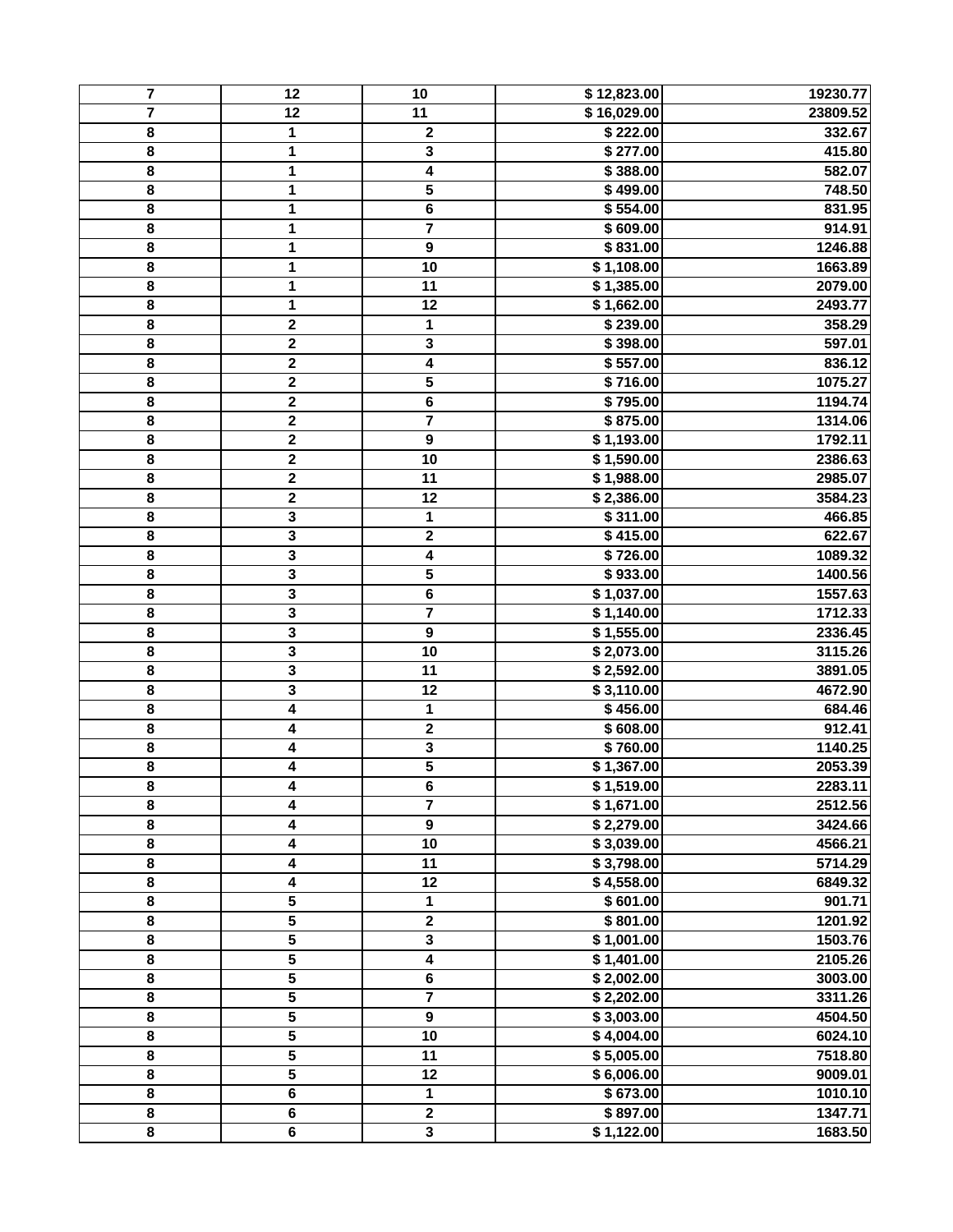| 8                       | $\bf 6$                 | $\overline{\mathbf{4}}$ | \$1,570.00            | 2358.49  |
|-------------------------|-------------------------|-------------------------|-----------------------|----------|
| 8                       | 6                       | $\overline{\mathbf{5}}$ | \$2,019.00            | 3030.30  |
| 8                       | 6                       | $\overline{\mathbf{z}}$ | \$2,468.00            | 3703.70  |
| 8                       | $\overline{\mathbf{6}}$ | 9                       | \$3,365.00            | 5050.51  |
| 8                       | $\overline{\mathbf{6}}$ | 10                      | \$4,487.00            | 6756.76  |
| 8                       | $\overline{\mathbf{6}}$ | 11                      | \$5,609.00            | 8403.36  |
| 8                       | 6                       | $\overline{12}$         | \$6,730.00            | 10101.01 |
| 8                       | $\overline{\mathbf{7}}$ | 1                       | \$745.00              | 1119.82  |
| 8                       | $\overline{\mathbf{7}}$ | $\overline{2}$          | \$994.00              | 1492.54  |
| 8                       | $\overline{\mathbf{7}}$ | 3                       | \$1,242.00            | 1865.67  |
| 8                       | $\overline{\mathbf{7}}$ | 4                       | \$1,739.00            | 2610.97  |
| 8                       | $\overline{\mathbf{7}}$ | 5                       | \$2,236.00            | 3355.70  |
| 8                       | 7                       | $\overline{\mathbf{6}}$ | \$2,485.00            | 3731.34  |
| 8                       | $\overline{\mathbf{7}}$ | $\overline{9}$          | \$3,727.00            | 5586.59  |
| 8                       | $\overline{\mathbf{7}}$ | 10                      | \$4,970.00            | 7462.69  |
| 8                       | $\overline{\mathbf{7}}$ | 11                      | \$6,212.00            | 9345.79  |
| 8                       | $\overline{\mathbf{7}}$ | 12                      | \$7,454.00            | 11235.96 |
| 8                       | $\overline{9}$          | 1                       | \$1,035.00            | 1555.21  |
| 8                       | $\boldsymbol{9}$        | $\overline{\mathbf{2}}$ | \$1,380.00            | 2070.39  |
| 8                       | $\boldsymbol{9}$        | 3                       | \$1,725.00            | 2590.67  |
| 8                       | $\overline{9}$          | 4                       | \$2,415.00            | 3623.19  |
| 8                       | $\overline{9}$          | 5                       | \$3,105.00            | 4672.90  |
| 8                       | 9                       | 6                       | \$3,450.00            | 5181.35  |
| 8                       | 9                       | $\overline{\mathbf{7}}$ | \$3,795.00            | 5714.29  |
| 8                       | 9                       | 10                      | \$6,900.00            | 10309.28 |
| 8                       | $\overline{9}$          | $\overline{11}$         | \$8,625.00            | 12987.01 |
| 8                       | 9                       | $\overline{12}$         | \$10,351.00           | 15625.00 |
| 8                       | $\overline{10}$         | 1                       | \$1,397.00            | 2096.44  |
| 8                       | 10                      | $\overline{2}$          | \$1,863.00            | 2793.30  |
| $\overline{\mathbf{8}}$ | $\overline{10}$         | $\overline{\mathbf{3}}$ | \$2,328.00            | 3496.50  |
| 8                       | 10                      | $\overline{\mathbf{4}}$ | \$3,260.00            | 4901.96  |
| 8                       | 10                      | $\overline{\mathbf{5}}$ | \$4,191.00            | 6289.31  |
| 8                       | 10                      | $\overline{\mathbf{6}}$ | \$4,657.00            | 6993.01  |
| $\overline{\mathbf{8}}$ | $\overline{10}$         | $\overline{\mathbf{7}}$ | \$5,123.00            | 7692.31  |
| $\overline{\mathbf{8}}$ | $\overline{10}$         | $\overline{9}$          | \$6,985.00            | 10526.32 |
| $\overline{\mathbf{8}}$ | $\overline{10}$         | $\overline{11}$         | \$11,642.00           | 17543.86 |
| 8                       | 10                      | 12                      | \$13,971.00           | 20833.33 |
| $\overline{\mathbf{8}}$ | $\overline{11}$         | $\overline{1}$          | \$1,759.00            | 2638.52  |
| $\overline{\mathbf{8}}$ | $\overline{11}$         | $\overline{\mathbf{2}}$ | \$2,346.00            | 3521.13  |
| $\overline{\mathbf{8}}$ | $\overline{11}$         | $\overline{\mathbf{3}}$ | \$2,932.00            | 4405.29  |
| $\overline{\mathbf{8}}$ | $\overline{11}$         | $\overline{\mathbf{4}}$ | \$4,105.00            | 6172.84  |
| $\overline{\mathbf{8}}$ | $\overline{11}$         | 5                       | \$5,277.00            | 7936.51  |
| $\overline{\mathbf{8}}$ | $\overline{11}$         | $\overline{\mathbf{6}}$ | \$5,864.00            | 8771.93  |
| 8                       | $\overline{11}$         | 7                       | \$6,450.00            | 9708.74  |
| $\overline{\mathbf{8}}$ | $\overline{11}$         | $\overline{9}$          | \$8,796.00            | 13157.89 |
| 8                       | $\overline{11}$         | $\overline{10}$         | \$11,728.00           | 17543.86 |
| $\overline{\mathbf{8}}$ | $\overline{11}$         | $\overline{12}$         | \$17,591.00           | 26315.79 |
| $\overline{\mathbf{8}}$ | 12                      | 1                       | \$2,121.00            | 3184.71  |
| $\overline{\mathbf{8}}$ | 12                      | $\mathbf 2$             | \$2,828.00            | 4255.32  |
| 8                       | 12                      | $\overline{\mathbf{3}}$ | \$3,535.00            | 5319.15  |
| 8                       | 12                      | $\overline{4}$          | \$4,949.00            | 7407.41  |
| $\overline{\mathbf{8}}$ | 12                      | $\overline{\mathbf{5}}$ | \$6,364.00            | 9523.81  |
| $\overline{\mathbf{8}}$ | 12                      | $\overline{6}$          | $\sqrt{$7,071.00}$    | 10638.30 |
| 8                       | 12                      | $\overline{\mathbf{r}}$ | $\frac{1}{$7,778.00}$ | 11627.91 |
| $\overline{\mathbf{8}}$ | $\overline{12}$         | $\overline{9}$          | \$10,606.00           | 15873.02 |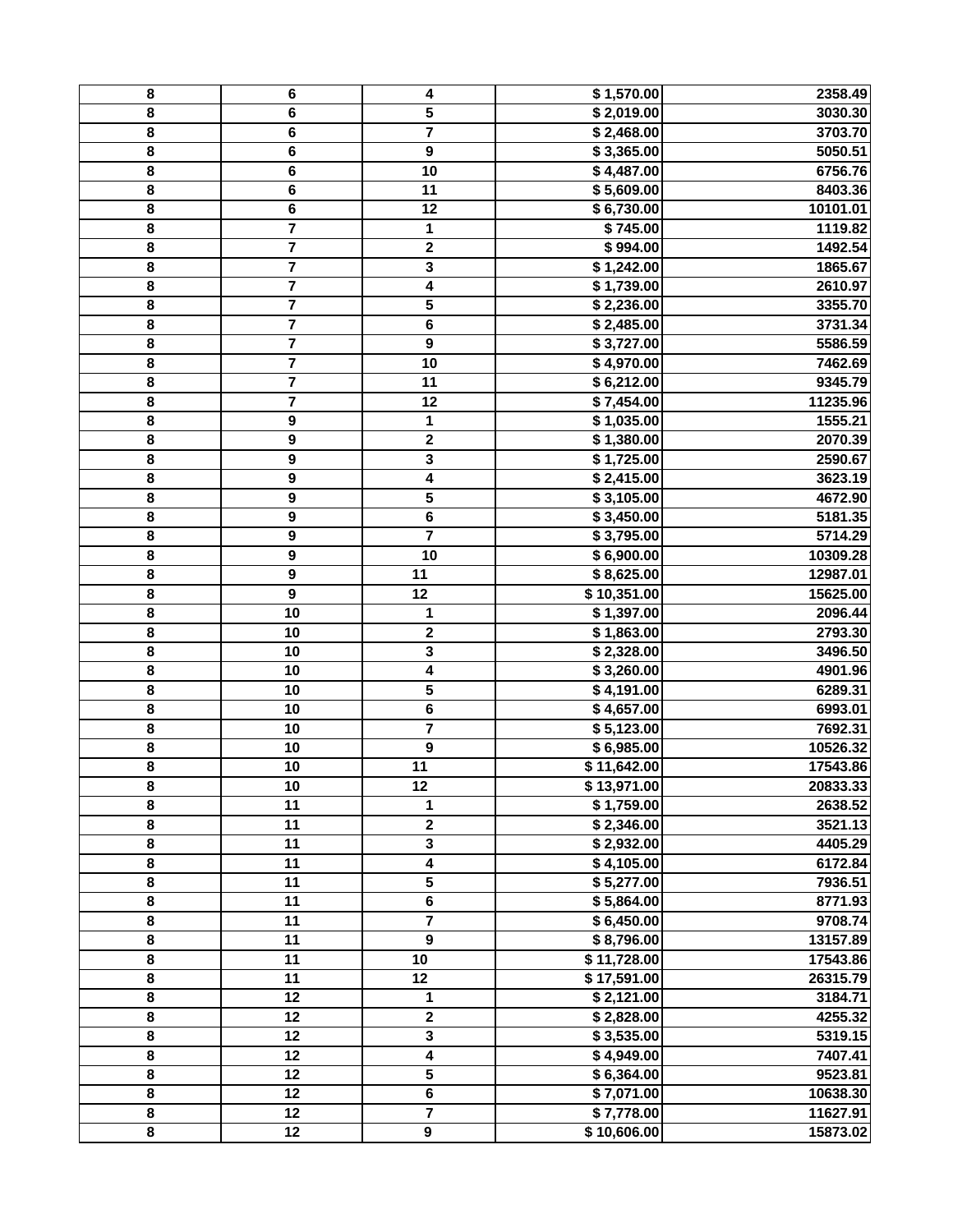| 8                | 12                      | 10                      | \$14,141.00 | 21276.60 |
|------------------|-------------------------|-------------------------|-------------|----------|
| 8                | 12                      | 11                      | \$17,676.00 | 26315.79 |
| $\boldsymbol{9}$ | 1                       | $\mathbf 2$             | \$285.00    | 427.17   |
| $\overline{9}$   | 1                       | 3                       | \$356.00    | 533.90   |
| 9                | $\overline{\mathbf{1}}$ | 4                       | \$498.00    | 747.38   |
| 9                | 1                       | $\overline{\mathbf{5}}$ | \$640.00    | 961.54   |
| 9                | 1                       | $\overline{6}$          | \$711.00    | 1068.38  |
| $\overline{9}$   | $\overline{1}$          | $\overline{\mathbf{7}}$ | \$782.00    | 1175.09  |
| $\overline{9}$   | $\overline{\mathbf{1}}$ | $\overline{\mathbf{8}}$ | \$854.00    | 1282.05  |
| $\overline{9}$   | $\overline{\mathbf{1}}$ | 10                      | \$1,423.00  | 2136.75  |
| 9                | 1                       | $\overline{11}$         | \$1,778.00  | 2666.67  |
| 9                | 1                       | $\overline{12}$         | \$2,134.00  | 3205.13  |
| 9                | $\overline{\mathbf{2}}$ | $\overline{1}$          | \$306.00    | 459.56   |
| 9                | $\overline{\mathbf{2}}$ | 3                       | \$510.00    | 765.70   |
| $\boldsymbol{9}$ | $\overline{\mathbf{2}}$ | $\overline{\mathbf{4}}$ | \$714.00    | 1071.81  |
| $\boldsymbol{9}$ | $\overline{\mathbf{2}}$ | 5                       | \$918.00    | 1379.31  |
| $\boldsymbol{9}$ | $\overline{\mathbf{2}}$ | $\overline{\mathbf{6}}$ | \$1,020.00  | 1531.39  |
| $\overline{9}$   | $\overline{\mathbf{2}}$ | $\overline{\mathbf{7}}$ | \$1,122.00  | 1683.50  |
| 9                | $\overline{\mathbf{2}}$ | $\overline{\mathbf{8}}$ | \$1,224.00  | 1838.24  |
| $\overline{9}$   | $\overline{2}$          | $\overline{10}$         | \$2,040.00  | 3067.48  |
| 9                | $\overline{\mathbf{2}}$ | 11                      | \$2,550.00  | 3831.42  |
| 9                | 2                       | $\overline{12}$         | \$3,060.00  | 4587.16  |
| $\boldsymbol{9}$ | 3                       | 1                       | \$399.00    | 598.80   |
| $\overline{9}$   | $\overline{\mathbf{3}}$ | $\mathbf 2$             | \$532.00    | 798.08   |
| 9                | 3                       | 4                       | \$930.00    | 1396.65  |
| 9                | $\overline{\mathbf{3}}$ | $\overline{\mathbf{5}}$ | \$1,196.00  | 1795.33  |
| 9                | 3                       | 6                       | \$1,329.00  | 1996.01  |
| 9                | $\overline{\mathbf{3}}$ | $\overline{\mathbf{7}}$ | \$1,462.00  | 2192.98  |
| 9                | 3                       | $\overline{\mathbf{8}}$ | \$1,595.00  | 2392.34  |
| $\overline{9}$   | $\overline{\mathbf{3}}$ | 10                      | \$2,658.00  | 3984.06  |
| $\boldsymbol{9}$ | $\overline{\mathbf{3}}$ | 11                      | \$3,322.00  | 5000.00  |
| $\overline{9}$   | $\overline{\mathbf{3}}$ | 12                      | \$3,987.00  | 5988.02  |
| $\boldsymbol{9}$ | 4                       | $\mathbf{1}$            | \$584.00    | 877.19   |
| $\overline{9}$   | 4                       | $\overline{2}$          | \$779.00    | 1169.59  |
| $\overline{9}$   | 4                       | $\overline{\mathbf{3}}$ | \$973.00    | 1461.99  |
| $\overline{9}$   | 4                       | 5                       | \$1,752.00  | 2631.58  |
| 9                | 4                       | 6                       | \$1,947.00  | 2923.98  |
| $\overline{9}$   | 4                       |                         | \$2,141.00  | 3215.43  |
| 9                | 4                       | $\overline{\mathbf{8}}$ | \$2,336.00  | 3508.77  |
| $\overline{9}$   | 4                       | 10                      | \$3,893.00  | 5847.95  |
| $\overline{9}$   | 4                       | 11                      | \$4,866.00  | 7299.27  |
| $\overline{9}$   | 4                       | 12                      | \$5,840.00  | 8771.93  |
| 9                | 5                       | $\overline{\mathbf{1}}$ | \$769.00    | 1154.73  |
| 9                | 5                       | $\overline{2}$          | \$1,026.00  | 1540.83  |
| $\overline{9}$   | 5                       | $\overline{\mathbf{3}}$ | \$1,282.00  | 1926.78  |
| 9                | 5                       | 4                       | \$1,795.00  | 2695.42  |
| $\overline{9}$   | 5                       | $\overline{\mathbf{6}}$ | \$2,564.00  | 3846.15  |
| $\overline{9}$   | 5                       | $\overline{\mathbf{7}}$ | \$2,821.00  | 4237.29  |
| $\overline{9}$   | 5                       | $\overline{\mathbf{8}}$ | \$3,077.00  | 4629.63  |
| $\boldsymbol{9}$ | $\frac{5}{5}$           | 10                      | \$5,128.00  | 7692.31  |
| $\overline{9}$   |                         | 11                      | \$6,411.00  | 9615.38  |
| $\boldsymbol{9}$ | $\overline{\mathbf{5}}$ | $\overline{12}$         | \$7,693.00  | 11494.25 |
| $\boldsymbol{9}$ | $\overline{\mathbf{6}}$ | 1                       | \$862.00    | 1293.66  |
| $\boldsymbol{9}$ | $\overline{\mathbf{6}}$ | $\overline{\mathbf{2}}$ | \$1,149.00  | 1724.14  |
| $\overline{9}$   | $\overline{\mathbf{6}}$ | $\overline{\mathbf{3}}$ | \$1,437.00  | 2155.17  |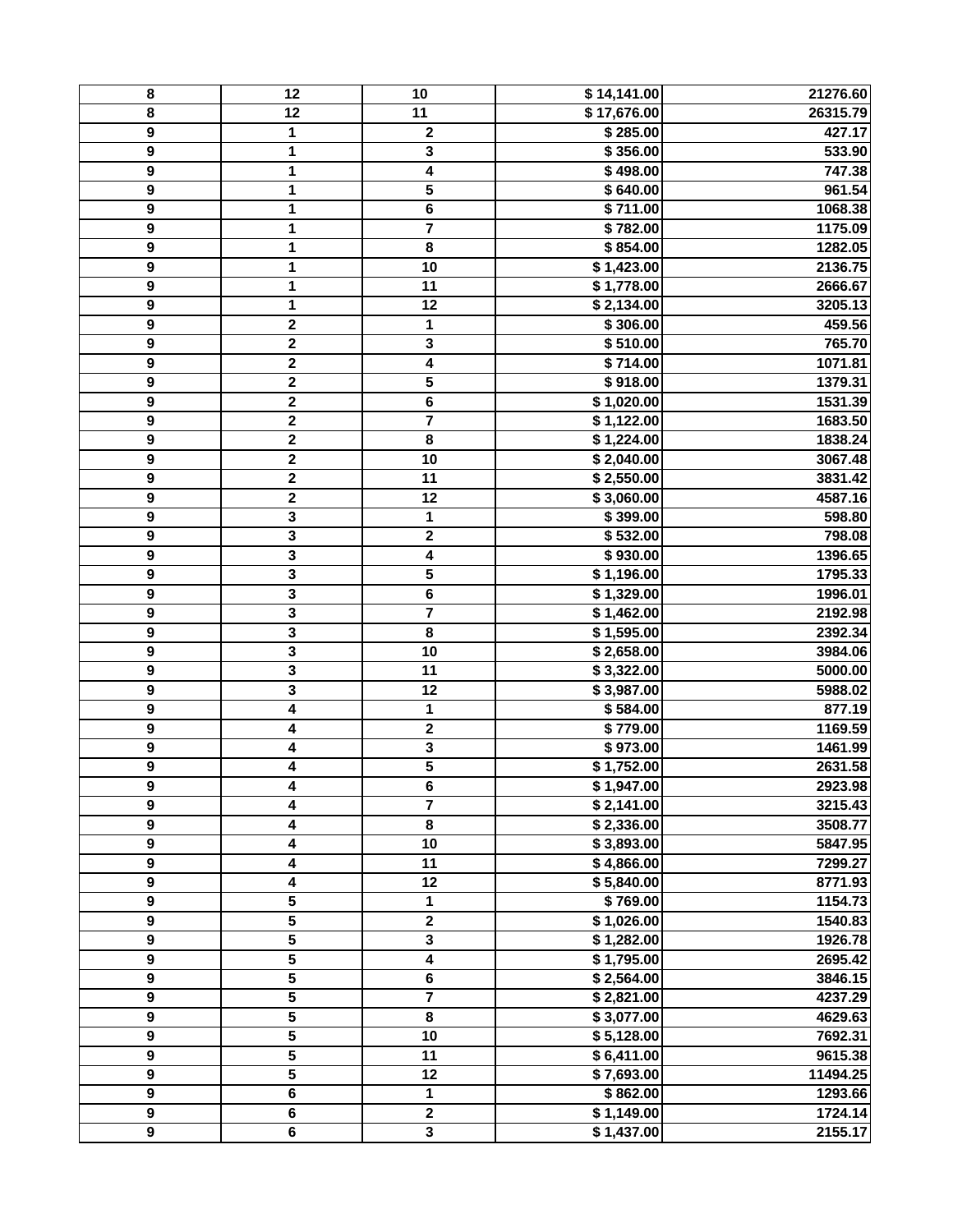| $\boldsymbol{9}$ | $\bf 6$                 | $\overline{\mathbf{4}}$ | \$2,011.00             | 3021.15  |
|------------------|-------------------------|-------------------------|------------------------|----------|
| 9                | 6                       | $\overline{\mathbf{5}}$ | $\sqrt{$}$ 2,586.00    | 3875.97  |
| 9                | 6                       | $\overline{\mathbf{z}}$ | $\frac{1}{2}$ 3,160.00 | 4739.34  |
| 9                | $\overline{\mathbf{6}}$ | $\overline{\mathbf{8}}$ | \$3,448.00             | 5181.35  |
| 9                | $\overline{\mathbf{6}}$ | 10                      | \$5,746.00             | 8620.69  |
| $\overline{9}$   | $\overline{\mathbf{6}}$ | $\overline{11}$         | \$7,183.00             | 10752.69 |
| 9                | $\overline{\mathbf{6}}$ | $\overline{12}$         | \$8,619.00             | 12987.01 |
| 9                | $\overline{\mathbf{7}}$ | 1                       | \$955.00               | 1432.66  |
| $\overline{9}$   | $\overline{\mathbf{7}}$ | $\overline{2}$          | \$1,273.00             | 1912.05  |
| 9                | $\overline{\mathbf{7}}$ | 3                       | \$1,591.00             | 2386.63  |
| 9                | $\overline{\mathbf{7}}$ | 4                       | \$2,227.00             | 3344.48  |
| 9                | $\overline{\mathbf{7}}$ | 5                       | \$2,864.00             | 4291.85  |
| 9                | $\overline{\mathbf{7}}$ | $\overline{\mathbf{6}}$ | \$3,182.00             | 4784.69  |
| 9                | $\overline{\mathbf{7}}$ | $\overline{\mathbf{8}}$ | \$3,818.00             | 5747.13  |
| 9                | $\overline{\mathbf{7}}$ | 10                      | \$6,364.00             | 9523.81  |
| 9                | $\overline{\mathbf{7}}$ | 11                      | \$7,955.00             | 11904.76 |
| 9                | $\overline{\mathbf{7}}$ | 12                      | \$9,546.00             | 14285.71 |
| 9                | $\overline{\mathbf{8}}$ | 1                       | \$1,047.00             | 1572.33  |
| 9                | $\overline{\mathbf{8}}$ | $\overline{\mathbf{2}}$ | \$1,396.00             | 2096.44  |
| 9                | 8                       | 3                       | \$1,745.00             | 2617.80  |
| 9                | $\overline{\mathbf{8}}$ | 4                       | \$2,444.00             | 3663.00  |
| 9                | $\overline{\mathbf{8}}$ | $\overline{\mathbf{5}}$ | \$3,142.00             | 4716.98  |
| $\boldsymbol{9}$ | $\overline{\mathbf{8}}$ | 6                       | \$3,491.00             | 5235.60  |
| $\boldsymbol{9}$ | 8                       |                         | \$3,840.00             | 5780.35  |
| 9                | $\bf8$                  | 10                      | \$6,981.00             | 10526.32 |
| $\boldsymbol{9}$ | 8                       | $\overline{11}$         | \$8,727.00             | 13157.89 |
| $\boldsymbol{9}$ | $\overline{\mathbf{8}}$ | $\overline{12}$         | \$10,472.00            | 15625.00 |
| 9                | $\overline{10}$         | 1                       | \$1,788.00             | 2688.17  |
| $\boldsymbol{9}$ | 10                      | $\overline{2}$          | \$2,385.00             | 3584.23  |
| $\boldsymbol{9}$ | $\overline{10}$         | $\overline{\mathbf{3}}$ | \$2,981.00             | 4484.30  |
| $\overline{9}$   | 10                      | $\overline{\mathbf{4}}$ | \$4,173.00             | 6250.00  |
| $\overline{9}$   | 10                      | $\overline{\mathbf{5}}$ | \$5,365.00             | 8064.52  |
| $\overline{9}$   | 10                      | $\overline{\mathbf{6}}$ | \$5,961.00             | 8928.57  |
| $\overline{9}$   | $\overline{10}$         | $\overline{\mathbf{7}}$ | \$6,558.00             | 9803.92  |
| $\overline{9}$   | $\overline{10}$         | $\overline{\mathbf{8}}$ | \$7,154.00             | 10752.69 |
| $\overline{9}$   | $\overline{10}$         | $\overline{11}$         | \$14,903.00            | 22222.22 |
| 9                | 10                      | 12                      | \$17,884.00            | 27027.03 |
| $\overline{9}$   | $\overline{11}$         | $\overline{1}$          | \$2,252.00             | 3378.38  |
| $\overline{9}$   | $\overline{11}$         | $\overline{\mathbf{2}}$ | \$3,002.00             | 4504.50  |
| $\overline{9}$   | $\overline{11}$         | $\overline{\mathbf{3}}$ | \$3,753.00             | 5649.72  |
| $\overline{9}$   | $\overline{11}$         | $\overline{\mathbf{4}}$ | \$5,254.00             | 7874.02  |
| $\overline{9}$   | $\overline{11}$         | 5                       | \$6,755.00             | 10101.01 |
| $\overline{9}$   | $\overline{11}$         | $\overline{\mathbf{6}}$ | \$7,506.00             | 11235.96 |
| $\overline{9}$   | $\overline{11}$         | 7                       | \$8,256.00             | 12345.68 |
| $\overline{9}$   | $\overline{11}$         | $\overline{\mathbf{8}}$ | \$9,007.00             | 13513.51 |
| $\boldsymbol{9}$ | $\overline{11}$         | 10                      | \$15,011.00            | 22727.27 |
| $\overline{9}$   | $\overline{11}$         | $\overline{12}$         | \$22,517.00            | 33333.33 |
| $\overline{9}$   | 12                      | 1                       | \$2,715.00             | 4081.63  |
| $\overline{9}$   | 12                      | $\mathbf 2$             | \$3,620.00             | 5434.78  |
| $\overline{9}$   | 12                      | $\overline{\mathbf{3}}$ | \$4,525.00             | 6802.72  |
| $\overline{9}$   | 12                      | $\overline{4}$          | \$6,335.00             | 9523.81  |
| $\overline{9}$   | 12                      | $\overline{\mathbf{5}}$ | \$8,145.00             | 12195.12 |
| $\overline{9}$   | 12                      | $\overline{6}$          | \$9,050.00             | 13513.51 |
| $\boldsymbol{9}$ | 12                      | $\overline{\mathbf{7}}$ | \$9,955.00             | 14925.37 |
| $\overline{9}$   | 12                      | $\overline{\mathbf{8}}$ | \$10,860.00            | 16393.44 |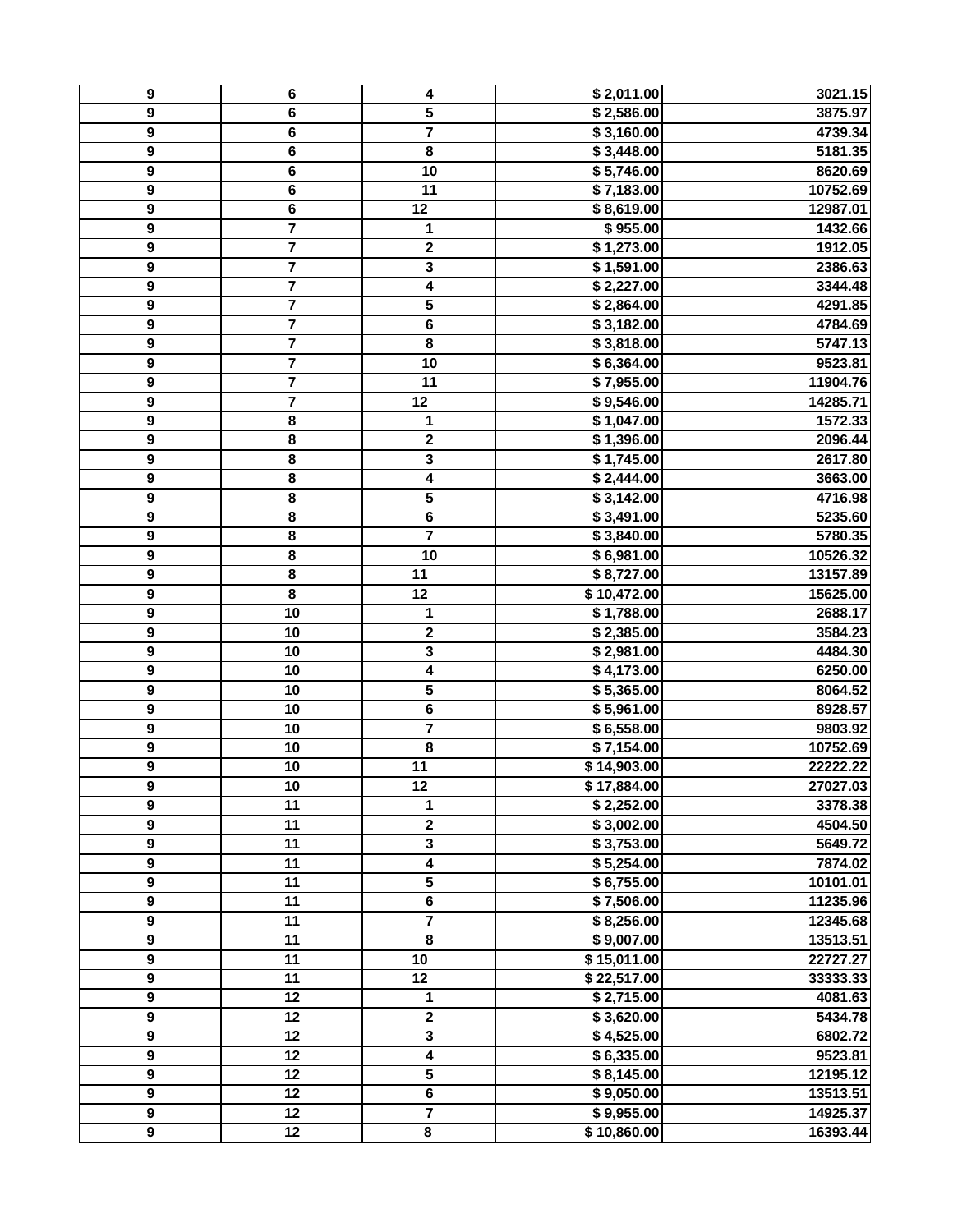| $\boldsymbol{9}$ | 12                      | 10                      | \$18,099.00 | 27027.03 |
|------------------|-------------------------|-------------------------|-------------|----------|
| $\overline{9}$   | 12                      | 11                      | \$22,624.00 | 34482.76 |
| 10               | 1                       | $\mathbf 2$             | \$390.00    | 584.80   |
| 10               | 1                       | $\overline{\mathbf{3}}$ | \$487.00    | 730.99   |
| 10               | 1                       | 4                       | \$682.00    | 1023.54  |
| $\overline{10}$  | 1                       | $\overline{\mathbf{5}}$ | \$876.00    | 1315.79  |
| 10               | 1                       | $\overline{\mathbf{6}}$ | \$974.00    | 1461.99  |
| 10               | 1                       | $\overline{7}$          | \$1,071.00  | 1607.72  |
| 10               | 1                       | $\overline{\mathbf{8}}$ | \$1,169.00  | 1754.39  |
| 10               | $\overline{\mathbf{1}}$ | $\overline{9}$          | \$1,461.00  | 2192.98  |
| $\overline{10}$  | $\overline{\mathbf{1}}$ | $\overline{11}$         | \$2,435.00  | 3649.64  |
| 10               | 1                       | $\overline{12}$         | \$2,922.00  | 4385.96  |
| $\overline{10}$  | $\overline{\mathbf{2}}$ | 1                       | \$419.00    | 628.54   |
| 10               | 2                       | 3                       | \$698.00    | 1047.12  |
| 10               | $\overline{\mathbf{2}}$ | $\overline{\mathbf{4}}$ | \$977.00    | 1466.28  |
| 10               | $\overline{\mathbf{2}}$ | $\overline{5}$          | \$1,256.00  | 1886.79  |
| 10               | $\overline{\mathbf{2}}$ | $\overline{6}$          | \$1,395.00  | 2096.44  |
| 10               | $\overline{\mathbf{2}}$ | $\overline{\mathbf{r}}$ | \$1,535.00  | 2304.15  |
| 10               | $\overline{2}$          | $\overline{\mathbf{8}}$ | \$1,674.00  | 2512.56  |
| 10               | $\overline{\mathbf{2}}$ | $\overline{9}$          | \$2,093.00  | 3144.65  |
| 10               | $\overline{2}$          | $\overline{11}$         | \$3,488.00  | 5235.60  |
| 10               | $\overline{\mathbf{2}}$ | 12                      | \$4,186.00  | 6289.31  |
| 10               | $\overline{\mathbf{3}}$ | 1                       | \$545.00    | 818.33   |
| 10               | 3                       | $\overline{\mathbf{2}}$ | \$727.00    | 1091.70  |
| 10               | $\overline{\mathbf{3}}$ | $\overline{\mathbf{4}}$ | \$1,272.00  | 1908.40  |
| 10               | 3                       | 5                       | \$1,635.00  | 2457.00  |
| 10               | $\overline{\mathbf{3}}$ | $\overline{6}$          | \$1,817.00  | 2724.80  |
| 10               | 3                       | $\overline{\mathbf{7}}$ | \$1,998.00  | 3003.00  |
| 10               | $\overline{\mathbf{3}}$ | $\overline{\mathbf{8}}$ | \$2,180.00  | 3278.69  |
| 10               | 3                       | 9                       | \$2,725.00  | 4098.36  |
| $\overline{10}$  | $\overline{\mathbf{3}}$ | $\overline{11}$         | \$4,542.00  | 6802.72  |
| 10               | 3                       | $\overline{12}$         | \$5,450.00  | 8196.72  |
| 10               | 4                       | $\mathbf{1}$            | \$798.00    | 1197.60  |
| $\overline{10}$  | 4                       | $\overline{\mathbf{2}}$ | \$1,064.00  | 1597.44  |
| $\overline{10}$  | 4                       | $\overline{\mathbf{3}}$ | \$1,330.00  | 1996.01  |
| $\overline{10}$  | 4                       | 5                       | \$2,394.00  | 3597.12  |
| 10               | 4                       | 6                       | \$2,659.00  | 4000.00  |
| $\overline{10}$  | 4                       |                         | \$2,925.00  | 4385.96  |
| 10               | 4                       | $\overline{\mathbf{8}}$ | \$3,191.00  | 4784.69  |
| 10               | 4                       | $\overline{9}$          | \$3,989.00  | 5988.02  |
| 10               | 4                       | $\overline{11}$         | \$6,649.00  | 10000.00 |
| 10               | 4                       | 12                      | \$7,978.00  | 12048.19 |
| $\overline{10}$  | 5                       | $\overline{\mathbf{1}}$ | \$1,051.00  | 1577.29  |
| $\overline{10}$  | 5                       | $\overline{2}$          | \$1,401.00  | 2105.26  |
| 10               | 5                       | $\overline{\mathbf{3}}$ | \$1,751.00  | 2631.58  |
| $\overline{10}$  | 5                       | 4                       | \$2,452.00  | 3676.47  |
| 10               | 5                       | 6                       | \$3,502.00  | 5263.16  |
| $\overline{10}$  | 5                       |                         | \$3,852.00  | 5780.35  |
| 10               | 5                       | $\overline{\mathbf{8}}$ | \$4,203.00  | 6329.11  |
| 10               | 5                       | $\overline{9}$          | \$5,253.00  | 7874.02  |
| 10               | 5                       | 11                      | \$8,756.00  | 13157.89 |
| 10               | $\overline{5}$          | $\overline{12}$         | \$10,507.00 | 15873.02 |
| 10               | $\overline{\mathbf{6}}$ | $\mathbf{1}$            | \$1,177.00  | 1766.78  |
| 10               | $\overline{\mathbf{6}}$ | $\overline{2}$          | \$1,569.00  | 2358.49  |
| 10               | $\overline{\mathbf{6}}$ | $\overline{\mathbf{3}}$ | \$1,962.00  | 2949.85  |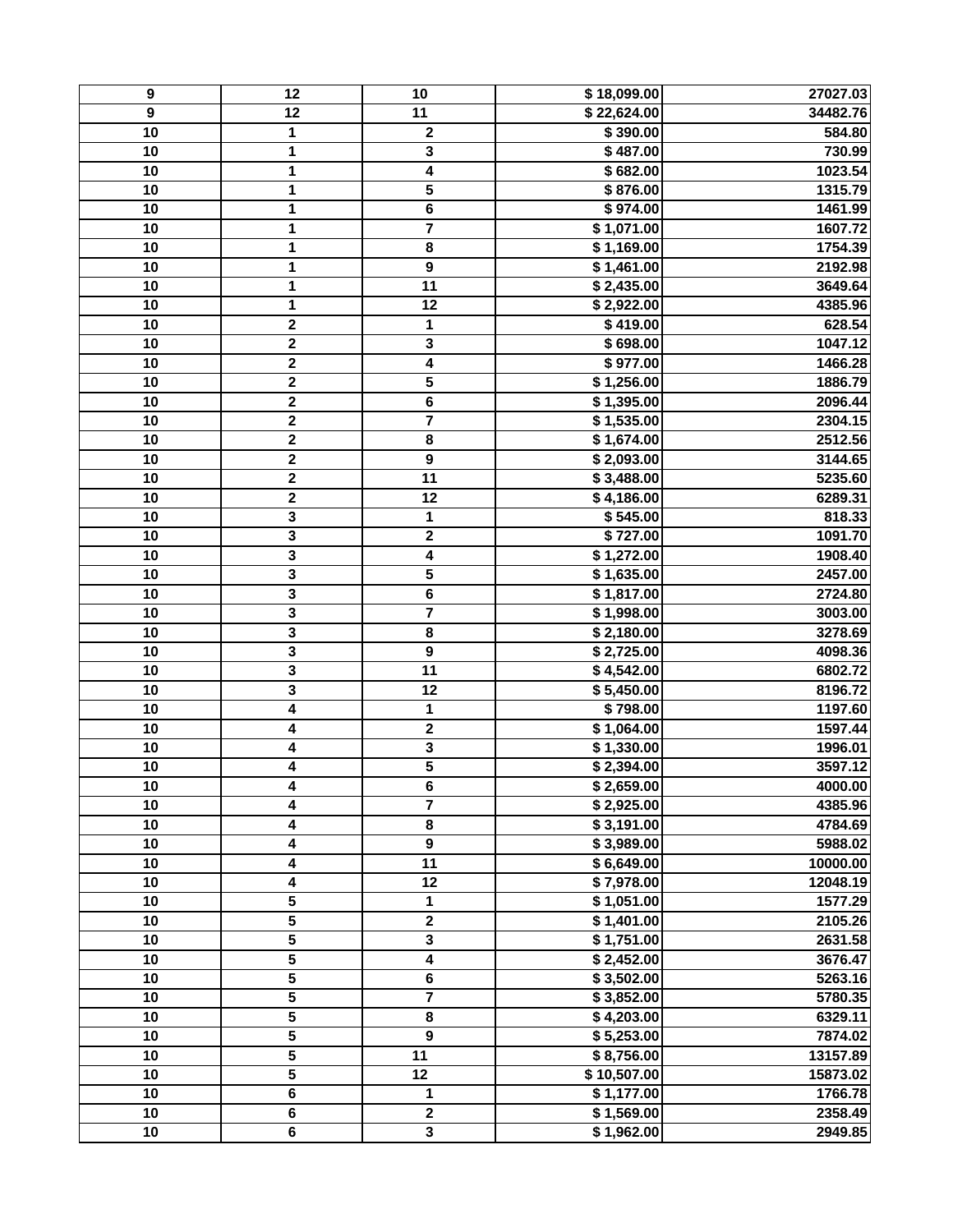| 10<br>6<br>$\overline{\mathbf{4}}$<br>\$2,747.00<br>4132.23<br>$\overline{\mathbf{5}}$<br>10<br>6<br>\$3,531.00<br>5291.01<br>$\overline{\mathbf{7}}$<br>6<br>6493.51<br>10<br>\$4,316.00<br>$\overline{\mathbf{6}}$<br>$\overline{\mathbf{8}}$<br>7092.20<br>$\overline{10}$<br>\$4,708.00<br>$\overline{\mathbf{6}}$<br>$\overline{9}$<br>8849.56<br>$\overline{10}$<br>\$5,885.00<br>14705.88<br>$\overline{10}$<br>6<br>$\overline{11}$<br>\$9,809.00<br>17543.86<br>$\overline{10}$<br>6<br>$\overline{12}$<br>\$11,771.00<br>$\overline{\mathbf{7}}$<br>1956.95<br>$\overline{10}$<br>1<br>\$1,304.00<br>7<br>$\overline{2}$<br>\$1,738.00<br>2610.97<br>$\overline{10}$<br>$\overline{\mathbf{7}}$<br>3<br>3257.33<br>$\overline{10}$<br>\$2,173.00<br>7<br>$\overline{10}$<br>4<br>\$3,042.00<br>4566.21<br>7<br>5<br>5882.35<br>$\overline{10}$<br>\$3,911.00<br>7<br>$\overline{\mathbf{6}}$<br>\$4,345.00<br>6535.95<br>$\overline{10}$<br>$\overline{\mathbf{7}}$<br>$\overline{\mathbf{8}}$<br>7812.50<br>10<br>\$5,214.00<br>$\overline{\mathbf{7}}$<br>$\overline{9}$<br>10<br>\$6,518.00<br>9803.92<br>$\overline{\mathbf{7}}$<br>10<br>11<br>\$10,863.00<br>16393.44<br>7<br>10<br>12<br>\$13,035.00<br>19607.84<br>$\overline{\mathbf{8}}$<br>10<br>1<br>\$1,430.00<br>2145.92<br>8<br>$\mathbf 2$<br>10<br>2865.33<br>\$1,907.00<br>8<br>3<br>3584.23<br>10<br>\$2,383.00<br>8<br>5000.00<br>10<br>4<br>\$3,337.00<br>$\overline{5}$<br>$\overline{\mathbf{8}}$<br>6451.61<br>$\overline{10}$<br>\$4,290.00<br>8<br>6<br>7142.86<br>10<br>\$4,766.00<br>$\overline{\mathbf{z}}$<br>8<br>7874.02<br>10<br>\$5,243.00<br>8<br>9<br>\$7,150.00<br>10752.69<br>10<br>$\overline{\mathbf{8}}$<br>$\overline{10}$<br>$\overline{11}$<br>\$11,916.00<br>17857.14<br>8<br>$\overline{12}$<br>21276.60<br>10<br>\$14,299.00<br>$\overline{10}$<br>9<br>1<br>2717.39<br>\$1,809.00<br>$\mathbf 2$<br>\$2,412.00<br>3623.19<br>10<br>9<br>$\overline{9}$<br>10<br>$\overline{\mathbf{3}}$<br>\$3,015.00<br>4524.89<br>$\overline{9}$<br>$\overline{\mathbf{4}}$<br>10<br>6329.11<br>\$4,221.00<br>$\overline{9}$<br>$\overline{\mathbf{5}}$<br>10<br>8130.08<br>\$5,428.00<br>$\overline{9}$<br>$\overline{6}$<br>10<br>\$6,031.00<br>9090.91<br>$\overline{9}$<br>$\overline{\mathbf{7}}$<br>10<br>10000.00<br>\$6,634.00<br>$\overline{9}$<br>10<br>$\overline{\mathbf{8}}$<br>10869.57<br>\$7,237.00<br>$\overline{9}$<br>22727.27<br>$\overline{10}$<br>$\overline{11}$<br>\$15,077.00<br>10<br>9<br>12<br>\$18,092.00<br>27027.03<br>$\overline{11}$<br>10<br>$\overline{\mathbf{1}}$<br>\$3,073.00<br>4608.29<br>$\overline{\mathbf{2}}$<br>10<br>6134.97<br>$\overline{11}$<br>\$4,098.00<br>$\overline{\mathbf{3}}$<br>7692.31<br>$\overline{10}$<br>$\overline{11}$<br>\$5,122.00<br>4<br>$\overline{10}$<br>$\overline{11}$<br>\$7,171.00<br>10752.69<br>$\overline{5}$<br>$\overline{11}$<br>$\overline{10}$<br>\$9,220.00<br>13888.89<br>10<br>$\overline{11}$<br>$\overline{\mathbf{6}}$<br>\$10,245.00<br>15384.62<br>7<br>$\overline{11}$<br>10<br>\$11,269.00<br>$\overline{11}$<br>8<br>18518.52<br>10<br>\$12,294.00<br>10<br>9<br>\$15,367.00<br>23255.81<br>11<br>10<br>12<br>$\overline{11}$<br>\$30,734.00<br>45454.55<br>10<br>$\overline{12}$<br>1<br>5555.56<br>\$3,705.00<br>$\overline{2}$<br>10<br>$\overline{12}$<br>\$4,941.00<br>7407.41<br>$\overline{\mathbf{3}}$<br>10<br>12<br>\$6,176.00<br>9259.26<br>$\overline{4}$<br>10<br>12<br>\$8,646.00<br>12987.01<br>5<br>10<br>12<br>\$11,116.00 |
|-----------------------------------------------------------------------------------------------------------------------------------------------------------------------------------------------------------------------------------------------------------------------------------------------------------------------------------------------------------------------------------------------------------------------------------------------------------------------------------------------------------------------------------------------------------------------------------------------------------------------------------------------------------------------------------------------------------------------------------------------------------------------------------------------------------------------------------------------------------------------------------------------------------------------------------------------------------------------------------------------------------------------------------------------------------------------------------------------------------------------------------------------------------------------------------------------------------------------------------------------------------------------------------------------------------------------------------------------------------------------------------------------------------------------------------------------------------------------------------------------------------------------------------------------------------------------------------------------------------------------------------------------------------------------------------------------------------------------------------------------------------------------------------------------------------------------------------------------------------------------------------------------------------------------------------------------------------------------------------------------------------------------------------------------------------------------------------------------------------------------------------------------------------------------------------------------------------------------------------------------------------------------------------------------------------------------------------------------------------------------------------------------------------------------------------------------------------------------------------------------------------------------------------------------------------------------------------------------------------------------------------------------------------------------------------------------------------------------------------------------------------------------------------------------------------------------------------------------------------------------------------------------------------------------------------------------------------------------------------------------------------------------------------------------------------------------------------------------------------------------------------------------------------------------------------------------------------------------------------------------------------------------------------------------------------------------------------------------------------------------------------------------------------------------------------------------------------------------------------------------------------------------------------------|
|                                                                                                                                                                                                                                                                                                                                                                                                                                                                                                                                                                                                                                                                                                                                                                                                                                                                                                                                                                                                                                                                                                                                                                                                                                                                                                                                                                                                                                                                                                                                                                                                                                                                                                                                                                                                                                                                                                                                                                                                                                                                                                                                                                                                                                                                                                                                                                                                                                                                                                                                                                                                                                                                                                                                                                                                                                                                                                                                                                                                                                                                                                                                                                                                                                                                                                                                                                                                                                                                                                                                         |
| 16949.15<br>16666.67                                                                                                                                                                                                                                                                                                                                                                                                                                                                                                                                                                                                                                                                                                                                                                                                                                                                                                                                                                                                                                                                                                                                                                                                                                                                                                                                                                                                                                                                                                                                                                                                                                                                                                                                                                                                                                                                                                                                                                                                                                                                                                                                                                                                                                                                                                                                                                                                                                                                                                                                                                                                                                                                                                                                                                                                                                                                                                                                                                                                                                                                                                                                                                                                                                                                                                                                                                                                                                                                                                                    |
|                                                                                                                                                                                                                                                                                                                                                                                                                                                                                                                                                                                                                                                                                                                                                                                                                                                                                                                                                                                                                                                                                                                                                                                                                                                                                                                                                                                                                                                                                                                                                                                                                                                                                                                                                                                                                                                                                                                                                                                                                                                                                                                                                                                                                                                                                                                                                                                                                                                                                                                                                                                                                                                                                                                                                                                                                                                                                                                                                                                                                                                                                                                                                                                                                                                                                                                                                                                                                                                                                                                                         |
|                                                                                                                                                                                                                                                                                                                                                                                                                                                                                                                                                                                                                                                                                                                                                                                                                                                                                                                                                                                                                                                                                                                                                                                                                                                                                                                                                                                                                                                                                                                                                                                                                                                                                                                                                                                                                                                                                                                                                                                                                                                                                                                                                                                                                                                                                                                                                                                                                                                                                                                                                                                                                                                                                                                                                                                                                                                                                                                                                                                                                                                                                                                                                                                                                                                                                                                                                                                                                                                                                                                                         |
|                                                                                                                                                                                                                                                                                                                                                                                                                                                                                                                                                                                                                                                                                                                                                                                                                                                                                                                                                                                                                                                                                                                                                                                                                                                                                                                                                                                                                                                                                                                                                                                                                                                                                                                                                                                                                                                                                                                                                                                                                                                                                                                                                                                                                                                                                                                                                                                                                                                                                                                                                                                                                                                                                                                                                                                                                                                                                                                                                                                                                                                                                                                                                                                                                                                                                                                                                                                                                                                                                                                                         |
|                                                                                                                                                                                                                                                                                                                                                                                                                                                                                                                                                                                                                                                                                                                                                                                                                                                                                                                                                                                                                                                                                                                                                                                                                                                                                                                                                                                                                                                                                                                                                                                                                                                                                                                                                                                                                                                                                                                                                                                                                                                                                                                                                                                                                                                                                                                                                                                                                                                                                                                                                                                                                                                                                                                                                                                                                                                                                                                                                                                                                                                                                                                                                                                                                                                                                                                                                                                                                                                                                                                                         |
|                                                                                                                                                                                                                                                                                                                                                                                                                                                                                                                                                                                                                                                                                                                                                                                                                                                                                                                                                                                                                                                                                                                                                                                                                                                                                                                                                                                                                                                                                                                                                                                                                                                                                                                                                                                                                                                                                                                                                                                                                                                                                                                                                                                                                                                                                                                                                                                                                                                                                                                                                                                                                                                                                                                                                                                                                                                                                                                                                                                                                                                                                                                                                                                                                                                                                                                                                                                                                                                                                                                                         |
|                                                                                                                                                                                                                                                                                                                                                                                                                                                                                                                                                                                                                                                                                                                                                                                                                                                                                                                                                                                                                                                                                                                                                                                                                                                                                                                                                                                                                                                                                                                                                                                                                                                                                                                                                                                                                                                                                                                                                                                                                                                                                                                                                                                                                                                                                                                                                                                                                                                                                                                                                                                                                                                                                                                                                                                                                                                                                                                                                                                                                                                                                                                                                                                                                                                                                                                                                                                                                                                                                                                                         |
|                                                                                                                                                                                                                                                                                                                                                                                                                                                                                                                                                                                                                                                                                                                                                                                                                                                                                                                                                                                                                                                                                                                                                                                                                                                                                                                                                                                                                                                                                                                                                                                                                                                                                                                                                                                                                                                                                                                                                                                                                                                                                                                                                                                                                                                                                                                                                                                                                                                                                                                                                                                                                                                                                                                                                                                                                                                                                                                                                                                                                                                                                                                                                                                                                                                                                                                                                                                                                                                                                                                                         |
|                                                                                                                                                                                                                                                                                                                                                                                                                                                                                                                                                                                                                                                                                                                                                                                                                                                                                                                                                                                                                                                                                                                                                                                                                                                                                                                                                                                                                                                                                                                                                                                                                                                                                                                                                                                                                                                                                                                                                                                                                                                                                                                                                                                                                                                                                                                                                                                                                                                                                                                                                                                                                                                                                                                                                                                                                                                                                                                                                                                                                                                                                                                                                                                                                                                                                                                                                                                                                                                                                                                                         |
|                                                                                                                                                                                                                                                                                                                                                                                                                                                                                                                                                                                                                                                                                                                                                                                                                                                                                                                                                                                                                                                                                                                                                                                                                                                                                                                                                                                                                                                                                                                                                                                                                                                                                                                                                                                                                                                                                                                                                                                                                                                                                                                                                                                                                                                                                                                                                                                                                                                                                                                                                                                                                                                                                                                                                                                                                                                                                                                                                                                                                                                                                                                                                                                                                                                                                                                                                                                                                                                                                                                                         |
|                                                                                                                                                                                                                                                                                                                                                                                                                                                                                                                                                                                                                                                                                                                                                                                                                                                                                                                                                                                                                                                                                                                                                                                                                                                                                                                                                                                                                                                                                                                                                                                                                                                                                                                                                                                                                                                                                                                                                                                                                                                                                                                                                                                                                                                                                                                                                                                                                                                                                                                                                                                                                                                                                                                                                                                                                                                                                                                                                                                                                                                                                                                                                                                                                                                                                                                                                                                                                                                                                                                                         |
|                                                                                                                                                                                                                                                                                                                                                                                                                                                                                                                                                                                                                                                                                                                                                                                                                                                                                                                                                                                                                                                                                                                                                                                                                                                                                                                                                                                                                                                                                                                                                                                                                                                                                                                                                                                                                                                                                                                                                                                                                                                                                                                                                                                                                                                                                                                                                                                                                                                                                                                                                                                                                                                                                                                                                                                                                                                                                                                                                                                                                                                                                                                                                                                                                                                                                                                                                                                                                                                                                                                                         |
|                                                                                                                                                                                                                                                                                                                                                                                                                                                                                                                                                                                                                                                                                                                                                                                                                                                                                                                                                                                                                                                                                                                                                                                                                                                                                                                                                                                                                                                                                                                                                                                                                                                                                                                                                                                                                                                                                                                                                                                                                                                                                                                                                                                                                                                                                                                                                                                                                                                                                                                                                                                                                                                                                                                                                                                                                                                                                                                                                                                                                                                                                                                                                                                                                                                                                                                                                                                                                                                                                                                                         |
|                                                                                                                                                                                                                                                                                                                                                                                                                                                                                                                                                                                                                                                                                                                                                                                                                                                                                                                                                                                                                                                                                                                                                                                                                                                                                                                                                                                                                                                                                                                                                                                                                                                                                                                                                                                                                                                                                                                                                                                                                                                                                                                                                                                                                                                                                                                                                                                                                                                                                                                                                                                                                                                                                                                                                                                                                                                                                                                                                                                                                                                                                                                                                                                                                                                                                                                                                                                                                                                                                                                                         |
|                                                                                                                                                                                                                                                                                                                                                                                                                                                                                                                                                                                                                                                                                                                                                                                                                                                                                                                                                                                                                                                                                                                                                                                                                                                                                                                                                                                                                                                                                                                                                                                                                                                                                                                                                                                                                                                                                                                                                                                                                                                                                                                                                                                                                                                                                                                                                                                                                                                                                                                                                                                                                                                                                                                                                                                                                                                                                                                                                                                                                                                                                                                                                                                                                                                                                                                                                                                                                                                                                                                                         |
|                                                                                                                                                                                                                                                                                                                                                                                                                                                                                                                                                                                                                                                                                                                                                                                                                                                                                                                                                                                                                                                                                                                                                                                                                                                                                                                                                                                                                                                                                                                                                                                                                                                                                                                                                                                                                                                                                                                                                                                                                                                                                                                                                                                                                                                                                                                                                                                                                                                                                                                                                                                                                                                                                                                                                                                                                                                                                                                                                                                                                                                                                                                                                                                                                                                                                                                                                                                                                                                                                                                                         |
|                                                                                                                                                                                                                                                                                                                                                                                                                                                                                                                                                                                                                                                                                                                                                                                                                                                                                                                                                                                                                                                                                                                                                                                                                                                                                                                                                                                                                                                                                                                                                                                                                                                                                                                                                                                                                                                                                                                                                                                                                                                                                                                                                                                                                                                                                                                                                                                                                                                                                                                                                                                                                                                                                                                                                                                                                                                                                                                                                                                                                                                                                                                                                                                                                                                                                                                                                                                                                                                                                                                                         |
|                                                                                                                                                                                                                                                                                                                                                                                                                                                                                                                                                                                                                                                                                                                                                                                                                                                                                                                                                                                                                                                                                                                                                                                                                                                                                                                                                                                                                                                                                                                                                                                                                                                                                                                                                                                                                                                                                                                                                                                                                                                                                                                                                                                                                                                                                                                                                                                                                                                                                                                                                                                                                                                                                                                                                                                                                                                                                                                                                                                                                                                                                                                                                                                                                                                                                                                                                                                                                                                                                                                                         |
|                                                                                                                                                                                                                                                                                                                                                                                                                                                                                                                                                                                                                                                                                                                                                                                                                                                                                                                                                                                                                                                                                                                                                                                                                                                                                                                                                                                                                                                                                                                                                                                                                                                                                                                                                                                                                                                                                                                                                                                                                                                                                                                                                                                                                                                                                                                                                                                                                                                                                                                                                                                                                                                                                                                                                                                                                                                                                                                                                                                                                                                                                                                                                                                                                                                                                                                                                                                                                                                                                                                                         |
|                                                                                                                                                                                                                                                                                                                                                                                                                                                                                                                                                                                                                                                                                                                                                                                                                                                                                                                                                                                                                                                                                                                                                                                                                                                                                                                                                                                                                                                                                                                                                                                                                                                                                                                                                                                                                                                                                                                                                                                                                                                                                                                                                                                                                                                                                                                                                                                                                                                                                                                                                                                                                                                                                                                                                                                                                                                                                                                                                                                                                                                                                                                                                                                                                                                                                                                                                                                                                                                                                                                                         |
|                                                                                                                                                                                                                                                                                                                                                                                                                                                                                                                                                                                                                                                                                                                                                                                                                                                                                                                                                                                                                                                                                                                                                                                                                                                                                                                                                                                                                                                                                                                                                                                                                                                                                                                                                                                                                                                                                                                                                                                                                                                                                                                                                                                                                                                                                                                                                                                                                                                                                                                                                                                                                                                                                                                                                                                                                                                                                                                                                                                                                                                                                                                                                                                                                                                                                                                                                                                                                                                                                                                                         |
|                                                                                                                                                                                                                                                                                                                                                                                                                                                                                                                                                                                                                                                                                                                                                                                                                                                                                                                                                                                                                                                                                                                                                                                                                                                                                                                                                                                                                                                                                                                                                                                                                                                                                                                                                                                                                                                                                                                                                                                                                                                                                                                                                                                                                                                                                                                                                                                                                                                                                                                                                                                                                                                                                                                                                                                                                                                                                                                                                                                                                                                                                                                                                                                                                                                                                                                                                                                                                                                                                                                                         |
|                                                                                                                                                                                                                                                                                                                                                                                                                                                                                                                                                                                                                                                                                                                                                                                                                                                                                                                                                                                                                                                                                                                                                                                                                                                                                                                                                                                                                                                                                                                                                                                                                                                                                                                                                                                                                                                                                                                                                                                                                                                                                                                                                                                                                                                                                                                                                                                                                                                                                                                                                                                                                                                                                                                                                                                                                                                                                                                                                                                                                                                                                                                                                                                                                                                                                                                                                                                                                                                                                                                                         |
|                                                                                                                                                                                                                                                                                                                                                                                                                                                                                                                                                                                                                                                                                                                                                                                                                                                                                                                                                                                                                                                                                                                                                                                                                                                                                                                                                                                                                                                                                                                                                                                                                                                                                                                                                                                                                                                                                                                                                                                                                                                                                                                                                                                                                                                                                                                                                                                                                                                                                                                                                                                                                                                                                                                                                                                                                                                                                                                                                                                                                                                                                                                                                                                                                                                                                                                                                                                                                                                                                                                                         |
|                                                                                                                                                                                                                                                                                                                                                                                                                                                                                                                                                                                                                                                                                                                                                                                                                                                                                                                                                                                                                                                                                                                                                                                                                                                                                                                                                                                                                                                                                                                                                                                                                                                                                                                                                                                                                                                                                                                                                                                                                                                                                                                                                                                                                                                                                                                                                                                                                                                                                                                                                                                                                                                                                                                                                                                                                                                                                                                                                                                                                                                                                                                                                                                                                                                                                                                                                                                                                                                                                                                                         |
|                                                                                                                                                                                                                                                                                                                                                                                                                                                                                                                                                                                                                                                                                                                                                                                                                                                                                                                                                                                                                                                                                                                                                                                                                                                                                                                                                                                                                                                                                                                                                                                                                                                                                                                                                                                                                                                                                                                                                                                                                                                                                                                                                                                                                                                                                                                                                                                                                                                                                                                                                                                                                                                                                                                                                                                                                                                                                                                                                                                                                                                                                                                                                                                                                                                                                                                                                                                                                                                                                                                                         |
|                                                                                                                                                                                                                                                                                                                                                                                                                                                                                                                                                                                                                                                                                                                                                                                                                                                                                                                                                                                                                                                                                                                                                                                                                                                                                                                                                                                                                                                                                                                                                                                                                                                                                                                                                                                                                                                                                                                                                                                                                                                                                                                                                                                                                                                                                                                                                                                                                                                                                                                                                                                                                                                                                                                                                                                                                                                                                                                                                                                                                                                                                                                                                                                                                                                                                                                                                                                                                                                                                                                                         |
|                                                                                                                                                                                                                                                                                                                                                                                                                                                                                                                                                                                                                                                                                                                                                                                                                                                                                                                                                                                                                                                                                                                                                                                                                                                                                                                                                                                                                                                                                                                                                                                                                                                                                                                                                                                                                                                                                                                                                                                                                                                                                                                                                                                                                                                                                                                                                                                                                                                                                                                                                                                                                                                                                                                                                                                                                                                                                                                                                                                                                                                                                                                                                                                                                                                                                                                                                                                                                                                                                                                                         |
|                                                                                                                                                                                                                                                                                                                                                                                                                                                                                                                                                                                                                                                                                                                                                                                                                                                                                                                                                                                                                                                                                                                                                                                                                                                                                                                                                                                                                                                                                                                                                                                                                                                                                                                                                                                                                                                                                                                                                                                                                                                                                                                                                                                                                                                                                                                                                                                                                                                                                                                                                                                                                                                                                                                                                                                                                                                                                                                                                                                                                                                                                                                                                                                                                                                                                                                                                                                                                                                                                                                                         |
|                                                                                                                                                                                                                                                                                                                                                                                                                                                                                                                                                                                                                                                                                                                                                                                                                                                                                                                                                                                                                                                                                                                                                                                                                                                                                                                                                                                                                                                                                                                                                                                                                                                                                                                                                                                                                                                                                                                                                                                                                                                                                                                                                                                                                                                                                                                                                                                                                                                                                                                                                                                                                                                                                                                                                                                                                                                                                                                                                                                                                                                                                                                                                                                                                                                                                                                                                                                                                                                                                                                                         |
|                                                                                                                                                                                                                                                                                                                                                                                                                                                                                                                                                                                                                                                                                                                                                                                                                                                                                                                                                                                                                                                                                                                                                                                                                                                                                                                                                                                                                                                                                                                                                                                                                                                                                                                                                                                                                                                                                                                                                                                                                                                                                                                                                                                                                                                                                                                                                                                                                                                                                                                                                                                                                                                                                                                                                                                                                                                                                                                                                                                                                                                                                                                                                                                                                                                                                                                                                                                                                                                                                                                                         |
|                                                                                                                                                                                                                                                                                                                                                                                                                                                                                                                                                                                                                                                                                                                                                                                                                                                                                                                                                                                                                                                                                                                                                                                                                                                                                                                                                                                                                                                                                                                                                                                                                                                                                                                                                                                                                                                                                                                                                                                                                                                                                                                                                                                                                                                                                                                                                                                                                                                                                                                                                                                                                                                                                                                                                                                                                                                                                                                                                                                                                                                                                                                                                                                                                                                                                                                                                                                                                                                                                                                                         |
|                                                                                                                                                                                                                                                                                                                                                                                                                                                                                                                                                                                                                                                                                                                                                                                                                                                                                                                                                                                                                                                                                                                                                                                                                                                                                                                                                                                                                                                                                                                                                                                                                                                                                                                                                                                                                                                                                                                                                                                                                                                                                                                                                                                                                                                                                                                                                                                                                                                                                                                                                                                                                                                                                                                                                                                                                                                                                                                                                                                                                                                                                                                                                                                                                                                                                                                                                                                                                                                                                                                                         |
|                                                                                                                                                                                                                                                                                                                                                                                                                                                                                                                                                                                                                                                                                                                                                                                                                                                                                                                                                                                                                                                                                                                                                                                                                                                                                                                                                                                                                                                                                                                                                                                                                                                                                                                                                                                                                                                                                                                                                                                                                                                                                                                                                                                                                                                                                                                                                                                                                                                                                                                                                                                                                                                                                                                                                                                                                                                                                                                                                                                                                                                                                                                                                                                                                                                                                                                                                                                                                                                                                                                                         |
|                                                                                                                                                                                                                                                                                                                                                                                                                                                                                                                                                                                                                                                                                                                                                                                                                                                                                                                                                                                                                                                                                                                                                                                                                                                                                                                                                                                                                                                                                                                                                                                                                                                                                                                                                                                                                                                                                                                                                                                                                                                                                                                                                                                                                                                                                                                                                                                                                                                                                                                                                                                                                                                                                                                                                                                                                                                                                                                                                                                                                                                                                                                                                                                                                                                                                                                                                                                                                                                                                                                                         |
|                                                                                                                                                                                                                                                                                                                                                                                                                                                                                                                                                                                                                                                                                                                                                                                                                                                                                                                                                                                                                                                                                                                                                                                                                                                                                                                                                                                                                                                                                                                                                                                                                                                                                                                                                                                                                                                                                                                                                                                                                                                                                                                                                                                                                                                                                                                                                                                                                                                                                                                                                                                                                                                                                                                                                                                                                                                                                                                                                                                                                                                                                                                                                                                                                                                                                                                                                                                                                                                                                                                                         |
|                                                                                                                                                                                                                                                                                                                                                                                                                                                                                                                                                                                                                                                                                                                                                                                                                                                                                                                                                                                                                                                                                                                                                                                                                                                                                                                                                                                                                                                                                                                                                                                                                                                                                                                                                                                                                                                                                                                                                                                                                                                                                                                                                                                                                                                                                                                                                                                                                                                                                                                                                                                                                                                                                                                                                                                                                                                                                                                                                                                                                                                                                                                                                                                                                                                                                                                                                                                                                                                                                                                                         |
|                                                                                                                                                                                                                                                                                                                                                                                                                                                                                                                                                                                                                                                                                                                                                                                                                                                                                                                                                                                                                                                                                                                                                                                                                                                                                                                                                                                                                                                                                                                                                                                                                                                                                                                                                                                                                                                                                                                                                                                                                                                                                                                                                                                                                                                                                                                                                                                                                                                                                                                                                                                                                                                                                                                                                                                                                                                                                                                                                                                                                                                                                                                                                                                                                                                                                                                                                                                                                                                                                                                                         |
|                                                                                                                                                                                                                                                                                                                                                                                                                                                                                                                                                                                                                                                                                                                                                                                                                                                                                                                                                                                                                                                                                                                                                                                                                                                                                                                                                                                                                                                                                                                                                                                                                                                                                                                                                                                                                                                                                                                                                                                                                                                                                                                                                                                                                                                                                                                                                                                                                                                                                                                                                                                                                                                                                                                                                                                                                                                                                                                                                                                                                                                                                                                                                                                                                                                                                                                                                                                                                                                                                                                                         |
|                                                                                                                                                                                                                                                                                                                                                                                                                                                                                                                                                                                                                                                                                                                                                                                                                                                                                                                                                                                                                                                                                                                                                                                                                                                                                                                                                                                                                                                                                                                                                                                                                                                                                                                                                                                                                                                                                                                                                                                                                                                                                                                                                                                                                                                                                                                                                                                                                                                                                                                                                                                                                                                                                                                                                                                                                                                                                                                                                                                                                                                                                                                                                                                                                                                                                                                                                                                                                                                                                                                                         |
|                                                                                                                                                                                                                                                                                                                                                                                                                                                                                                                                                                                                                                                                                                                                                                                                                                                                                                                                                                                                                                                                                                                                                                                                                                                                                                                                                                                                                                                                                                                                                                                                                                                                                                                                                                                                                                                                                                                                                                                                                                                                                                                                                                                                                                                                                                                                                                                                                                                                                                                                                                                                                                                                                                                                                                                                                                                                                                                                                                                                                                                                                                                                                                                                                                                                                                                                                                                                                                                                                                                                         |
|                                                                                                                                                                                                                                                                                                                                                                                                                                                                                                                                                                                                                                                                                                                                                                                                                                                                                                                                                                                                                                                                                                                                                                                                                                                                                                                                                                                                                                                                                                                                                                                                                                                                                                                                                                                                                                                                                                                                                                                                                                                                                                                                                                                                                                                                                                                                                                                                                                                                                                                                                                                                                                                                                                                                                                                                                                                                                                                                                                                                                                                                                                                                                                                                                                                                                                                                                                                                                                                                                                                                         |
|                                                                                                                                                                                                                                                                                                                                                                                                                                                                                                                                                                                                                                                                                                                                                                                                                                                                                                                                                                                                                                                                                                                                                                                                                                                                                                                                                                                                                                                                                                                                                                                                                                                                                                                                                                                                                                                                                                                                                                                                                                                                                                                                                                                                                                                                                                                                                                                                                                                                                                                                                                                                                                                                                                                                                                                                                                                                                                                                                                                                                                                                                                                                                                                                                                                                                                                                                                                                                                                                                                                                         |
|                                                                                                                                                                                                                                                                                                                                                                                                                                                                                                                                                                                                                                                                                                                                                                                                                                                                                                                                                                                                                                                                                                                                                                                                                                                                                                                                                                                                                                                                                                                                                                                                                                                                                                                                                                                                                                                                                                                                                                                                                                                                                                                                                                                                                                                                                                                                                                                                                                                                                                                                                                                                                                                                                                                                                                                                                                                                                                                                                                                                                                                                                                                                                                                                                                                                                                                                                                                                                                                                                                                                         |
|                                                                                                                                                                                                                                                                                                                                                                                                                                                                                                                                                                                                                                                                                                                                                                                                                                                                                                                                                                                                                                                                                                                                                                                                                                                                                                                                                                                                                                                                                                                                                                                                                                                                                                                                                                                                                                                                                                                                                                                                                                                                                                                                                                                                                                                                                                                                                                                                                                                                                                                                                                                                                                                                                                                                                                                                                                                                                                                                                                                                                                                                                                                                                                                                                                                                                                                                                                                                                                                                                                                                         |
|                                                                                                                                                                                                                                                                                                                                                                                                                                                                                                                                                                                                                                                                                                                                                                                                                                                                                                                                                                                                                                                                                                                                                                                                                                                                                                                                                                                                                                                                                                                                                                                                                                                                                                                                                                                                                                                                                                                                                                                                                                                                                                                                                                                                                                                                                                                                                                                                                                                                                                                                                                                                                                                                                                                                                                                                                                                                                                                                                                                                                                                                                                                                                                                                                                                                                                                                                                                                                                                                                                                                         |
|                                                                                                                                                                                                                                                                                                                                                                                                                                                                                                                                                                                                                                                                                                                                                                                                                                                                                                                                                                                                                                                                                                                                                                                                                                                                                                                                                                                                                                                                                                                                                                                                                                                                                                                                                                                                                                                                                                                                                                                                                                                                                                                                                                                                                                                                                                                                                                                                                                                                                                                                                                                                                                                                                                                                                                                                                                                                                                                                                                                                                                                                                                                                                                                                                                                                                                                                                                                                                                                                                                                                         |
|                                                                                                                                                                                                                                                                                                                                                                                                                                                                                                                                                                                                                                                                                                                                                                                                                                                                                                                                                                                                                                                                                                                                                                                                                                                                                                                                                                                                                                                                                                                                                                                                                                                                                                                                                                                                                                                                                                                                                                                                                                                                                                                                                                                                                                                                                                                                                                                                                                                                                                                                                                                                                                                                                                                                                                                                                                                                                                                                                                                                                                                                                                                                                                                                                                                                                                                                                                                                                                                                                                                                         |
|                                                                                                                                                                                                                                                                                                                                                                                                                                                                                                                                                                                                                                                                                                                                                                                                                                                                                                                                                                                                                                                                                                                                                                                                                                                                                                                                                                                                                                                                                                                                                                                                                                                                                                                                                                                                                                                                                                                                                                                                                                                                                                                                                                                                                                                                                                                                                                                                                                                                                                                                                                                                                                                                                                                                                                                                                                                                                                                                                                                                                                                                                                                                                                                                                                                                                                                                                                                                                                                                                                                                         |
|                                                                                                                                                                                                                                                                                                                                                                                                                                                                                                                                                                                                                                                                                                                                                                                                                                                                                                                                                                                                                                                                                                                                                                                                                                                                                                                                                                                                                                                                                                                                                                                                                                                                                                                                                                                                                                                                                                                                                                                                                                                                                                                                                                                                                                                                                                                                                                                                                                                                                                                                                                                                                                                                                                                                                                                                                                                                                                                                                                                                                                                                                                                                                                                                                                                                                                                                                                                                                                                                                                                                         |
| 6<br>10<br>12<br>\$12,352.00<br>18518.52                                                                                                                                                                                                                                                                                                                                                                                                                                                                                                                                                                                                                                                                                                                                                                                                                                                                                                                                                                                                                                                                                                                                                                                                                                                                                                                                                                                                                                                                                                                                                                                                                                                                                                                                                                                                                                                                                                                                                                                                                                                                                                                                                                                                                                                                                                                                                                                                                                                                                                                                                                                                                                                                                                                                                                                                                                                                                                                                                                                                                                                                                                                                                                                                                                                                                                                                                                                                                                                                                                |
| 12<br>$\overline{\mathbf{r}}$<br>\$13,587.00<br>20408.16<br>10                                                                                                                                                                                                                                                                                                                                                                                                                                                                                                                                                                                                                                                                                                                                                                                                                                                                                                                                                                                                                                                                                                                                                                                                                                                                                                                                                                                                                                                                                                                                                                                                                                                                                                                                                                                                                                                                                                                                                                                                                                                                                                                                                                                                                                                                                                                                                                                                                                                                                                                                                                                                                                                                                                                                                                                                                                                                                                                                                                                                                                                                                                                                                                                                                                                                                                                                                                                                                                                                          |
| $\overline{10}$<br>$\overline{12}$<br>$\overline{\mathbf{8}}$<br>22222.22<br>\$14,822.00                                                                                                                                                                                                                                                                                                                                                                                                                                                                                                                                                                                                                                                                                                                                                                                                                                                                                                                                                                                                                                                                                                                                                                                                                                                                                                                                                                                                                                                                                                                                                                                                                                                                                                                                                                                                                                                                                                                                                                                                                                                                                                                                                                                                                                                                                                                                                                                                                                                                                                                                                                                                                                                                                                                                                                                                                                                                                                                                                                                                                                                                                                                                                                                                                                                                                                                                                                                                                                                |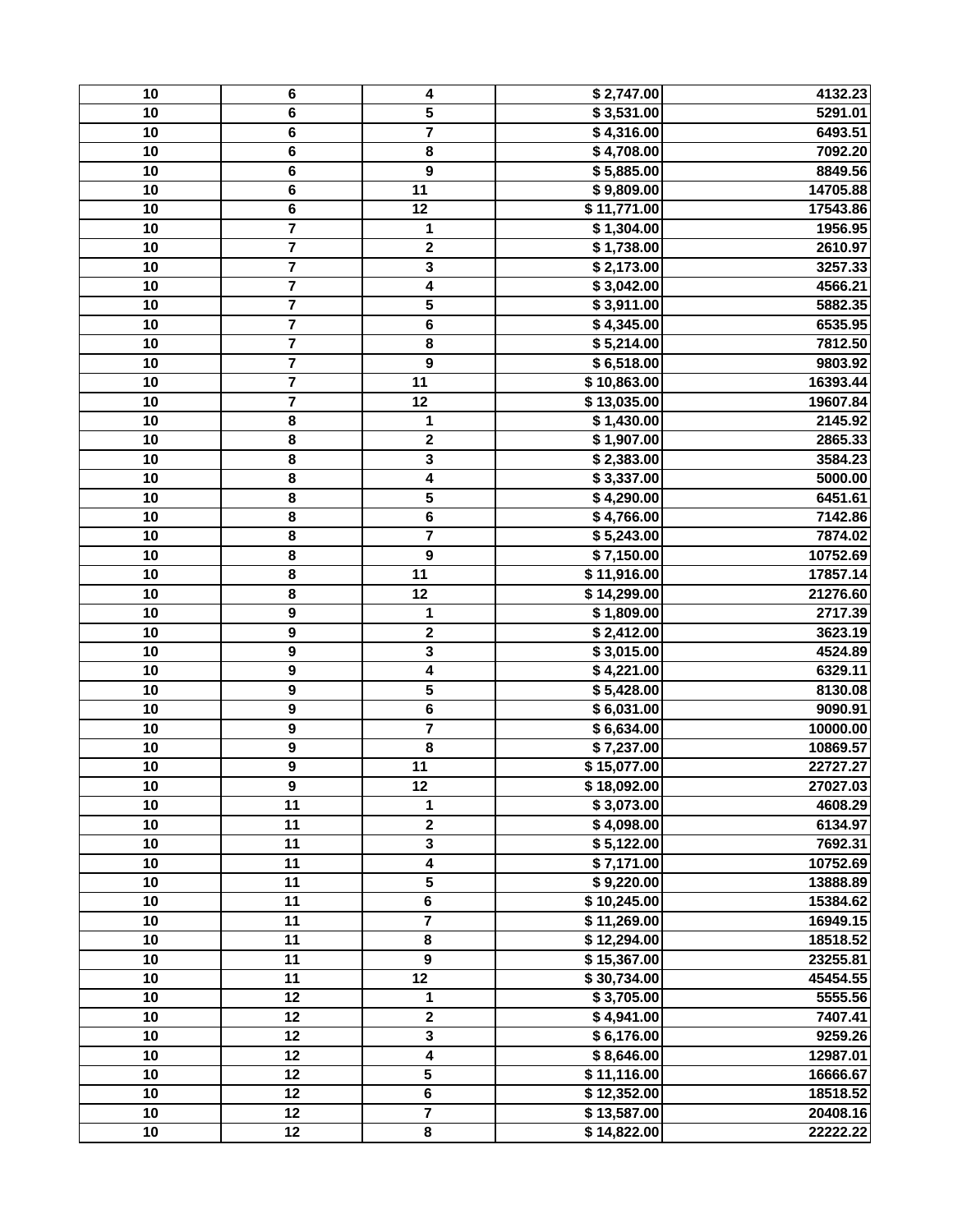| 10              | 12                      | $\boldsymbol{9}$                 | \$18,527.00              | 27777.78           |
|-----------------|-------------------------|----------------------------------|--------------------------|--------------------|
| 10              | 12                      | 11                               | \$30,879.00              | 45454.55           |
| 11              | 1                       | $\mathbf 2$                      | \$495.00                 | 742.94             |
| $\overline{11}$ | $\overline{\mathbf{1}}$ | 3                                | \$618.00                 | 928.51             |
| 11              | $\overline{\mathbf{1}}$ | $\overline{\mathbf{4}}$          | \$866.00                 | 1300.39            |
| $\overline{11}$ | 1                       | 5                                | \$1,113.00               | 1672.24            |
| $\overline{11}$ | 1                       | 6                                | \$1,237.00               | 1855.29            |
| 11              | 1                       | $\overline{\mathbf{7}}$          | \$1,360.00               | 2040.82            |
| $\overline{11}$ | $\overline{\mathbf{1}}$ | 8                                | \$1,484.00               | 2227.17            |
| $\overline{11}$ | 1                       | 9                                | \$1,855.00               | 2785.52            |
| $\overline{11}$ | 1                       | $\overline{10}$                  | \$2,473.00               | 3717.47            |
| $\overline{11}$ | 1                       | $\overline{12}$                  | \$3,710.00               | 5555.56            |
| $\overline{11}$ | $\overline{\mathbf{2}}$ | $\overline{1}$                   | \$531.00                 | 797.45             |
| $\overline{11}$ | $\overline{\mathbf{2}}$ | 3                                | \$885.00                 | 1329.79            |
| $\overline{11}$ | $\overline{\mathbf{2}}$ | 4                                | \$1,240.00               | 1862.20            |
| $\overline{11}$ | $\overline{\mathbf{2}}$ | 5                                | \$1,594.00               | 2392.34            |
| 11              | $\overline{\mathbf{2}}$ | 6                                | \$1,771.00               | 2659.57            |
| $\overline{11}$ | $\overline{\mathbf{2}}$ | $\overline{\mathbf{7}}$          | \$1,948.00               | 2923.98            |
| 11              | $\overline{\mathbf{2}}$ | 8                                | \$2,125.00               | 3194.89            |
| 11              | $\overline{2}$          | 9                                | \$2,656.00               | 3984.06            |
| 11              | $\overline{\mathbf{2}}$ | 10                               | \$3,541.00               | 5319.15            |
| $\overline{11}$ | $\overline{\mathbf{2}}$ | $\overline{12}$                  | \$5,312.00               | 8000.00            |
| 11              | 3                       | 1                                | \$691.00                 | 1038.42            |
| 11              | $\overline{\mathbf{3}}$ | $\overline{\mathbf{2}}$          | \$922.00                 | 1385.04            |
| 11              | $\overline{\mathbf{3}}$ | 4                                | \$1,613.00               | 2421.31            |
| 11              | $\overline{\mathbf{3}}$ | 5                                | \$2,074.00               | 3115.26            |
| 11              | 3                       | 6                                | \$2,305.00               | 3460.21            |
| $\overline{11}$ | $\overline{\mathbf{3}}$ |                                  | \$2,535.00               | 3802.28            |
| $\overline{11}$ | $\overline{\mathbf{3}}$ | 8                                | \$2,766.00               | 4149.38            |
| $\overline{11}$ | $\overline{\mathbf{3}}$ | $\overline{9}$                   | \$3,457.00               | 5181.35            |
| $\overline{11}$ | $\overline{\mathbf{3}}$ | 10                               | \$4,610.00               | 6944.44            |
| $\overline{11}$ | $\overline{\mathbf{3}}$ | 12                               | \$6,914.00               | 10416.67           |
| 11<br>11        | 4<br>$\overline{4}$     | $\overline{1}$<br>$\overline{2}$ | \$1,012.00               | 1519.76            |
| 11              | 4                       | $\overline{\mathbf{3}}$          | $\sqrt{$1,349.00}$       | 2024.29            |
| $\overline{11}$ | 4                       | $\overline{\mathbf{5}}$          | \$1,686.00<br>\$3,036.00 | 2531.65<br>4566.21 |
| 11              | 4                       | 6                                |                          | 5076.14            |
| 11              | 4                       | 7                                | \$3,373.00<br>\$3,710.00 | 5555.56            |
| 11              | 4                       | $\overline{\mathbf{8}}$          | \$4,047.00               | 6060.61            |
| $\overline{11}$ | 4                       | $\overline{9}$                   | \$5,059.00               | 7575.76            |
| $\overline{11}$ | 4                       | 10                               | \$6,746.00               | 10101.01           |
| 11              | 4                       | 12                               | \$10,118.00              | 15151.52           |
| 11              | 5                       | $\overline{\mathbf{1}}$          | \$1,332.00               | 2000.00            |
| $\overline{11}$ | 5                       | $\overline{\mathbf{2}}$          | \$1,776.00               | 2666.67            |
| $\overline{11}$ | 5                       | $\overline{\mathbf{3}}$          | \$2,220.00               | 3333.33            |
| $\overline{11}$ | 5                       | 4                                | \$3,109.00               | 4672.90            |
| 11              | 5                       | $\overline{\mathbf{6}}$          | \$4,441.00               | 6666.67            |
| 11              | 5                       | 7                                | \$4,885.00               | 7352.94            |
| $\overline{11}$ | 5                       | $\overline{\mathbf{8}}$          | \$5,329.00               | 8000.00            |
| $\overline{11}$ | 5                       | $\overline{9}$                   | \$6,661.00               | 10000.00           |
| $\overline{11}$ | 5                       | 10                               | \$8,882.00               | 13333.33           |
| $\overline{11}$ | 5                       | $\overline{12}$                  | \$13,323.00              | 20000.00           |
| $\overline{11}$ | $\overline{\mathbf{6}}$ | 1                                | \$1,492.00               | 2242.15            |
| 11              | 6                       | $\overline{\mathbf{2}}$          | \$1,990.00               | 2985.07            |
| 11              | $\overline{\mathbf{6}}$ | $\overline{\mathbf{3}}$          | \$2,487.00               | 3731.34            |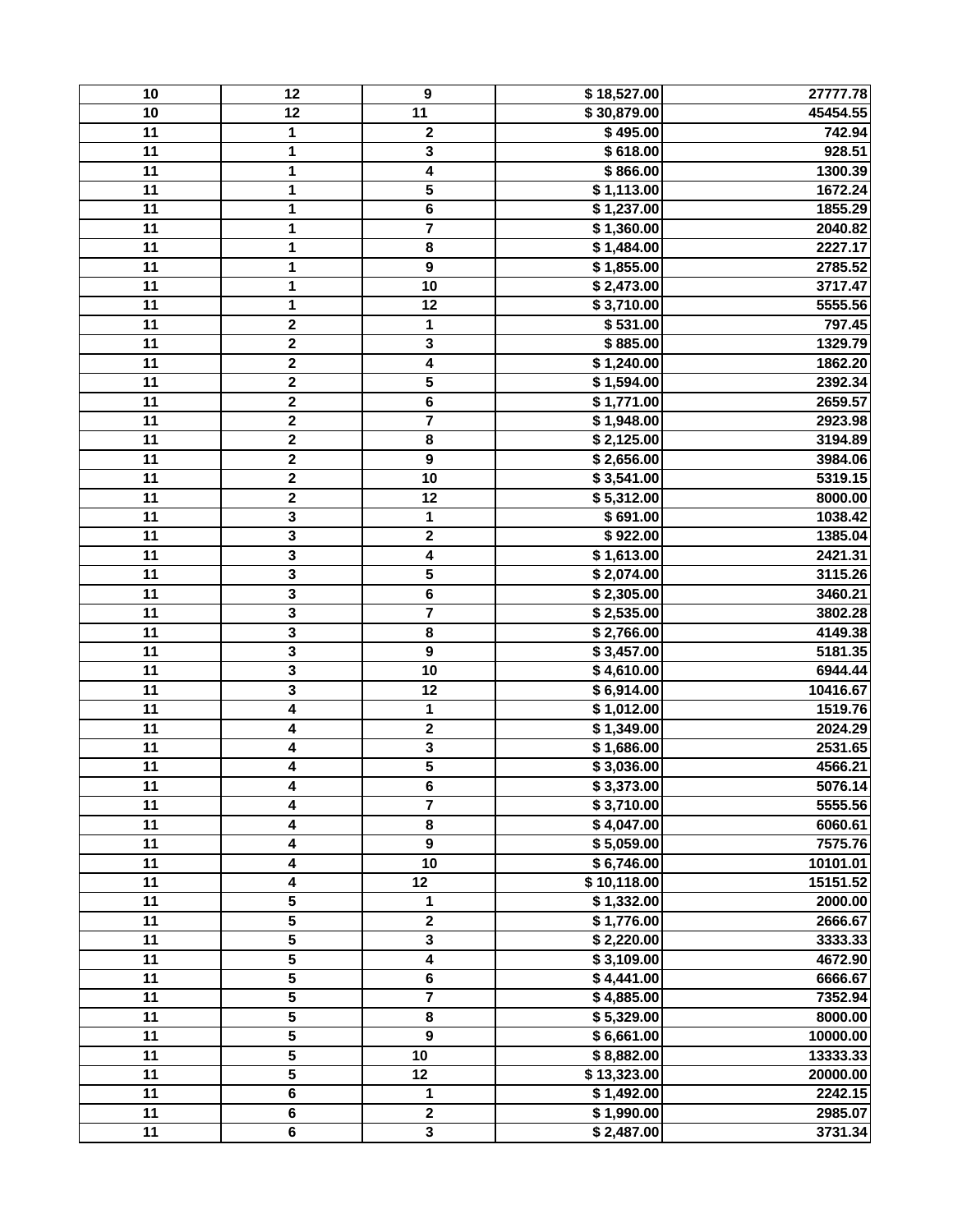| 11              | $\bf 6$                 | $\overline{\mathbf{4}}$ | \$3,482.00            | 5235.60  |
|-----------------|-------------------------|-------------------------|-----------------------|----------|
| 11              | 6                       | $\overline{\mathbf{5}}$ | \$4,477.00            | 6711.41  |
| 11              | 6                       | $\overline{\mathbf{7}}$ | \$5,472.00            | 8196.72  |
| $\overline{11}$ | $\overline{\mathbf{6}}$ | 8                       | \$5,970.00            | 8928.57  |
| 11              | $\overline{\mathbf{6}}$ | $\overline{\mathbf{g}}$ | \$7,462.00            | 11235.96 |
| $\overline{11}$ | $\overline{\mathbf{6}}$ | 10                      | \$9,950.00            | 14925.37 |
| $\overline{11}$ | $\overline{\mathbf{6}}$ | $\overline{12}$         | \$14,925.00           | 22222.22 |
| 11              | $\overline{\mathbf{7}}$ | 1                       | \$1,653.00            | 2481.39  |
| $\overline{11}$ | $\overline{\mathbf{7}}$ | $\overline{2}$          | \$2,204.00            | 3311.26  |
| $\overline{11}$ | $\overline{\mathbf{7}}$ | $\overline{\mathbf{3}}$ | \$2,754.00            | 4132.23  |
| $\overline{11}$ | 7                       | 4                       | \$3,856.00            | 5780.35  |
| $\overline{11}$ | $\overline{\mathbf{7}}$ | $\overline{\mathbf{5}}$ | \$4,958.00            | 7462.69  |
| $\overline{11}$ | 7                       | $\overline{\mathbf{6}}$ | \$5,509.00            | 8264.46  |
| $\overline{11}$ | 7                       | $\overline{\mathbf{8}}$ | \$6,611.00            | 9900.99  |
| $\overline{11}$ | 7                       | $\overline{\mathbf{g}}$ | \$8,263.00            | 12345.68 |
| $\overline{11}$ | $\overline{\mathbf{7}}$ | 10                      | \$11,018.00           | 16666.67 |
| 11              | $\overline{\mathbf{7}}$ | 12                      | \$16,527.00           | 25000.00 |
| $\overline{11}$ | $\overline{\mathbf{8}}$ | $\mathbf{1}$            | \$1,813.00            | 2724.80  |
| 11              | $\overline{\mathbf{8}}$ | $\overline{\mathbf{2}}$ | \$2,417.00            | 3623.19  |
| $\overline{11}$ | $\overline{\mathbf{8}}$ | $\overline{\mathbf{3}}$ | \$3,021.00            | 4545.45  |
| 11              | 8                       | $\overline{\mathbf{4}}$ | \$4,230.00            | 6369.43  |
| $\overline{11}$ | $\overline{\mathbf{8}}$ | $\overline{5}$          | \$5,439.00            | 8196.72  |
| 11              | 8                       | 6                       | \$6,043.00            | 9090.91  |
| 11              | 8                       | $\overline{\mathbf{7}}$ | \$6,647.00            | 10000.00 |
| 11              | 8                       | 9                       | \$9,064.00            | 13698.63 |
| $\overline{11}$ | 8                       | $\overline{10}$         | \$12,086.00           | 18181.82 |
| $\overline{11}$ | 8                       | $\overline{12}$         | \$18,129.00           | 27027.03 |
| $\overline{11}$ | $\overline{9}$          | 1                       | \$2,294.00            | 3448.28  |
| $\overline{11}$ | 9                       | $\overline{2}$          | \$3,058.00            | 4587.16  |
| $\overline{11}$ | $\overline{9}$          | $\overline{\mathbf{3}}$ | \$3,823.00            | 5747.13  |
| $\overline{11}$ | $\overline{9}$          | $\overline{4}$          | \$5,352.00            | 8064.52  |
| $\overline{11}$ | $\overline{9}$          | 5                       | \$6,881.00            | 10309.28 |
| 11              | $\overline{9}$          | $\overline{\mathbf{6}}$ | $\frac{1}{$7,645.00}$ | 11494.25 |
| $\overline{11}$ | $\overline{9}$          | $\overline{\mathbf{7}}$ | \$8,410.00            | 12658.23 |
| 11              | $\overline{9}$          | $\overline{\mathbf{8}}$ | \$9,174.00            | 13698.63 |
| 11              | $\overline{9}$          | $\overline{10}$         | \$15,290.00           | 22727.27 |
| 11              | 9                       | 12                      | \$22,935.00           | 34482.76 |
| $\overline{11}$ | $\overline{10}$         | 1                       | \$3,095.00            | 4651.16  |
| $\overline{11}$ | $\overline{10}$         | $\overline{2}$          | \$4,126.00            | 6211.18  |
| $\overline{11}$ | $\overline{10}$         | $\overline{\mathbf{3}}$ | \$5,158.00            | 7751.94  |
| $\overline{11}$ | $\overline{10}$         | 4                       | \$7,221.00            | 10869.57 |
| $\overline{11}$ | $\overline{10}$         | $\overline{5}$          | \$9,284.00            | 13888.89 |
| 11              | 10                      | 6                       | \$10,315.00           | 15384.62 |
| 11              | 10                      | $\overline{\mathbf{7}}$ | \$11,347.00           | 16949.15 |
| 11              | 10                      | $\overline{\mathbf{8}}$ | \$12,378.00           | 18518.52 |
| $\overline{11}$ | 10                      | $\boldsymbol{9}$        | \$15,473.00           | 23255.81 |
| $\overline{11}$ | 10                      | 12                      | \$30,946.00           | 45454.55 |
| $\overline{11}$ | 12                      | 1                       | \$4,697.00            | 7042.25  |
| $\overline{11}$ | 12                      | $\overline{\mathbf{2}}$ | \$6,262.00            | 9433.96  |
| 11              | 12                      | $\overline{\mathbf{3}}$ | \$7,828.00            | 11764.71 |
| 11              | 12                      | $\overline{\mathbf{4}}$ | \$10,959.00           | 16393.44 |
| 11              | 12                      | 5                       | \$14,090.00           | 21276.60 |
| 11              | 12                      | $\bf 6$                 | \$15,655.00           | 23255.81 |
| 11              | 12                      | $\overline{\mathbf{7}}$ | \$17,221.00           | 25641.03 |
| $\overline{11}$ | $\overline{12}$         | 8                       | \$18,787.00           | 28571.43 |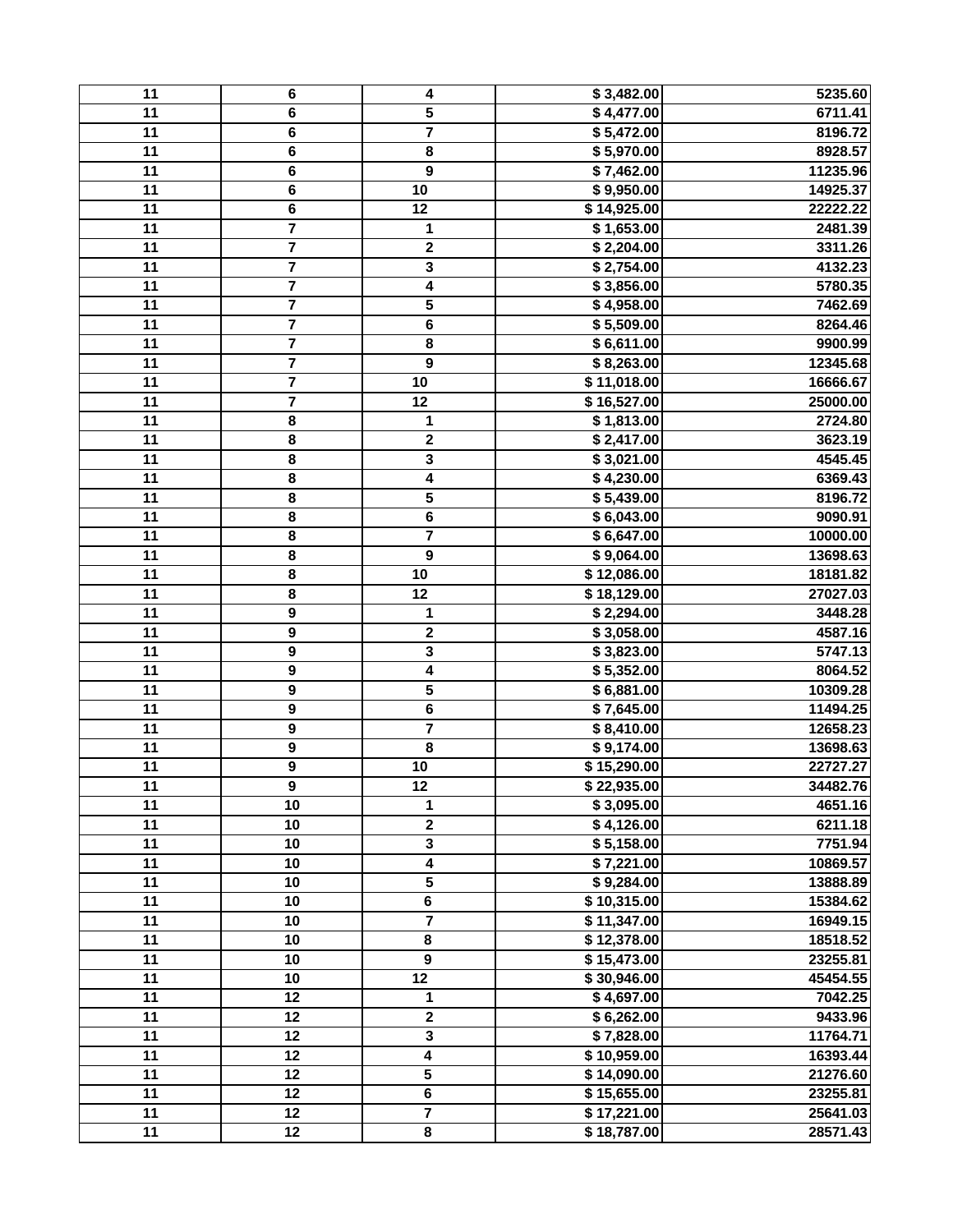| 11                    | 12                                                 | $\boldsymbol{9}$        | \$23,483.00              | 35714.29           |
|-----------------------|----------------------------------------------------|-------------------------|--------------------------|--------------------|
| 11                    | 12                                                 | 10                      | \$31,311.00              | 47619.05           |
| 12                    | 1                                                  | $\mathbf 2$             | \$600.00                 | 900.90             |
| $\overline{12}$       | $\overline{\mathbf{1}}$                            | 3                       | \$750.00                 | 1126.13            |
| 12                    | $\overline{\mathbf{1}}$                            | $\overline{\mathbf{4}}$ | \$1,050.00               | 1577.29            |
| $\overline{12}$       | 1                                                  | 5                       | \$1,350.00               | 2028.40            |
| $\overline{12}$       | 1                                                  | 6                       | \$1,500.00               | 2252.25            |
| 12                    | $\mathbf 1$                                        | $\overline{\mathbf{7}}$ | \$1,650.00               | 2475.25            |
| $\overline{12}$       | $\overline{\mathbf{1}}$                            | 8                       | \$1,800.00               | 2702.70            |
| $\overline{12}$       | 1                                                  | 9                       | \$2,249.00               | 3378.38            |
| $\overline{12}$       | 1                                                  | $\overline{10}$         | \$2,999.00               | 4504.50            |
| $\overline{12}$       | 1                                                  | 11                      | \$3,749.00               | 5617.98            |
| 12                    | $\overline{\mathbf{2}}$                            | $\overline{1}$          | \$644.00                 | 967.12             |
| $\overline{12}$       | $\overline{\mathbf{2}}$                            | 3                       | \$1,073.00               | 1610.31            |
| $\overline{12}$       | $\overline{\mathbf{2}}$                            | 4                       | \$1,502.00               | 2257.34            |
| 12                    | $\overline{\mathbf{2}}$                            | 5                       | \$1,932.00               | 2898.55            |
| 12                    | $\overline{\mathbf{2}}$                            | 6                       | \$2,146.00               | 3225.81            |
| 12                    | $\overline{\mathbf{2}}$                            | $\overline{\mathbf{7}}$ | \$2,361.00               | 3546.10            |
| 12                    | $\overline{\mathbf{2}}$                            | 8                       | \$2,576.00               | 3861.00            |
| 12                    | $\overline{2}$                                     | 9                       | \$3,219.00               | 4830.92            |
| 12                    | $\overline{\mathbf{2}}$                            | 10                      | \$4,293.00               | 6451.61            |
| $\overline{12}$       | $\overline{\mathbf{2}}$                            | $\overline{11}$         | \$5,366.00               | 8064.52            |
| 12                    | 3                                                  | 1                       | \$838.00                 | 1257.86            |
| 12                    | $\overline{\mathbf{3}}$                            | $\overline{\mathbf{2}}$ | \$1,117.00               | 1677.85            |
| 12                    | $\overline{\mathbf{3}}$<br>$\overline{\mathbf{3}}$ | 4                       | \$1,955.00               | 2932.55            |
| 12<br>$\overline{12}$ |                                                    | 5                       | \$2,514.00               | 3773.58            |
| $\overline{12}$       | $\overline{\mathbf{3}}$<br>$\overline{\mathbf{3}}$ | 6                       | \$2,793.00<br>\$3,072.00 | 4201.68<br>4608.29 |
| $\overline{12}$       | $\overline{\mathbf{3}}$                            | 8                       | \$3,352.00               | 5025.13            |
| 12                    | $\overline{\mathbf{3}}$                            | $\overline{9}$          | \$4,190.00               | 6289.31            |
| $\overline{12}$       | $\overline{\mathbf{3}}$                            | 10                      | \$5,586.00               | 8403.36            |
| $\overline{12}$       | $\overline{\mathbf{3}}$                            | 11                      | \$6,983.00               | 10526.32           |
| 12                    | $\overline{\bf{4}}$                                | $\overline{1}$          | \$1,226.00               | 1841.62            |
| 12                    | $\overline{\mathbf{4}}$                            | $\overline{2}$          | \$1,635.00               | 2457.00            |
| 12                    | 4                                                  | $\overline{\mathbf{3}}$ | \$2,043.00               | 3067.48            |
| $\overline{12}$       | 4                                                  | $\overline{\mathbf{5}}$ | \$3,678.00               | 5524.86            |
| 12                    | 4                                                  | 6                       | \$4,086.00               | 6134.97            |
| $\overline{12}$       | 4                                                  | 7                       | \$4,495.00               | 6756.76            |
| $\overline{12}$       | 4                                                  | $\overline{\mathbf{8}}$ | \$4,904.00               | 7352.94            |
| $\overline{12}$       | 4                                                  | $\overline{9}$          | \$6,130.00               | 9174.31            |
| $\overline{12}$       | 4                                                  | 10                      | \$8,173.00               | 12345.68           |
| $\overline{12}$       | 4                                                  | 11                      | \$10,216.00              | 15384.62           |
| 12                    | 5                                                  | $\overline{\mathbf{1}}$ | \$1,614.00               | 2421.31            |
| $\overline{12}$       | 5                                                  | $\overline{\mathbf{2}}$ | \$2,152.00               | 3236.25            |
| $\overline{12}$       | 5                                                  | $\overline{\mathbf{3}}$ | \$2,690.00               | 4032.26            |
| $\overline{12}$       | 5                                                  | 4                       | \$3,766.00               | 5649.72            |
| $\overline{12}$       | 5                                                  | $\overline{\mathbf{6}}$ | \$5,380.00               | 8064.52            |
| $\overline{12}$       | 5                                                  | 7                       | \$5,918.00               | 8849.56            |
| $\overline{12}$       | 5                                                  | $\overline{\mathbf{8}}$ | \$6,456.00               | 9708.74            |
| 12                    | 5                                                  | $\overline{9}$          | \$8,070.00               | 12048.19           |
| $\overline{12}$       | 5                                                  | 10                      | \$10,760.00              | 16129.03           |
| 12                    | 5                                                  | $\overline{11}$         | \$13,449.00              | 20000.00           |
| $\overline{12}$       | $\overline{\mathbf{6}}$                            | 1                       | \$1,808.00               | 2717.39            |
| 12                    | 6                                                  | $\overline{\mathbf{2}}$ | \$2,411.00               | 3623.19            |
| $\overline{12}$       | $\overline{\mathbf{6}}$                            | $\overline{\mathbf{3}}$ | \$3,013.00               | 4524.89            |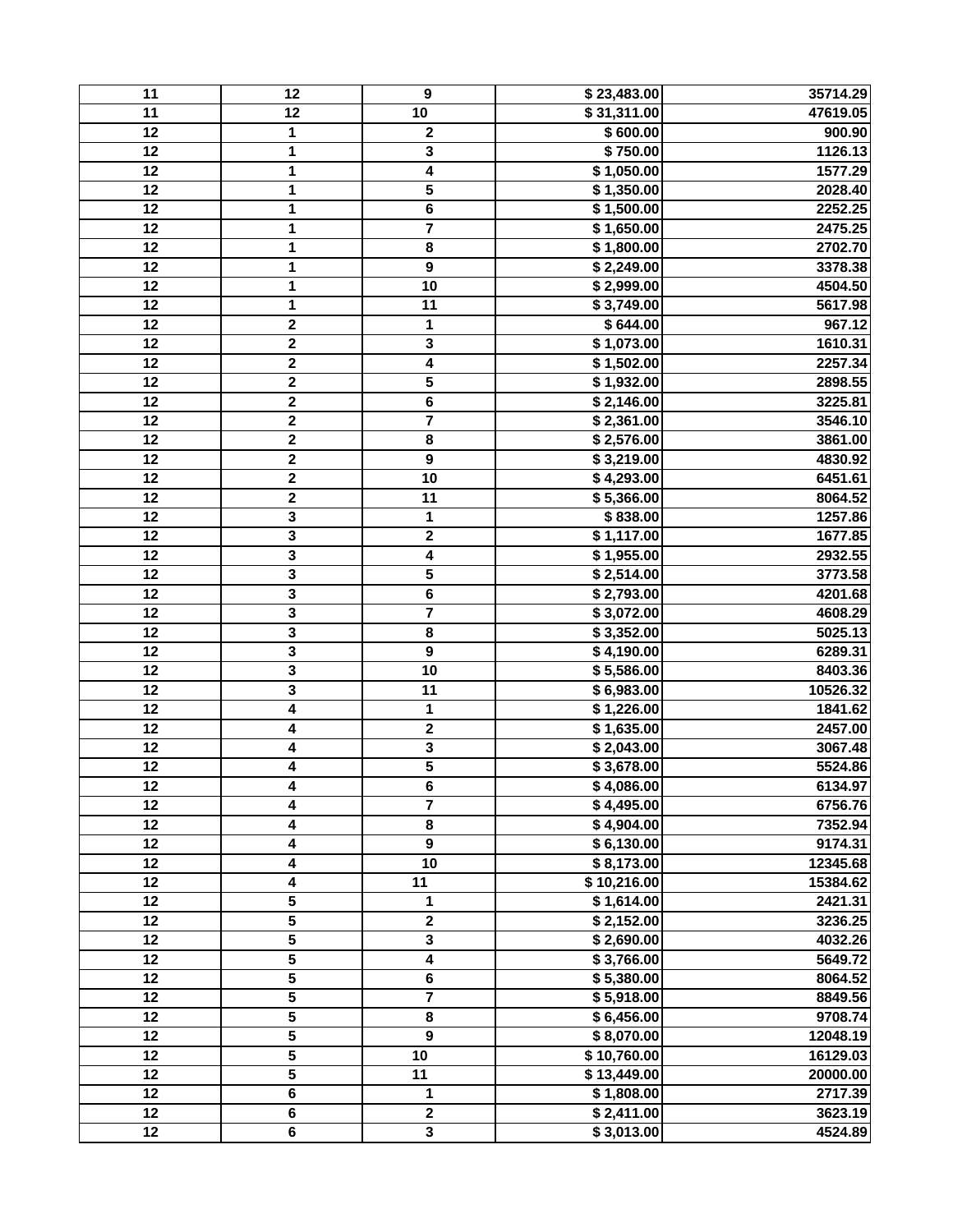| 12              | $\bf 6$                 | $\overline{\mathbf{4}}$ | \$4,219.00  | 6329.11  |
|-----------------|-------------------------|-------------------------|-------------|----------|
| 12              | 6                       | 5                       | \$5,424.00  | 8130.08  |
| $\overline{12}$ | 6                       | $\overline{\mathbf{z}}$ | \$6,629.00  | 10000.00 |
| $\overline{12}$ | $\overline{\mathbf{6}}$ | $\overline{\mathbf{8}}$ | \$7,232.00  | 10869.57 |
| 12              | $\overline{\mathbf{6}}$ | $\overline{9}$          | \$9,040.00  | 13513.51 |
| $\overline{12}$ | $\overline{\mathbf{6}}$ | 10                      | \$12,053.00 | 18181.82 |
| $\overline{12}$ | $\overline{\mathbf{6}}$ | $\overline{11}$         | \$15,066.00 | 22727.27 |
| 12              | $\overline{\mathbf{7}}$ | 1                       | \$2,002.00  | 3003.00  |
| $\overline{12}$ | $\overline{\mathbf{7}}$ | $\overline{2}$          | \$2,669.00  | 4000.00  |
| $\overline{12}$ | $\overline{\mathbf{7}}$ | 3                       | \$3,337.00  | 5000.00  |
| $\overline{12}$ | $\overline{\mathbf{7}}$ | 4                       | \$4,671.00  | 6993.01  |
| $\overline{12}$ | $\overline{\mathbf{7}}$ | $\overline{\mathbf{5}}$ | \$6,006.00  | 9009.01  |
| 12              | $\overline{\mathbf{7}}$ | $\overline{\mathbf{6}}$ | \$6,673.00  | 10000.00 |
| $\overline{12}$ | $\overline{\mathbf{7}}$ | $\overline{\mathbf{8}}$ | \$8,008.00  | 12048.19 |
| $\overline{12}$ | $\overline{\mathbf{7}}$ | 9                       | \$10,010.00 | 14925.37 |
| $\overline{12}$ | $\overline{\mathbf{7}}$ | 10                      | \$13,346.00 | 20000.00 |
| 12              | $\overline{\mathbf{7}}$ | 11                      | \$16,683.00 | 25000.00 |
| 12              | $\overline{\mathbf{8}}$ | 1                       | \$2,196.00  | 3300.33  |
| 12              | $\overline{\mathbf{8}}$ | $\overline{\mathbf{2}}$ | \$2,928.00  | 4405.29  |
| 12              | $\overline{\mathbf{8}}$ | 3                       | \$3,660.00  | 5494.51  |
| 12              | $\overline{\mathbf{8}}$ | 4                       | \$5,124.00  | 7692.31  |
| $\overline{12}$ | $\overline{\mathbf{8}}$ | 5                       | \$6,588.00  | 9900.99  |
| 12              | $\overline{\mathbf{8}}$ | 6                       | \$7,320.00  | 10989.01 |
| 12              | $\overline{\mathbf{8}}$ | 7                       | \$8,052.00  | 12048.19 |
| 12              | $\bf8$                  | 9                       | \$10,980.00 | 16393.44 |
| $\overline{12}$ | $\overline{\mathbf{8}}$ | $\overline{10}$         | \$14,640.00 | 22222.22 |
| $\overline{12}$ | $\overline{\mathbf{8}}$ | $\overline{11}$         | \$18,300.00 | 27777.78 |
| $\overline{12}$ | 9                       | 1                       | \$2,778.00  | 4166.67  |
| $\overline{12}$ | $\overline{9}$          | $\overline{2}$          | \$3,704.00  | 5555.56  |
| 12              | $\overline{9}$          | $\overline{\mathbf{3}}$ | \$4,630.00  | 6944.44  |
| $\overline{12}$ | $\overline{9}$          | $\overline{\mathbf{4}}$ | \$6,482.00  | 9708.74  |
| $\overline{12}$ | $\overline{9}$          | $\overline{\mathbf{5}}$ | \$8,334.00  | 12500.00 |
| 12              | $\overline{9}$          | $\overline{\mathbf{6}}$ | \$9,260.00  | 13888.89 |
| 12              | $\overline{9}$          | $\overline{\mathbf{7}}$ | \$10,186.00 | 15384.62 |
| 12              | $\overline{9}$          | $\overline{\mathbf{8}}$ | \$11,112.00 | 16666.67 |
| $\overline{12}$ | $\overline{9}$          | $\overline{10}$         | \$18,520.00 | 27777.78 |
| 12              | 9                       | 11                      | \$23,150.00 | 34482.76 |
| $\overline{12}$ | 10                      | $\overline{1}$          | \$3,748.00  | 5617.98  |
| $\overline{12}$ | $\overline{10}$         | $\overline{2}$          | \$4,997.00  | 7518.80  |
| $\overline{12}$ | $\overline{10}$         | $\overline{\mathbf{3}}$ | \$6,247.00  | 9345.79  |
| $\overline{12}$ | 10                      | $\overline{\mathbf{4}}$ | \$8,745.00  | 13157.89 |
| 12              | 10                      | 5                       | \$11,244.00 | 16949.15 |
| 12              | 10                      | $\overline{\mathbf{6}}$ | \$12,493.00 | 18867.92 |
| $\overline{12}$ | 10                      | 7                       | \$13,743.00 | 20833.33 |
| $\overline{12}$ | 10                      | $\overline{\mathbf{8}}$ | \$14,992.00 | 22727.27 |
| $\overline{12}$ | 10                      | 9                       | \$18,740.00 | 27777.78 |
| $\overline{12}$ | $\overline{10}$         | $\overline{11}$         | \$31,233.00 | 47619.05 |
| $\overline{12}$ | 11                      | 1                       | \$4,718.00  | 7092.20  |
| $\overline{12}$ | 11                      | $\mathbf 2$             | \$6,291.00  | 9433.96  |
| 12              | 11                      | $\overline{\mathbf{3}}$ | \$7,863.00  | 11764.71 |
| $\overline{12}$ | 11                      | $\overline{4}$          | \$11,009.00 | 16666.67 |
| $\overline{12}$ | 11                      | 5                       | \$14,154.00 | 21276.60 |
| $\overline{12}$ | 11                      | $\overline{\mathbf{6}}$ | \$15,727.00 | 23809.52 |
| 12              | 11                      | $\overline{7}$          | \$17,300.00 | 26315.79 |
| $\overline{12}$ | $\overline{11}$         | $\overline{\mathbf{8}}$ | \$18,872.00 | 28571.43 |